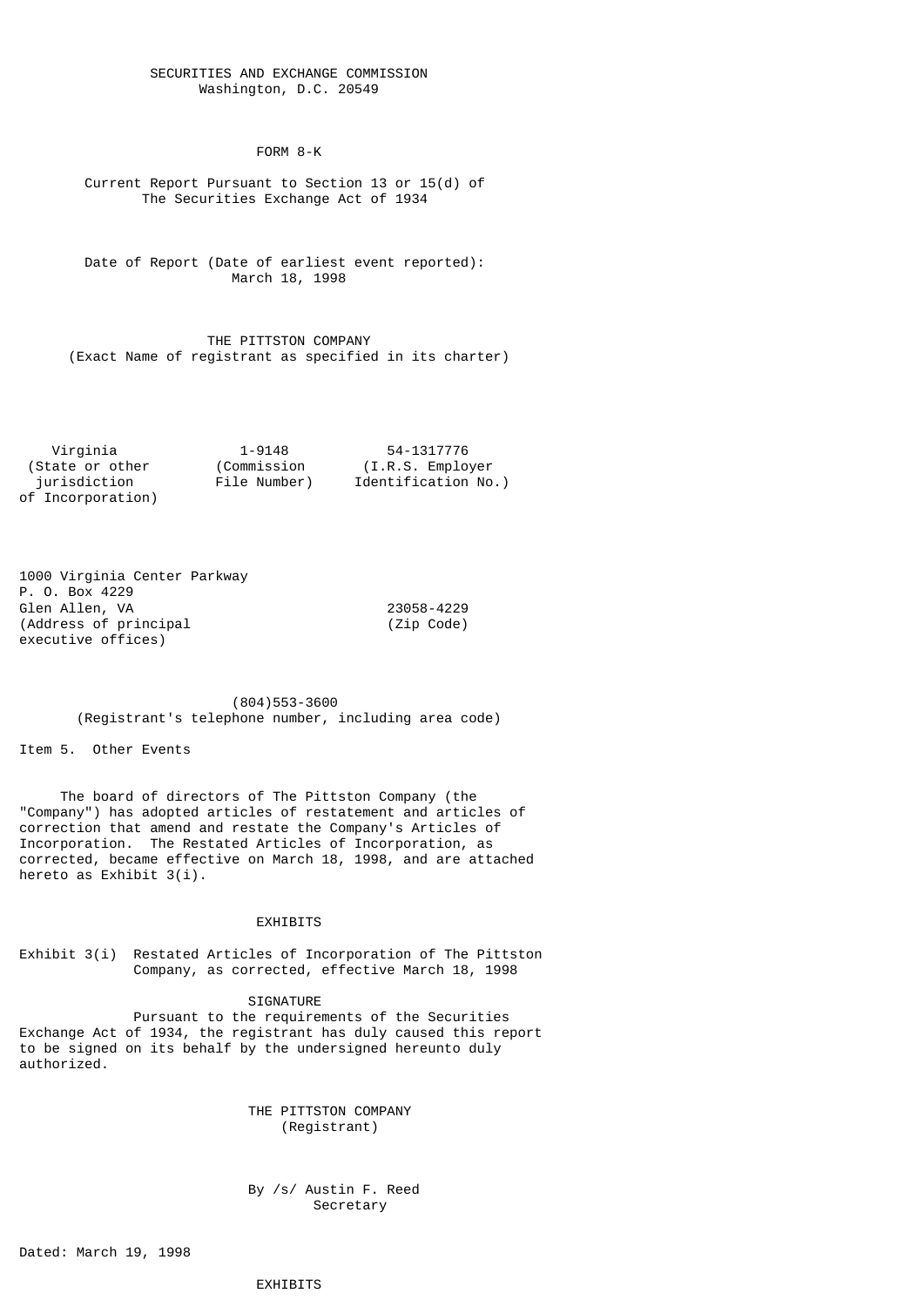Exhibit Description

3(i) Restated Articles of Incorporation of The Pittston Company, as corrected, effective March 18, 1998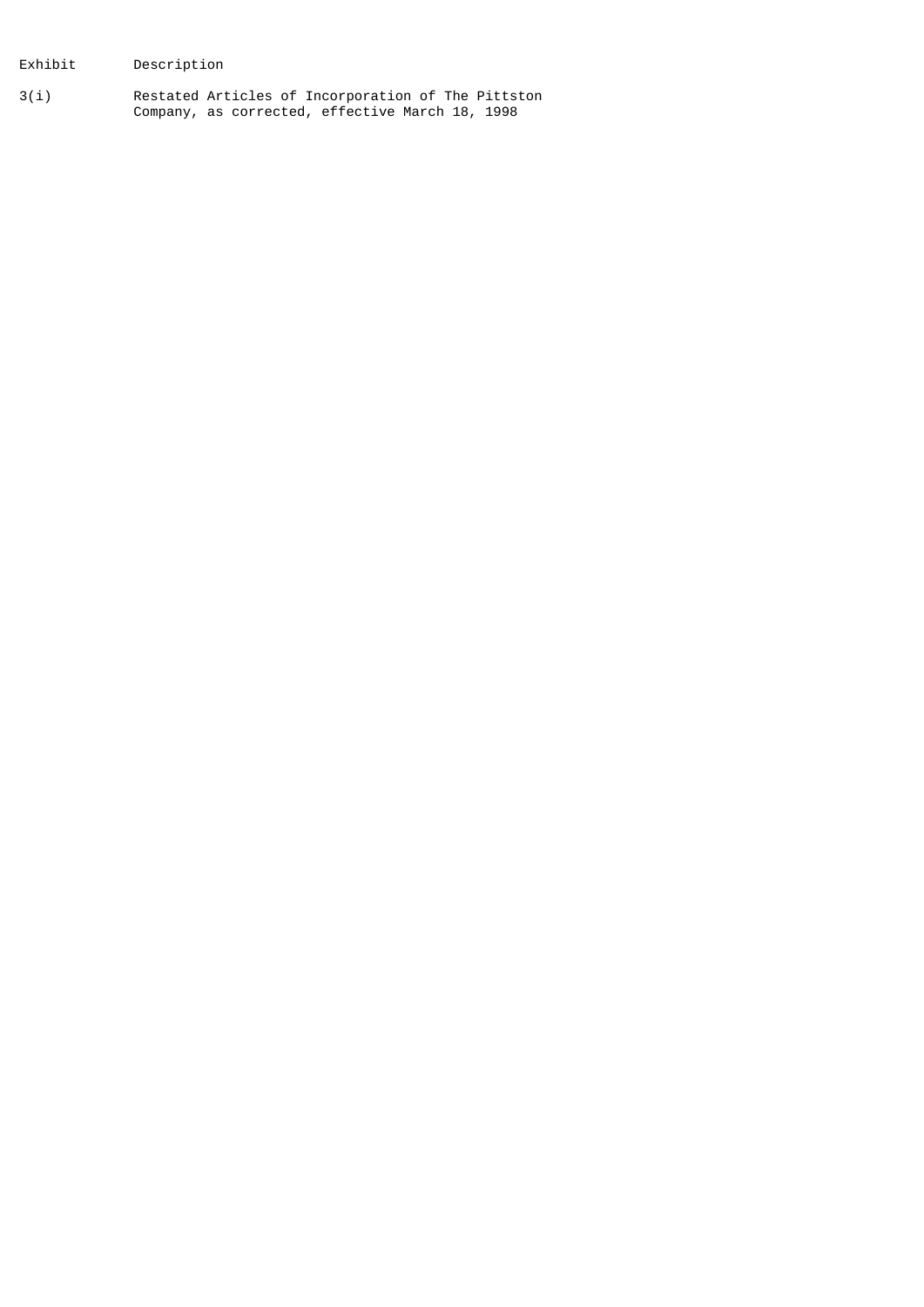# ARTICLES OF CORRECTION **FOR** THE PITTSTON COMPANY

### 1. The name of the corporation is THE PITTSTON COMPANY.

 2. The text of the restated articles of incorporation, as corrected, is set forth below:

# "RESTATED ARTICLES OF INCORPORATION

#### of the contract of the contract of  $\overline{\mathcal{O}}$ THE PITTSTON COMPANY

#### ARTICLE I

The name of the Corporation is THE PITTSTON COMPANY.

#### ARTICLE II

The purpose for which the Corporation is organized is to transact any lawful business not required to be stated in the Articles of Incorporation.

### ARTICLE III

EACH REFERENCE IN THIS ARTICLE III TO "BAX" SHALL BE DEEMED TO REFER TO "BURLINGTON" UNTIL MAY 4, 1998. AS OF MAY 4, 1998, EACH REFERENCE IN THIS ARTICLE III TO "BAX" SHALL BE DEEMED TO REFER TO "BAX."

 The total number of shares of capital stock which the Corporation shall have authority to issue is one hundred seventy-two million (172,000,000), of which two million (2,000,000) shares shall be shares of Preferred Stock, par value \$10.00 per share (hereinafter called "Preferred Stock"), one hundred million (100,000,000) shares shall be shares of a class of common stock designated as Pittston Brink's Group Common Stock, par value \$1.00 per share ("Brink's Stock"), fifty million (50,000,000) shares shall be shares of a class of common stock designated as Pittston BAX Group Common Stock, par value \$1.00 per share ("BAX Stock"), and twenty million (20,000,000) shares shall be shares of Pittston Minerals Group Common Stock, par value \$1.00 per share ("Minerals Stock"). Brink's Stock, BAX Stock and Minerals Stock shall hereinafter collectively be called "Common Stock".

#### DIVISION I

The preferences, limitations and relative rights of the shares of each class of Common Stock are as follows:

1. Dividend Rights.

 (a) Subject to the express terms of any outstanding series of Preferred Stock, dividends may be declared and paid upon Brink's Stock, BAX Stock and Minerals Stock upon the terms provided for below with respect to each such class:

 (i) Dividends on Brink's Stock and BAX Stock. Dividends on Brink's Stock and/or BAX Stock may be declared and paid out of funds of the Corporation legally available therefor. Subject to the foregoing, the declaration and payment of dividends on Brink's Stock and BAX Stock, and the amount thereof, shall at all times be solely in the discretion of the Board of Directors.

 (ii) Dividends on Minerals Stock. Dividends on Minerals Stock may be declared and paid only out of the lesser of (A) funds of the Corporation legally available therefor and (B) the Available Minerals Dividend Amount. Subject to the foregoing, the declaration and payment of dividends on Minerals Stock, and the amount thereof, shall at all times be solely in the discretion of the Board of Directors.

 (b) Discrimination Among Brink's Stock, BAX Stock and Minerals Stock. The Board of Directors, subject to the provisions of Sections  $1(a)(i)$  and  $1(a)(ii)$ , may, in its sole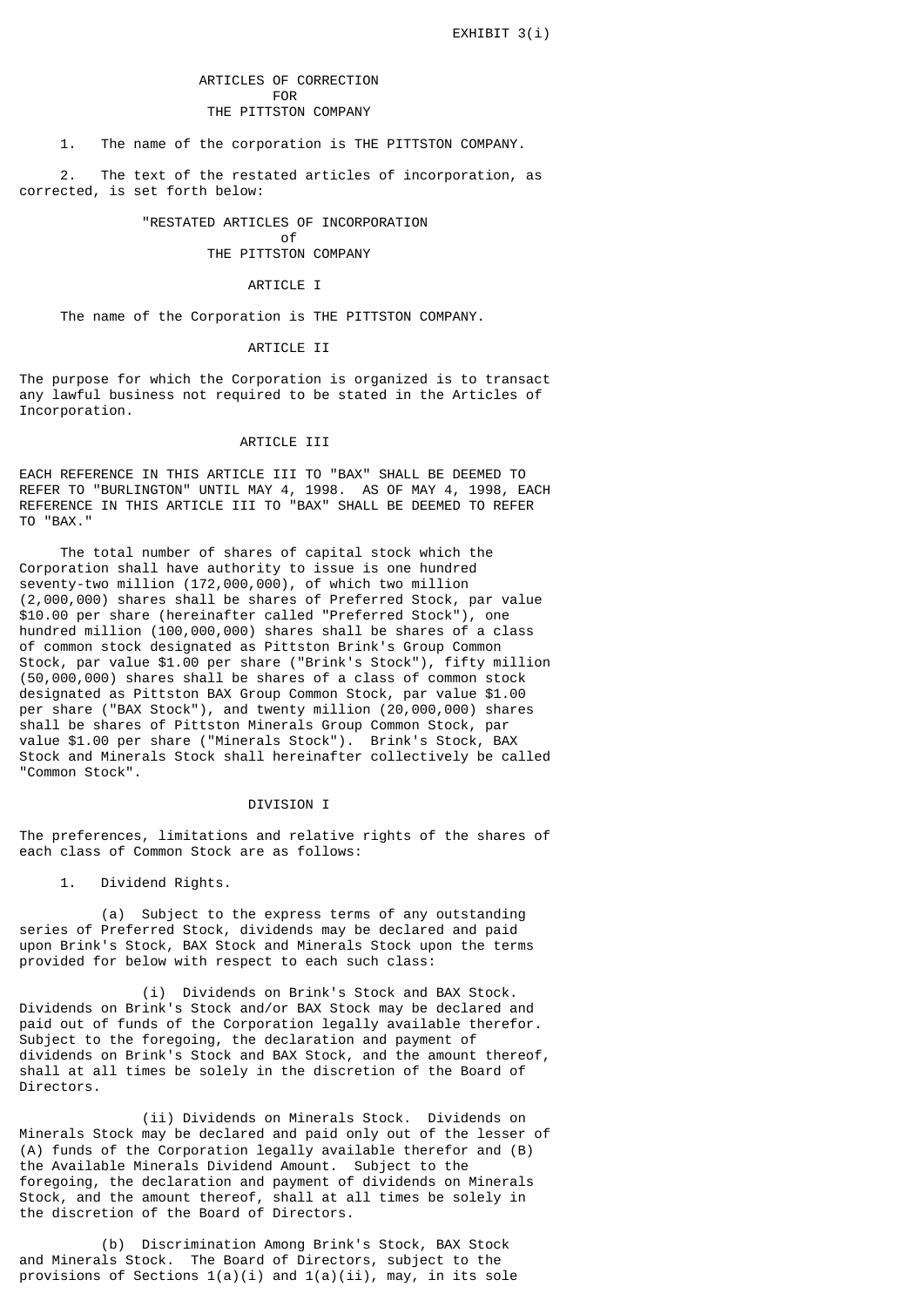discretion, declare and pay dividends exclusively on Brink's Stock, exclusively on BAX Stock, exclusively on Minerals Stock or on any combination or all of such classes in equal or unequal amounts, notwithstanding the amounts of funds available for dividends on each class, the respective voting and liquidation rights of each class, the amount of prior dividends declared on each class or any other factor.

 (c) Distribution Determination. Pursuant to Section 13.1-653 of the Virginia Stock Corporation Act, the Board of Directors may base a determination that a proposed dividend distribution is out of funds legally available therefor under Virginia law either on financial statements prepared on the basis of accounting practices and principles that are reasonable in the circumstances or on a fair valuation of the Corporation's total net assets or other method that is reasonable in the circumstances.

 2. Exchange. Shares of Brink's Stock, BAX Stock and Minerals Stock are subject to exchange upon the terms provided below:

 (a) Exchange of Brink's Stock. Outstanding shares of Brink's Stock shall not be subject to either optional or mandatory exchange by the Board of Directors.

(b) Exchange of BAX Stock.

 (i) In the event of the Disposition, in one transaction or a series of related transactions, by the Corporation of all or substantially all of the properties and assets of Pittston BAX Group (other than in connection with the Disposition by the Corporation of all or substantially all of its properties and assets in one transaction) to any person, entity or group (other than (A) the holders of all outstanding shares of BAX Stock on a pro rata basis or (B) any person, entity or group in which the Corporation, directly or indirectly, owns a majority equity interest), the Corporation shall, on or prior to the first Business Day following the 60th day following the consummation of such Disposition, exchange each outstanding share of BAX Stock for fully paid and nonassessable shares of Brink's Stock (or, if there are not shares of Brink's Stock outstanding on the Exchange Date, of Minerals Stock, or, if there are no shares of Minerals Stock outstanding on the Exchange Date and shares of another class or classes of Common Stock (other than BAX Stock) are then outstanding, of such other class of Common Stock as then has the largest Aggregate Market Capitalization) having a Fair Market Value equal to 115 percent of the Fair Market Value of one share of BAX Stock, as of the date of the first public announcement by the Corporation of such Disposition.

 (ii) The Board of Directors may, by a majority vote of the directors then in office, at any time in its sole discretion declare that each outstanding share of BAX Stock shall be exchanged, on an Exchange Date set forth in a notice to holders of BAX Stock pursuant to Section  $2(e)(i)$ , for fully paid and nonassessable shares of Brink's Stock (or, if there are no shares of Brink's Stock outstanding on the Exchange Date, of Minerals Stock, or, if there are no shares of Minerals Stock outstanding, and shares of another class or classes of Common Stock (other than BAX Stock) are then outstanding, of such other class of Common Stock as then has the largest Aggregate Market Capitalization) having a Fair Market Value equal to 115 percent of the Fair Market Value of one share of BAX Stock, as of the date of the first public announcement by the Corporation of such exchange.

 (iii) After any Exchange Date on which all outstanding shares of BAX Stock were exchanged, any share of BAX Stock that is issued on conversion or exercise of any Convertible Securities shall, immediately upon issuance pursuant to such conversion or exercise and without any notice or any other action on the part of the Corporation or its Board of Directors or the holder of such share of BAX Stock, be exchanged for the amount of shares of Brink's Stock or another class of Common Stock that a holder of such Convertible Security would have been entitled to receive pursuant to the terms of such Convertible Security had such terms provided that the conversion privilege in effect immediately prior to any exchange by the Corporation of any shares of its BAX Stock for shares of any other capital stock of the Corporation would be adjusted so that the holder of any such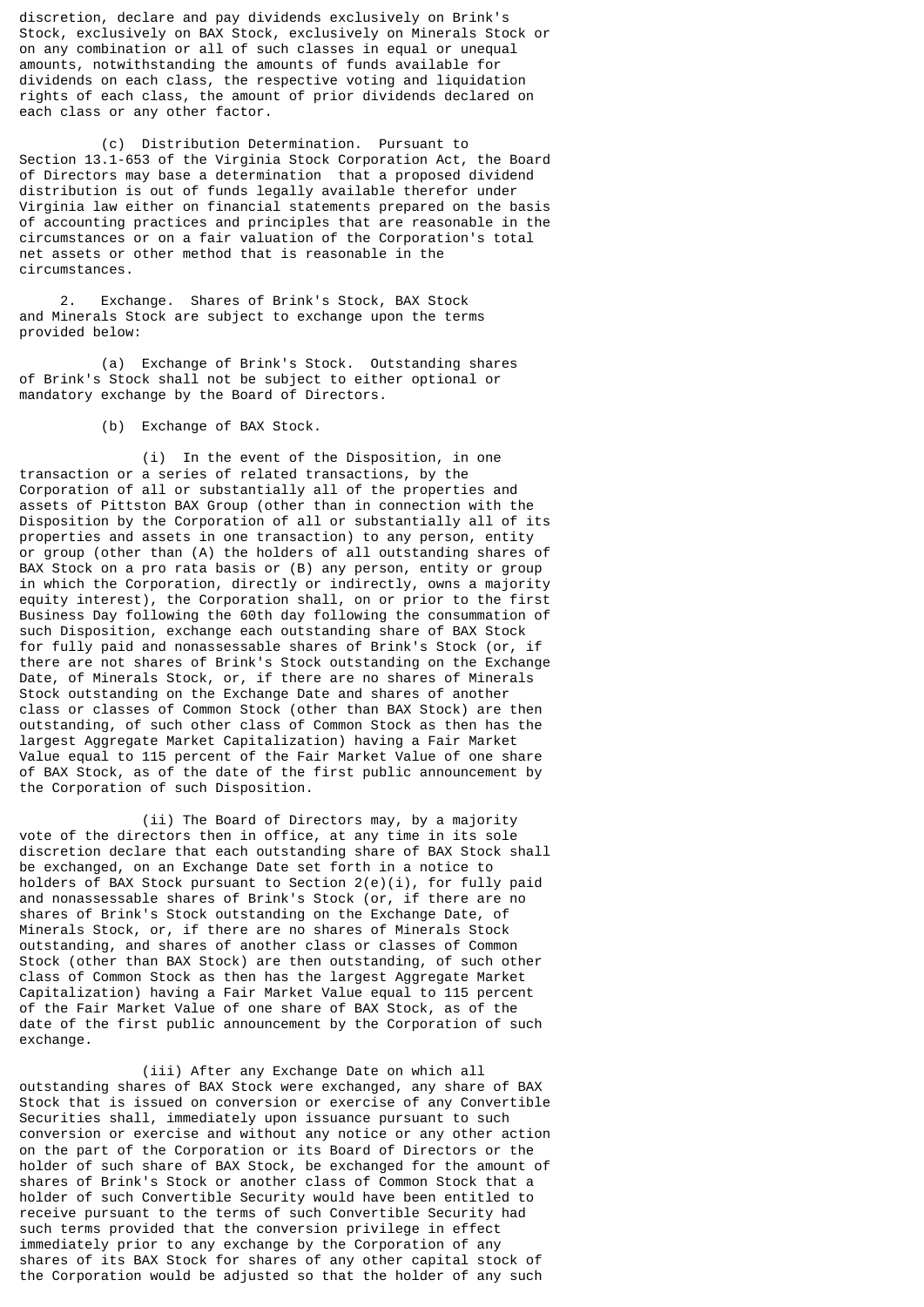Convertible Security thereafter surrendered for conversion would be entitled to receive the number of shares of capital stock of the Corporation he or she would have owned immediately following such action had such Convertible Security been converted immediately prior thereto. The provisions of this Section 2(b)(iii) shall not apply to the extent that equivalent adjustments are otherwise made pursuant to the provisions of such Convertible Securities.

## (c) Exchange of Minerals Stock.

 (i) In the event of the Disposition, in one transaction or a series of related transactions, by the Corporation of all or substantially all of the properties and assets of Pittston Minerals Group (other than in connection with the Disposition by the Corporation of all or substantially all of its properties and assets in one transaction) to any person, entity or group (other than (A) the holders of all outstanding shares of Minerals Stock on a pro rata basis or (B) any person, entity or group in which the Corporation, directly or indirectly, owns a majority equity interest), the Corporation shall, on or prior to the first Business Day following the 60th day following the consummation of such Disposition, exchange each outstanding share of Minerals Stock for fully paid and nonassessable shares of Brink's Stock (or, if there are no shares of Brink's Stock outstanding on the Exchange Date, of BAX Stock, or, if there are no shares of BAX Stock outstanding on the Exchange Date and shares of another class or classes of Common Stock (other than Minerals Stock) are then outstanding, of such other class of Common Stock) as then has the largest Aggregate Market Capitalization) having a Fair Market Value equal to 115 percent of the Fair Market Value of one share of Minerals Stock, as of the date of the first public announcement by the Corporation of such Disposition.

 (ii) The Board of Directors may, by a majority vote of the directors then in office, at any time in its sole discretion declare that each outstanding share of Minerals Stock shall be exchanged, on an Exchange Date set forth in a notice to holders of Minerals Stock pursuant to Section  $2(e)(i)$ , for fully paid and nonassessable shares of Brink's Stock (or, if there are no shares of Brink's Stock outstanding on the Exchange Date, of BAX Stock, or if there are no shares of BAX Stock outstanding on the Exchange Date and shares of another class or classes of Common Stock (other than Minerals Stock) are then outstanding, of such other class of Common Stock as then has the largest Aggregate Market Capitalization) having a Fair Market Value equal to 115 percent of the Fair Market Value of one share of Minerals Stock, as of the date of the first public announcement by the Corporation of such exchange.

 (iii) After any Exchange Date on which all outstanding shares of Minerals Stock were exchanged, any share of Minerals Stock that is issued on conversion or exercise of any Convertible Securities shall, immediately upon issuance pursuant to such conversion or exercise and without any notice or any other action on the part of the Corporation or its Board of Directors or the holder of such share of Minerals Stock, be exchanged for the amount of shares of Brink's Stock or another class of Common Stock that a holder of such Convertible Security would have been entitled to receive pursuant to the terms of such Convertible Security had such terms provided that the conversion privilege in effect immediately prior to any exchange by the Corporation of any shares of its Minerals Stock for shares of any other capital stock of the Corporation would be adjusted so that the holder of any such Convertible Security thereafter surrendered for conversion would be entitled to receive the number of shares of capital stock of the Corporation he or she would have owned immediately following such action had such Convertible Security been converted immediately prior thereto. The provisions of this Section  $2(c)(iii)$  shall not apply to the extent that equivalent adjustments are otherwise made pursuant to the provisions of such Convertible Securities.

 (d) Certain Definitions. For purposes of Sections  $2(b)(i)$  and  $2(c)(i)$ :

 (i) as of any date, "substantially all of the properties and assets" of Pittston BAX Group or Pittston Minerals Group, as the case may be, shall mean a portion of such properties and assets that represents at least 80 percent of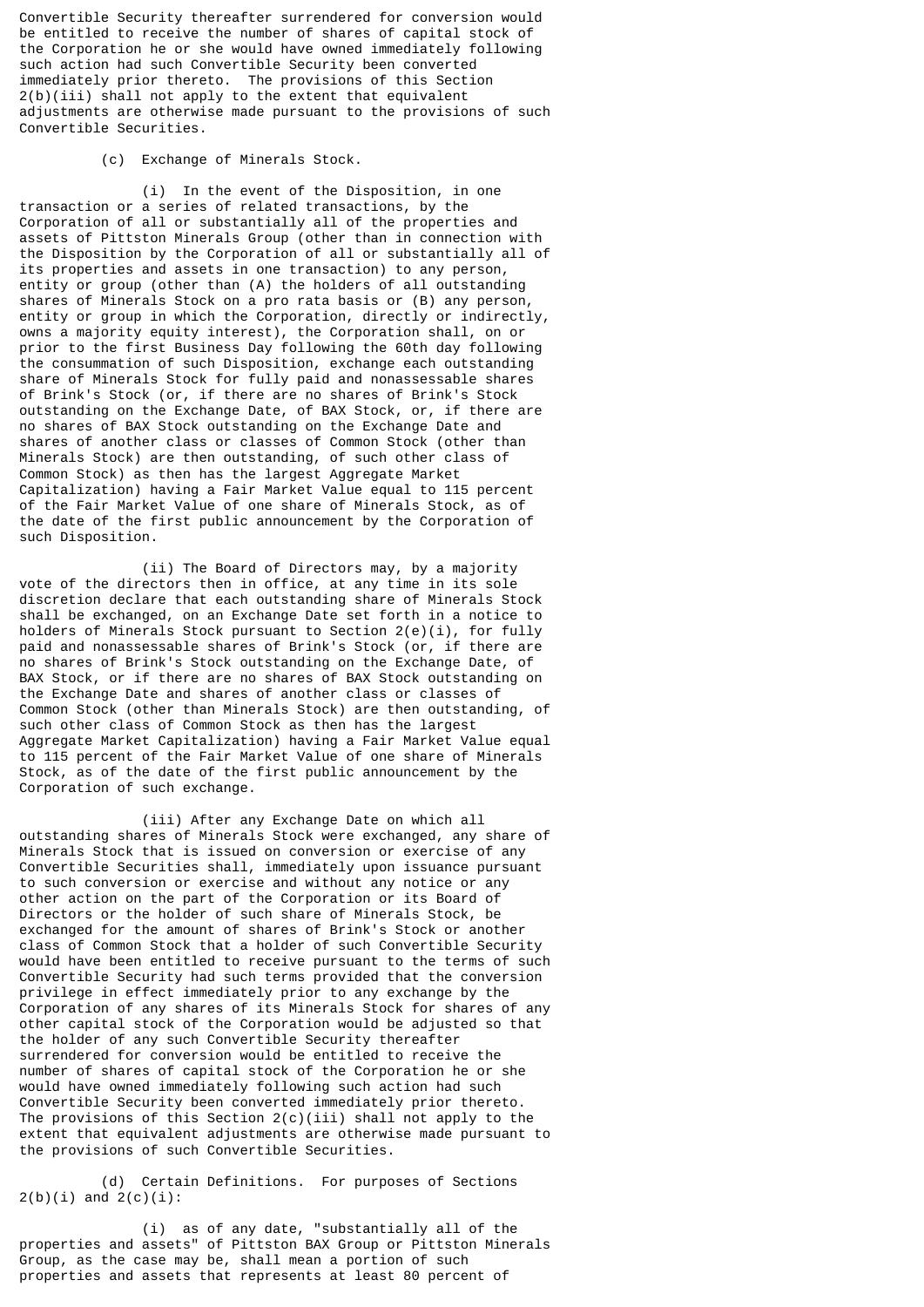either of the then-current market value, as determined by the Board of Directors based on opinions, appraisals or such other evidence as the Board shall consider relevant, of, or the aggregate reported net sales for the immediately preceding twelve fiscal quarterly periods of the Corporation derived from, the properties and assets of Pittston BAX Group or Pittston Minerals Group, respectively, as of such date (excluding the properties and assets of any person, entity or group in which the Corporation, directly or indirectly, owns less than a majority equity interest);

 (ii) if immediately after any event, the Corporation, directly or indirectly, owns less than a majority equity interest in any person, entity or group in which the Corporation, directly or indirectly, owned a majority equity interest immediately prior to the occurrence of such event, a Disposition of all of the properties and assets of Pittston BAX Group or Pittston Minerals Group, respectively, owned by such person, entity or group shall be deemed to have occurred; and

 (iii) in the case of a Disposition of properties and assets in a series of related transactions, such Disposition shall not be deemed to have been consummated until the consummation of the last of such transactions.

(e) General Exchange Provisions.

 (i) In the event of any exchange pursuant to Sections  $2(b)(i)$  and (ii) or  $2(c)(i)$  and (ii), the Corporation shall cause to be given to each holder of BAX Stock or Minerals Stock, respectively, a notice stating (A) that shares of BAX Stock or Minerals Stock, respectively, shall be exchanged, (B) the Exchange Date, (C) the kind and amount of shares of capital stock to be received by such holder with respect to each share of BAX Stock or Minerals Stock, respectively, held by such holder, including details as to the calculation thereof, (D) the place or places where certificates for shares of BAX Stock or Minerals Stock, respectively, properly endorsed or assigned for transfer (unless the Corporation shall waive such requirement), are to be surrendered for delivery of certificates for shares of such capital stock and (E) that, subject to Section 2(e)(iii), dividends on BAX Stock or Minerals Stock, respectively, will cease to be paid as of such Exchange Date. Such notice shall be sent by first-class mail, postage prepaid, not less than 30 nor more than 60 days prior to the Exchange Date and in any case to each holder of BAX Stock or Minerals Stock, respectively, at such holder's address as the same appears on the stock transfer books of the Corporation. Neither the failure to mail such notice to any particular holder of BAX Stock or Minerals Stock, respectively, nor any defect therein shall affect the sufficiency thereof with respect to any other holder of BAX Stock or Minerals Stock, respectively.

 (ii) The Corporation shall not be required to issue or deliver fractional shares of any class of capital stock to any holder of BAX Stock or Minerals Stock, as the case may be, upon any exchange pursuant to this Section 2. If the number of shares of any class of capital stock remaining to be issued to any holder of BAX Stock or Minerals Stock is a fraction, the Corporation shall, if such fraction is not issued or delivered to such holder, pay a cash adjustment in respect of such fraction in an amount equal to the Fair Market Value of such fraction on the date such payment is to be made.

 (iii) No adjustments in respect of dividends shall be made upon the exchange of any shares of BAX Stock or Minerals Stock, as the case may be; provided, however, that, if the Exchange Date with respect to BAX Stock or Minerals Stock, as the case may be, shall be subsequent to the record date for the payment of a dividend or other distribution thereon or with respect thereto, the holders of such shares of BAX Stock or Minerals Stock, respectively, at the close of business on such record date shall be entitled to receive the dividend or other distribution payable on or with respect to such shares on the date set for payment of such dividend or other distribution, notwithstanding the exchange of such shares or the Corporation's default in payment of the dividend or distribution due on such date.

 (iv) Before any holder of shares of BAX Stock or Minerals Stock, as the case may be, shall be entitled to receive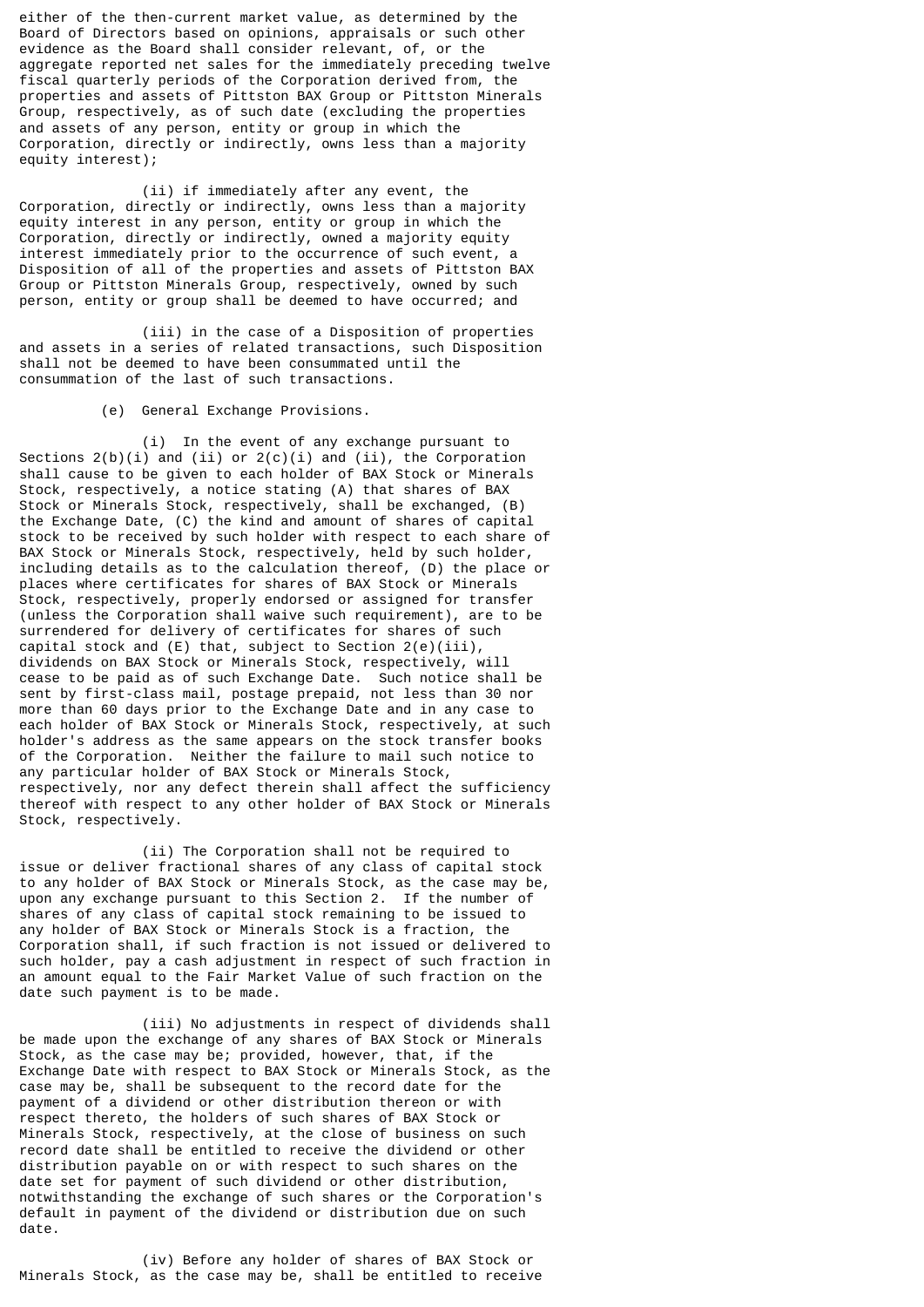certificates representing shares of any capital stock to be received by such holder with respect to such shares of BAX Stock or Minerals Stock, respectively, pursuant to this Section 2, such holder shall surrender at such office as the Corporation shall specify certificates for such shares of BAX Stock or Minerals Stock, properly endorsed or assigned for transfer (unless the Corporation shall waive such requirement). The Corporation will as soon as practicable after such surrender of certificates representing shares of BAX Stock or Minerals Stock deliver to the person for whose account such shares of BAX Stock or Minerals Stock were so surrendered, or to his or her nominee or nominees, certificates representing the number of whole shares of the kind of capital stock to which he or she shall be entitled as aforesaid, together with any fractional payment contemplated by Section 2(e)(ii).

 (v) From and after any applicable Exchange Date, all rights of a holder of shares of BAX Stock or Minerals Stock, as the case may be, that were exchanged shall cease except for the right, upon surrender of the certificates representing such shares of BAX Stock or Minerals Stock, respectively, to receive certificates representing shares of the capital stock for which such shares were exchanged together with any fractional payment contemplated by Section  $2(e)(ii)$  and rights to dividends as provided in Section 2(e)(iii). No holder of a certificate that immediately prior to the applicable Exchange Date for BAX Stock or Minerals Stock, as the case may be, represented shares of BAX Stock or Minerals Stock, respectively, shall be entitled to receive any dividend or other distribution with respect to shares of any kind of capital stock into which BAX Stock or Minerals Stock, respectively, was exchanged until surrender of such holder's certificate for a certificate or certificates representing shares of such kind of capital stock. Upon such surrender, there shall be paid to the holder the amount of any dividends or other distributions (without interest) which theretofore became payable with respect to a record date after the Exchange Date, but that were not paid by reason of the foregoing, with respect to the number of whole shares of the kind of capital stock represented by the certificate or certificates issued upon such surrender. From and after an Exchange Date for BAX Stock or Minerals Stock, the Corporation shall, however, be entitled to treat the certificates for BAX Stock or Minerals Stock, respectively, that have not yet been surrendered for exchange as evidencing the ownership of the number of whole shares of the kind of capital stock for which the shares of BAX Stock or Minerals Stock represented by such certificates shall have been exchanged, notwithstanding the failure to surrender such certificates.

 (vi) The Corporation will pay any and all documentary, stamp or similar issue or transfer taxes that may be payable in respect of the issue or delivery of any shares of capital stock on exchange of shares of BAX Stock or Minerals Stock pursuant hereto. The Corporation shall not, however, be required to pay any tax that may be payable in respect of any transfer involved in the issue and delivery of any shares of capital stock in a name other than that in which the shares of BAX Stock or Minerals Stock so exchanged were registered, and no such issue or delivery shall be made unless and until the person requesting such issue has paid to the Corporation the amount of any such tax, or has established to the satisfaction of the Corporation that such tax has been paid.

# 3. Voting Rights.

 (a) The holders of Brink's Stock, BAX Stock and Minerals Stock shall vote together as a single voting group on all matters; provided, however, that, except as provided below with respect to amending voting rights of Minerals Stock, the holders of Brink's Stock, BAX Stock or Minerals Stock, as the case may be, voting separately as a separate voting group, shall be entitled to approve by the vote of a majority of the shares of Brink's Stock, BAX Stock or Minerals Stock, as the case may be, then outstanding any proposed amendment to these Restated Articles of Incorporation to the extent prescribed by Section 13.1-708 of the Virginia Stock Corporation Act. Each holder of Brink's Stock shall be entitled to one vote, in person or by proxy, for each share of Brink's Stock standing in his or her name on the stock transfer books of the Corporation. Except as otherwise provided below and subject to the provisions of Section 5, each holder of BAX Stock and each holder of Minerals Stock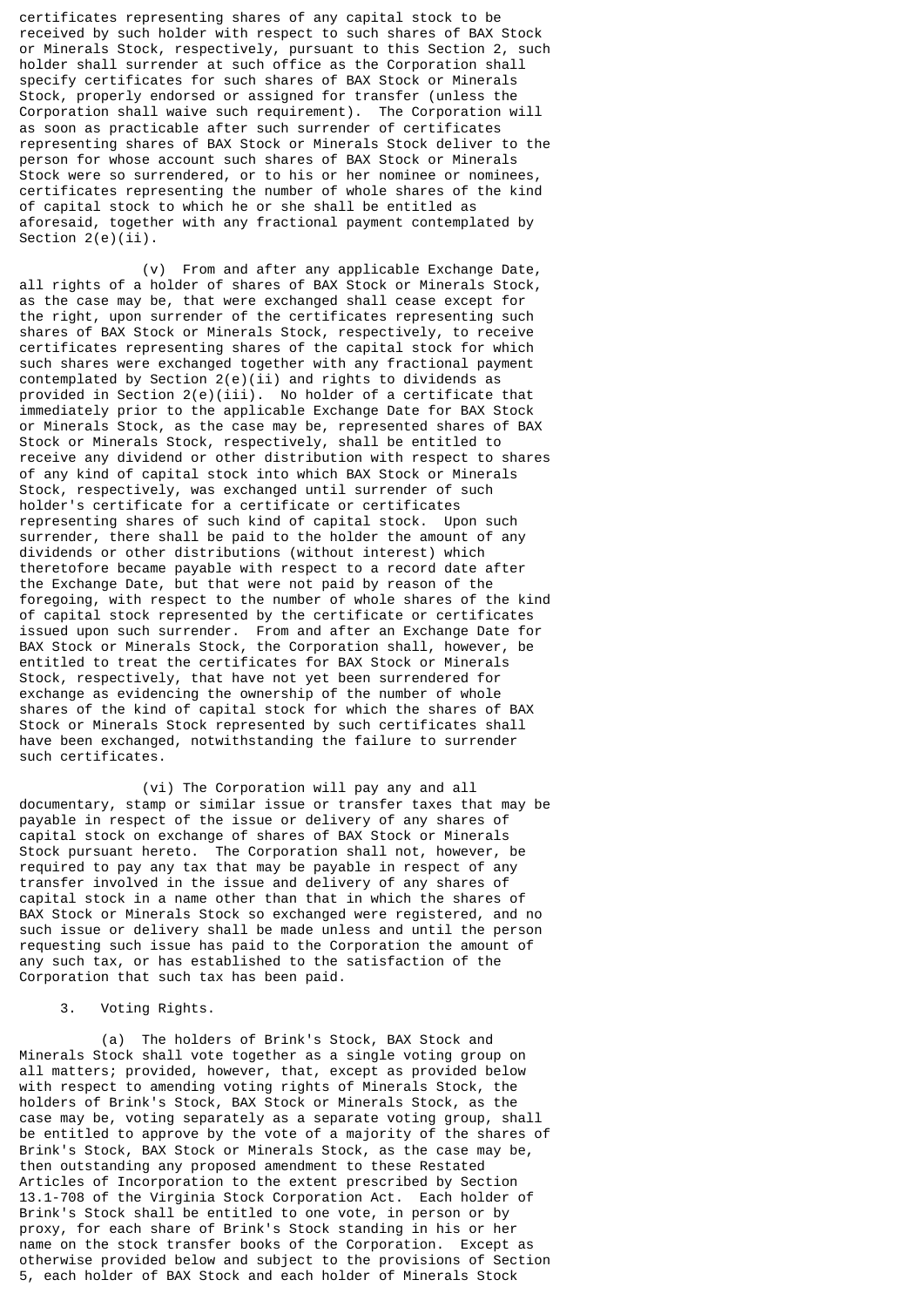shall be entitled to one vote and 0.626 votes, respectively, in person or by proxy, for each share of BAX Stock or Minerals Stock, respectively, standing in his or her name on the stock transfer books of the Corporation from the Effective Date to and including December 31, 1997. On January 1, 1998, and on each January 1 every two years thereafter, the number of votes to which the holder of each share of BAX Stock and the holder of each share of Minerals Stock shall be entitled shall be adjusted and fixed for two-year periods to equal the quotient of  $(x)$  the Aggregate Market Capitalization of BAX Stock or Minerals Stock, respectively, on each such date and (y) the Aggregate Market Capitalization of the Corporation on each such date, divided by the number of shares of BAX Stock or Minerals Stock, respectively, outstanding on each such date with the resulting number multiplied by the number determined by dividing the number of shares of Brink's Stock outstanding on each such date by the quotient of (i) the Aggregate Market Capitalization of Brink's Stock on each such date and (ii) the Aggregate Market Capitalization of the Corporation on each such date. Any proposed amendment to these Restated Articles of Incorporation that would affect or otherwise adjust the voting rights of the holders of Minerals Stock shall be approved in a vote of holders of Minerals Stock, voting as a separate voting group, by the greater of: (i) the affirmative vote of two-thirds of all votes cast on the amendment by the holders of Minerals Stock entitled to vote on such amendment and present or represented at a meeting at which a quorum of Minerals Stock exists; or (ii) the affirmative vote of a majority of the then outstanding votes of Minerals Stock. The Board of Directors shall take such action to implement such changes in the voting rights of BAX Stock or Minerals Stock as may be required pursuant to this Section 3(a).

 (b) Unless the Board of Directors conditions its submission of a particular matter on receipt of a greater vote or on any other basis permitted by applicable law, the vote of the holders of a majority of the outstanding shares of Brink's Stock, BAX Stock and Minerals Stock, voting together as a single voting group, is required for approval of any of the following that by applicable law are required to be submitted to shareholders for their approval: (i) any amendment or restatement of these Articles of Incorporation, except as otherwise provided in Section 3(a) or prescribed by Section 13.1-708 of the Virginia Stock Corporation Act; (ii) a plan of merger; (iii) a plan of share exchange, except as otherwise provided in Section 2; (iv) the sale, lease, exchange or other disposition of all or substantially all the property of the Corporation otherwise than in the usual and regular course of its business; or (v) a proposal to dissolve the Corporation. The foregoing provisions shall not be construed to alter or modify in any respect the voting requirements prescribed by the Virginia Stock Corporation Act which would in the absence of such provisions be applicable to approval of any affiliated transaction (as defined in said Act) or any amendment of the Restated Articles of Incorporation of the Corporation relating to the vote required for approval of any affiliated transaction.

 4. Liquidation Rights. Subject to the provisions of Section 5, in the event of the dissolution, liquidation or winding up of the Corporation, whether voluntary or involuntary, after there shall have been paid or set apart for the holders of Preferred Stock the full preferential amounts to which they are entitled, (a) the holders of Brink's Stock shall be entitled to receive, on a per share basis in proportion to the total number of then outstanding shares of Brink's Stock to the Total Liquidation Shares, (b) the holders of BAX Stock shall be entitled to receive, on a per share basis in proportion to the total number of then outstanding shares of BAX Stock to the Total Liquidation Shares and (c) the holders of Minerals Stock shall be entitled to receive, on a per share basis in proportion to the then outstanding shares of Minerals Stock increased by the Nominal Shares to the Total Liquidation Shares, in each case determined as of the fifth Business Day prior to the date of the public announcement of (i) a voluntary dissolution, liquidation or winding up of the Corporation or (ii) the institution of a proceeding for the involuntary dissolution, liquidation or winding up of the Corporation, the funds of the Corporation remaining for distribution to its common shareholders.

Subdivision or Combination. If the Corporation shall in any manner subdivide (by stock split, stock dividend or otherwise) or combine (by reverse stock split or otherwise) the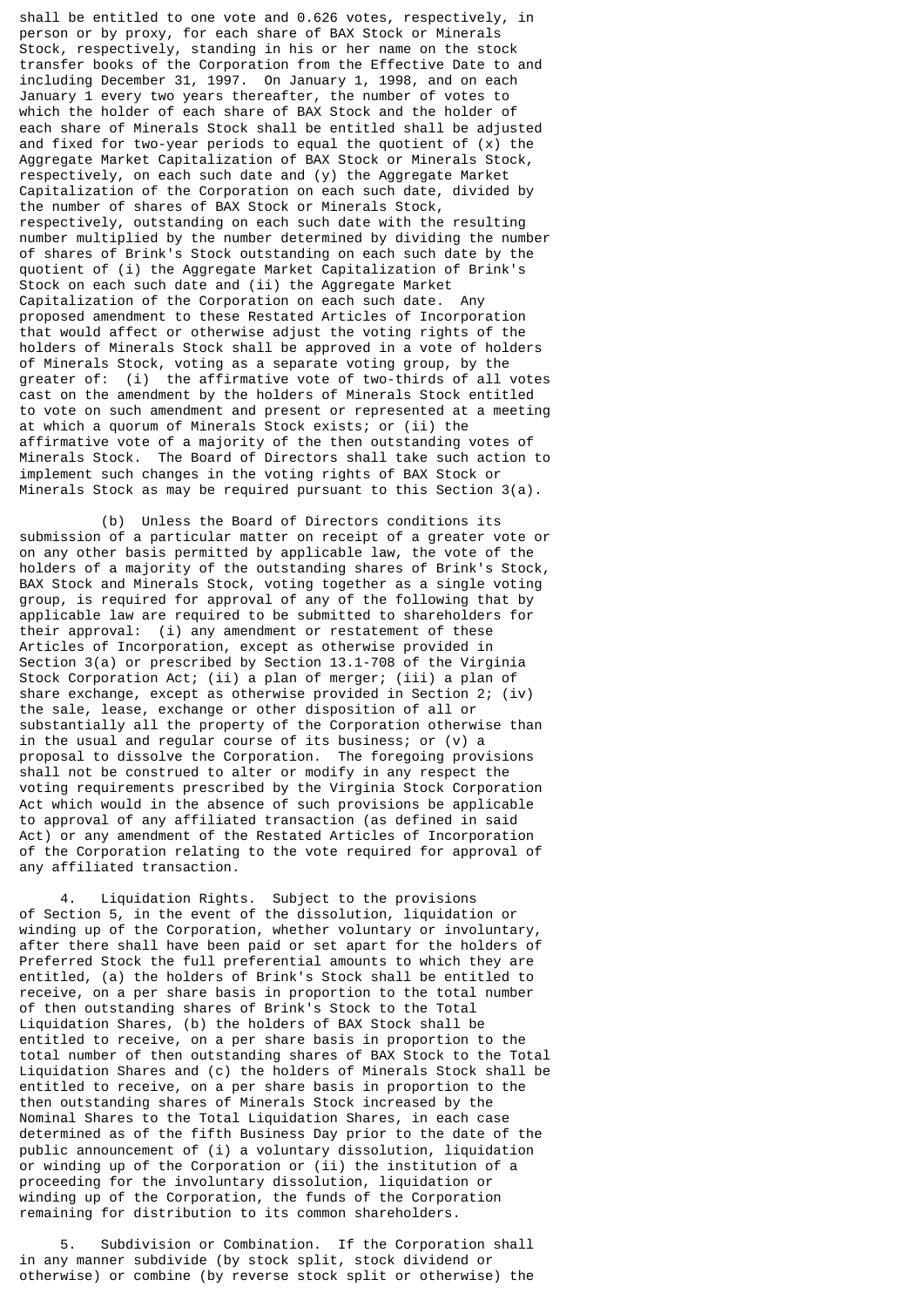outstanding shares of any of Brink's Stock, BAX Stock or Minerals Stock, the voting and liquidation rights of BAX Stock and Minerals Stock relative to Brink's Stock shall be appropriately adjusted so as to avoid any dilution in the aggregate voting or liquidation rights of any class.

 6. Definitions. As used in this Division I, the following terms shall have the following meanings (with each term defined in the singular having the comparable meaning when used in the plural and vice versa), unless another definition is provided or the context otherwise requires:

 "Aggregate Market Capitalization" shall mean, with respect to the Company or any class of Common Stock as of any date of determination, the product of (i) the Fair Market Value of all classes of Common Stock or any such class, as the case may be, as of such date and (ii) the number of shares of all such classes of Common Stock or of any such class, as the case may be, issued and outstanding as of such date.

 "Available Minerals Dividend Amount", on any date, shall mean the greatest of (a) an amount equal to (i) \$50 million, increased or decreased, as appropriate, to reflect (A) Minerals Net Income from the close of business on June 30, 1993, (B) any dividends or other distributions declared or paid with respect to, or repurchases or issuances of, any shares of Minerals Stock or any shares of Preferred Stock attributed to Pittston Minerals Group and (C) any other adjustments to shareholders' equity of Pittston Minerals Group made in accordance with generally accepted accounting principles, less (ii) the aggregate stated capital of any outstanding shares of Preferred Stock attributed to Pittston Minerals Group; (b) in the discretion of the Board of Directors, the excess of the fair value of the net assets of Pittston Minerals Group, as determined by the Board of Directors on a basis corresponding to one of those set forth in Section 13.1-643 of the Virginia Stock Corporation Act with respect to a single corporation, over the aggregate stated capital of any outstanding shares of Preferred Stock attributed to Pittston Minerals Group; or (c) an amount equal to Minerals Net Income (if positive) for the fiscal year in which the dividend is declared and/or the preceding fiscal year.

 "Business Day" shall mean each weekday other than any day on which Brink's Stock, BAX Stock or Minerals Stock is not traded on any national securities exchange or the National Association of Securities Dealers Automated Quotations System or in the over-the-counter market.

 "Convertible Securities" shall mean any securities of the Corporation that are convertible into or evidence the right to purchase any shares of Brink's Stock, BAX Stock or Minerals Stock, pursuant to antidilution provisions of such securities or otherwise.

 "Disposition" shall mean the sale, transfer, assignment or other disposition (whether by merger, consolidation, sale or contribution of assets or stock or otherwise) of properties or assets.

 "Effective Date" shall mean the close of business on the date on which the State Corporation Commission of Virginia issues a certificate of amendment relating to these Articles of Amendment to the Restated Articles of Incorporation.

 "Exchange Date" shall mean any date fixed for an exchange of shares of BAX Stock or Minerals Stock, as the case may be, as set forth in a notice to holders of BAX Stock or Minerals Stock, respectively, pursuant to Section 2(e)(i).

 "Fair Market Value" of shares of any class of Common Stock on any date means the average of the daily closing prices thereof for the 10 consecutive Business Days commencing on the 30th Business Day prior to the date in question. The closing price for each Business Day shall be (i) if such shares are listed or admitted to trading on a national securities exchange, the closing price on the New York Stock Exchange Composite Tape (or any successor composite tape reporting transactions on national securities exchanges) or, if such New York Stock Exchange Composite Tape shall not be in use or shall not report transactions in such shares, the last reported sales price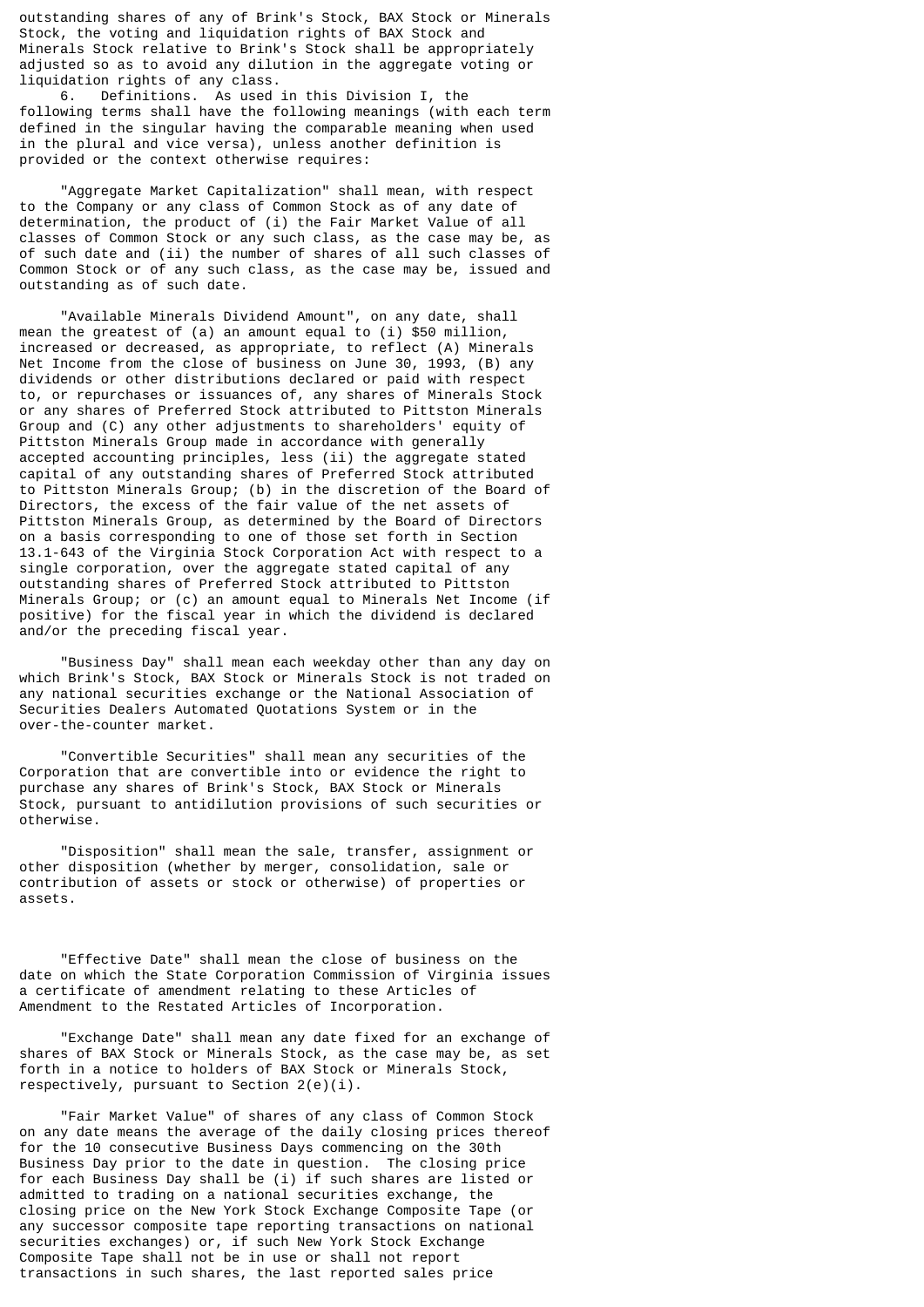regular way on the principal national securities exchange on which such shares are listed or admitted to trading (which shall be the national securities exchange on which the greatest number of shares of stock has been traded during such 10 consecutive Business Days), or, if there is no transaction on any such Business Day in any such situation, the mean of the bid and asked prices on such Business Day, or (ii) if such shares are not listed or admitted to trading on any such exchange, the closing price, if reported, or, if the closing price is not reported, the average of the closing bid and asked prices as reported by the National Association of Securities Dealers Automated Quotations System or a similar source selected from time to time by the Corporation for this purpose. In the event such closing prices are unavailable, the Fair Market Value of such shares shall be determined by the Board.

 "Minerals Net Income" shall mean the net income or loss of Pittston Minerals Group determined in accordance with generally accepted accounting principles, including income and expenses of the Corporation attributed to the operations of Pittston Minerals Group on a substantially consistent basis, including, without limitation, corporate administrative costs, net interest and other financial costs and income taxes.

 "Nominal Shares" shall mean 4,202,954 shares of Minerals Stock which has been used to establish the initial liquidation percentages among each class of Common Stock as of the Effective Date.

 "Pittston Brink's Group" shall mean, at any time all the businesses in which the Corporation is or has been engaged, directly or indirectly, and all assets and liabilities of the Corporation, other than any businesses, assets or liabilities constituting Pittston BAX Group or Pittston Minerals Group. "Pittston BAX Group" shall mean, at any time, (a) all the businesses in which Burlington Air Express Inc. and its subsidiaries (or any of their predecessors) are or have been engaged, directly or indirectly, (b) all assets and liabilities of the Corporation to the extent attributed to any of such businesses, whether or not such assets or liabilities are or were assets and liabilities of such businesses, and (c) such businesses, assets, and liabilities acquired by the Corporation for Pittston BAX Group after the Effective Date and determined by the Board of Directors to be included in Pittston BAX Group. "Pittston Minerals Group" shall mean, at any time, (a) all the businesses in which Pittston Coal Company and its subsidiaries (or any of their predecessors) are or have been engaged, directly or indirectly, (b) all the businesses in which Pittston Mineral Ventures Company and its subsidiaries (or any of their predecessors) are or have been engaged, directly or indirectly, (c) all assets and liabilities of the Corporation to the extent attributed to any of such businesses, whether or not such assets or liabilities are or were assets and liabilities of such businesses, and (d) such businesses, assets, and liabilities acquired by the Corporation for Pittston Minerals Group after the Effective Date and determined by the Board of Directors to be included in Pittston Minerals Group.

 "Total Liquidation Shares" shall mean, as of any date, the total number of outstanding shares of Brink's Stock, BAX Stock and Minerals Stock on such date, plus the Nominal Shares.

Determinations by the Board of Directors. Any determinations made by the Board of Directors of the Corporation or any committee of the Board, a majority of which are "disinterested directors", under any provision in this Division I of Article III shall be final and binding on all shareholders of the Corporation. For this purpose, any director who is not an employee of or a consultant to the Corporation and who is not, directly or indirectly, the beneficial owner of 1 percent or more of the outstanding shares of Common Stock shall be considered "disinterested", even though such director may beneficially own a greater amount of one class of Common Stock than of the other class of Common Stock.

### DIVISION II

 Subject to applicable laws and to this Article III, the Board of Directors of the Corporation may determine the preferences, limitations and relative rights of the Preferred Stock and of any series of such Preferred Stock. Such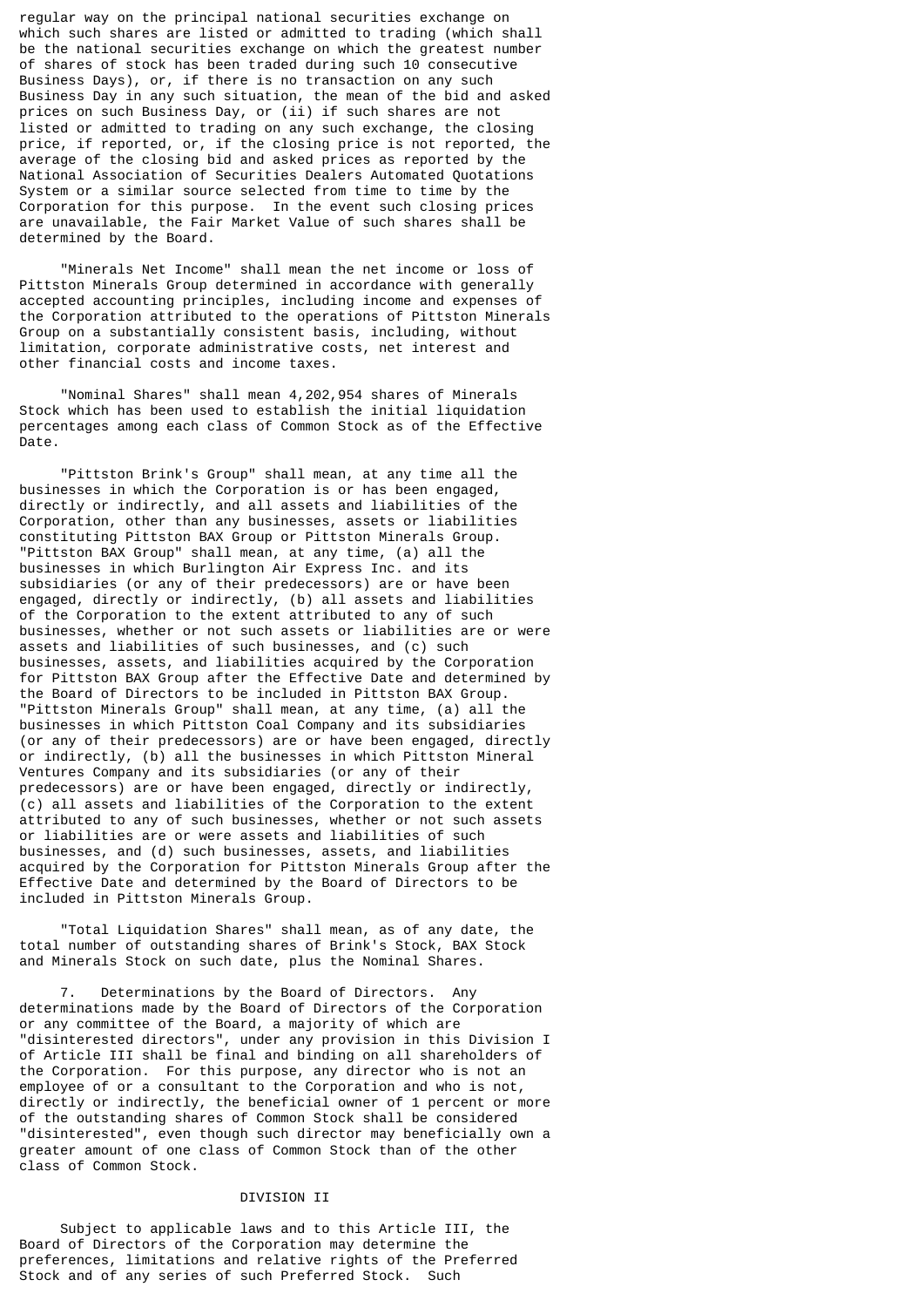determination may include, without limitation, provisions with respect to voting rights (including rights with respect to any transaction of a specified nature), redemption, convertibility, distribution and preference on dissolution or otherwise.

 Terms of the Preferred Stock are as follows: A. Series A Participating Cumulative Preferred Stock

Designation and Number of Shares. The shares of such series shall be designated as "Series A Participating Cumulative Preferred Stock" (the "Series A Preferred Stock"). The number of shares initially constituting the Series A Preferred Stock shall be 50,000; provided, however, that if more than a total of 50,000 shares of Series A Preferred Stock shall be issuable upon the exercise of Pittston Brink's Group Rights issued pursuant to the Amended and Restated Rights Agreement dated as of January 19, 1996, between the Corporation and Chemical Bank, as Rights Agent (the "Rights Agreement"), the Board of Directors of the Corporation, pursuant to Section 13.1-639 of the Virginia Stock Corporation Act, shall direct by resolution or resolutions that articles of amendment to these Articles of Incorporation be properly executed, acknowledged, filed and recorded, in accordance with the provisions of Section 13.1-604 thereof, providing for the total number of shares of Series A Preferred Stock authorized to be issued to be increased (to the extent that the Articles of Incorporation then permit) to the largest number of whole shares (rounded up to the nearest whole number) issuable upon exercise of such Rights.

2. Dividends or Distributions.

 (a) Subject to the prior and superior rights of the holders of shares of any other series of Preferred Stock or other class of capital stock not by its terms ranking on a parity with, or junior to, the shares of Series A Preferred Stock with respect to dividends, the holders of shares of the Series A Preferred Stock shall be entitled to receive, when and as declared by the Board of Directors, out of the assets of the Corporation legally available therefor, (1) quarterly dividends payable in cash on the first day of March, June, September and December in each year (each such date being referred to herein as a "Quarterly Dividend Payment Date"), commencing on the first Quarterly Dividend Payment Date after the first issuance of a share or a fraction of a share of Series A Preferred Stock, of \$10.00 per whole share (rounded to the nearest cent) less the amount of all cash dividends declared on the Series A Preferred Stock pursuant to the following clause (2) since the immediately preceding Quarterly Dividend Payment Date or, with respect to the first Quarterly Dividend Payment Date, since the first issuance of any share or fraction of a share of Series A Preferred Stock, and (2) dividends payable in cash on the payment date for each cash dividend declared on Brink's Stock in an amount per whole share (rounded to the nearest cent) equal to the Brink's Formula Number (as defined below) then in effect times the cash dividends then to be paid on each share of Brink's Stock. In addition, if the Corporation shall pay any dividend or make any distribution on Brink's Stock payable in assets, securities or other forms of noncash consideration (other than dividends or distributions solely in shares of Brink's Stock), then, in each such case, the Corporation shall simultaneously pay or make on each outstanding share of Series A Preferred Stock a dividend or distribution in like kind of the Brink's Formula Number then in effect times such dividend or distribution on each share of Brink's Stock. As used herein, the "Brink's Formula Number" shall be 1,000; provided, however, that if at any time after January 19, 1996, the Corporation shall (x) declare or pay any dividend on Brink's Stock payable in shares of Brink's Stock or make any distribution on Brink's Stock in shares of Brink's Stock, (y) subdivide (by a stock split or otherwise) the outstanding shares of Brink's Stock into a larger number of shares of Brink's Stock or (z) combine (by a reverse stock split or otherwise) the outstanding shares of Brink's Stock into a smaller number of shares of Brink's Stock, then in each such event the Brink's Formula Number shall be adjusted to a number determined by multiplying the Brink's Formula Number in effect immediately prior to such event by a fraction, the numerator of which is the number of shares of Brink's Stock that are outstanding immediately after such event and the denominator of which is the number of shares of Brink's Stock that are outstanding immediately prior to such event (and rounding the result to the nearest whole number); and provided further that if at any time after January 19, 1996, the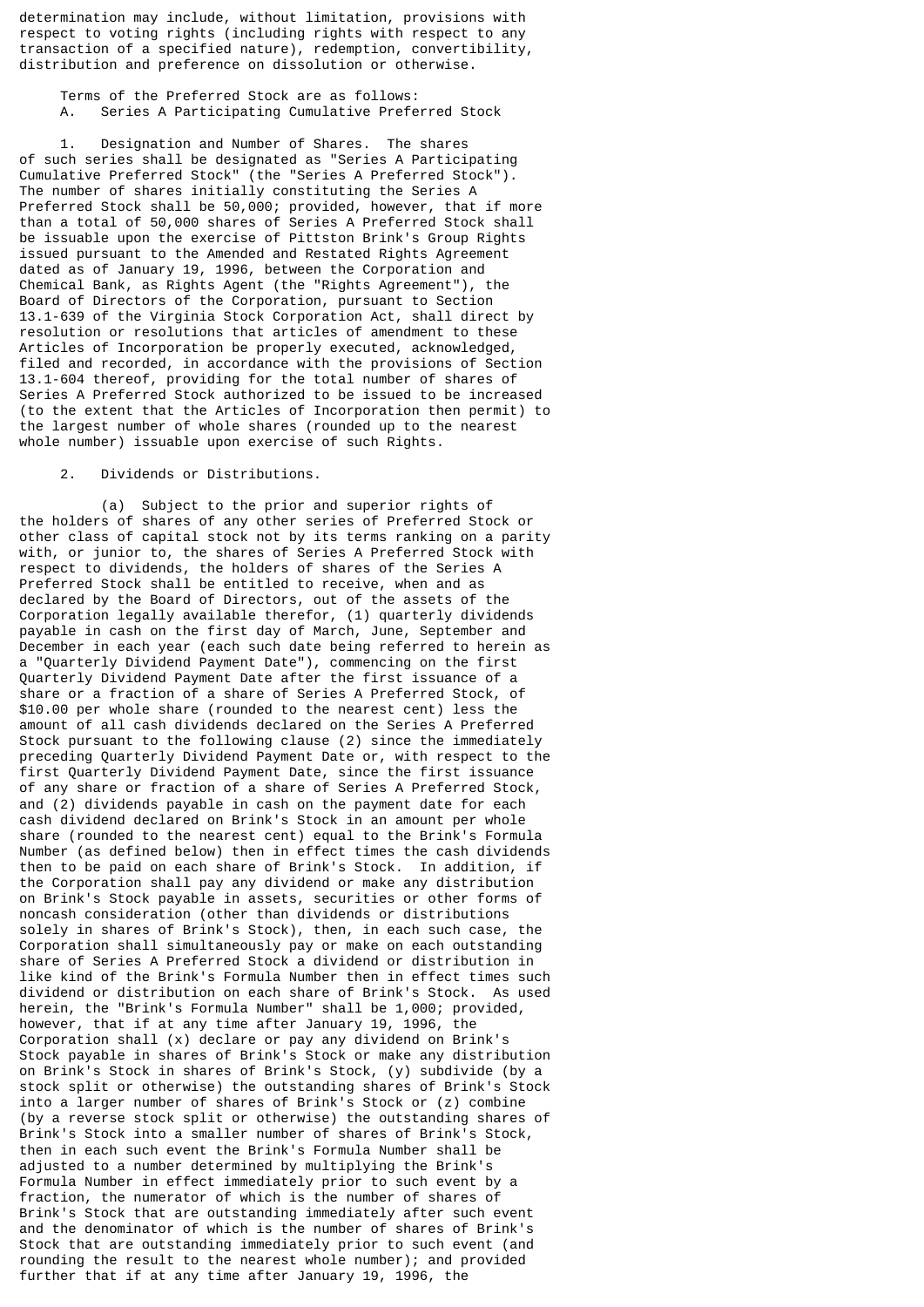Corporation shall issue any shares of its capital stock in a reclassification or change of the outstanding shares of Brink's Stock (including any such reclassification or change in connection with a merger in which the Corporation is the surviving corporation), then in each such event the Brink's Formula Number shall be appropriately adjusted to reflect such reclassification or change.

 (b) The Corporation shall declare a dividend or distribution on the Series A Preferred Stock as provided in Section 2(a) above immediately prior to or at the same time it declares a dividend or distribution on Brink's Stock (other than a dividend or distribution solely in shares of Brink's Stock); provided, however, that, in the event no dividend or distribution (other than a dividend or distribution in shares of Brink's Stock) shall have been declared on Brink's Stock during the period between any Quarterly Dividend Payment Date and the next subsequent Quarterly Dividend Payment Date, a dividend of \$2.00 per share on the Series A Preferred Stock shall nevertheless be payable on such subsequent Quarterly Dividend Payment Date. The Board of Directors may fix a record date for the determination of holders of shares of Series A Preferred Stock entitled to receive a dividend or distribution declared thereon, which record date shall be the same as the record date for any corresponding dividend or distribution on Brink's Stock.

 (c) Dividends shall begin to accrue and be cumulative on outstanding shares of Series A Preferred Stock from and after the Quarterly Dividend Payment Date next preceding the date of original issue of such shares of Series A Preferred Stock; provided, however, that dividends on such shares which are originally issued after the record date for the determination of holders of shares of Series A Preferred Stock entitled to receive a quarterly dividend and on or prior to the next succeeding Quarterly Dividend Payment Date shall begin to accrue and be cumulative from and after such Quarterly Dividend Payment Date. Accrued but unpaid dividends shall not bear interest. Dividends paid on the shares of Series A Preferred Stock in an amount less than the total amount of such dividends at the time accrued and payable on such shares shall be allocated pro rata on a share-by-share basis among all such shares at the time outstanding.

 (d) So long as any shares of the Series A Preferred Stock are outstanding, no dividends or other distributions shall be declared, paid or distributed, or set aside for payment or distribution, on Brink's Stock unless, in each case, the dividend required by this Section 2 to be declared on the Series A Preferred Stock shall have been declared.

 (e) The holders of the shares of Series A Preferred Stock shall not be entitled to receive any dividends or other distributions except as provided herein.

 3. Voting Rights. The holders of shares of Series A Preferred Stock shall have the following voting rights:

 (a) Each holder of Series A Preferred Stock shall be entitled to a number of votes equal to the product of (1) the Brink's Formula Number then in effect for each share of Series A Preferred Stock held of record on each matter on which holders of Brink's Stock are entitled to vote times (2) the maximum number of votes per share which the holders of Brink's Stock then have with respect to such matter.

 (b) Except as otherwise provided herein or by applicable law, the holders of shares of Series A Preferred Stock, the holders of shares of Brink's Stock and the holders of any other class of capital stock entitled to vote in the election of directors shall vote together as one class for the election of directors of the Corporation. In addition, the holders of Series A Preferred Stock and the holders of Brink's Stock shall vote together as one class on all other matters submitted to a vote of holders of Brink's Stock.

 (c) If at the time of any annual meeting of shareholders for the election of directors, the equivalent of six quarterly dividends (whether or not consecutive) payable on any share or shares of Series A Preferred Stock are in default, the number of directors constituting the Board of Directors of the Corporation shall be increased by two. In addition to voting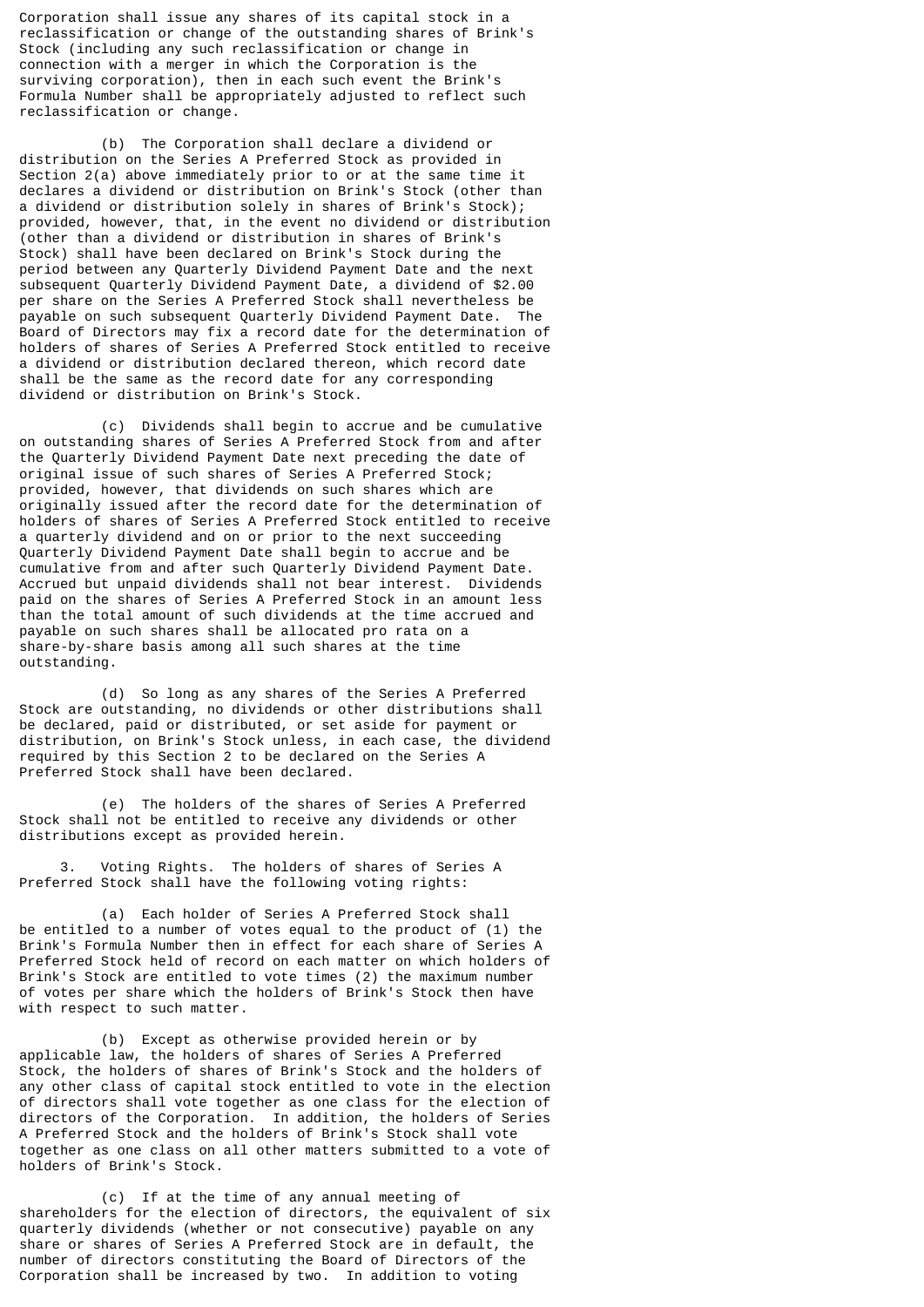together with other holders of capital stock as set forth in Section 3(a) for the election of other directors of the Corporation, the holders of record of the Series A Preferred Stock, voting separately as a class to the exclusion of such other holders, shall be entitled at said meeting of shareholders (and at each subsequent annual meeting of shareholders), unless all dividends in arrears have been paid or declared and set apart for payment prior thereto, to vote for the election of two directors of the Corporation, the holders of any Series A Preferred Stock being entitled to cast a number of votes per share of Series A Preferred Stock equal to the Brink's Formula Number. Until the default in payments of all dividends which permitted the election of said directors shall cease to exist any director who shall have been so elected pursuant to the next preceding sentence may be removed at any time, either with or without cause, only by the affirmative vote of the holders of the shares at the time entitled to cast a majority of the votes entitled to be cast for the election of any such director at a special meeting of such holders called for that purpose, and any vacancy thereby created may be filled by the vote of such holders. If and when such default shall cease to exist, the holders of the Series A Preferred Stock shall be divested of the foregoing special voting rights, subject to revesting in the event of each and every subsequent like default in payments of dividends. Upon the termination of the foregoing special voting rights, the terms of office of all persons who may have been elected directors pursuant to said special voting rights shall forthwith terminate, and the number of directors constituting the Board of Directors shall be reduced by two. The voting rights granted by this Section 3(c) shall be in addition to any other voting rights granted to the holders of the Series A Preferred Stock in this Section 3.

 (d) Except as provided herein, in Section 11 or by applicable law, holders of Series A Preferred Stock shall have no special voting rights and their consent shall not be required (except to the extent they are entitled to vote with holders of Brink's Stock as set forth herein) for authorizing or taking any corporate action.

#### 4. Certain Restrictions.

 (a) Whenever quarterly dividends or other dividends or distributions payable on the Series A Preferred Stock as provided in Section 2 are in arrears, thereafter and until all accrued and unpaid dividends and distributions, whether or not declared, on shares of Series A Preferred Stock outstanding shall have been paid in full, the Corporation shall not:

 (i) declare or pay dividends on, make any other distributions on, or redeem or purchase or otherwise acquire for consideration any shares of stock ranking junior (either as to dividends or upon liquidation, dissolution or winding up) to the Series A Preferred Stock;

 (ii) declare or pay dividends on or make any other distributions on any shares of stock ranking on a parity (either as to dividends or upon liquidation, dissolution or winding up) with the Series A Preferred Stock, except dividends paid ratably on the Series A Preferred Stock and all such parity stock on which dividends are payable or in arrears in proportion to the total amounts to which the holders of all such shares are then entitled;

 (iii) redeem or purchase or otherwise acquire for consideration shares of any stock ranking on a parity (either as to dividends or upon liquidation, dissolution or winding up) with the Series A Preferred Stock; provided that the Corporation may at any time redeem, purchase or otherwise acquire shares of any such parity stock in exchange for shares of any stock of the Corporation ranking junior (either as to dividends or upon dissolution, liquidation or winding up) to the Series A Preferred Stock; or

 (iv) purchase or otherwise acquire for consideration any shares of Series A Preferred Stock, or any shares of stock ranking on a parity with the Series A Preferred Stock, except in accordance with a purchase offer made in writing or by publication (as determined by the Board of Directors) to all holders of such shares upon such terms as the Board of Directors, after consideration of the respective annual dividend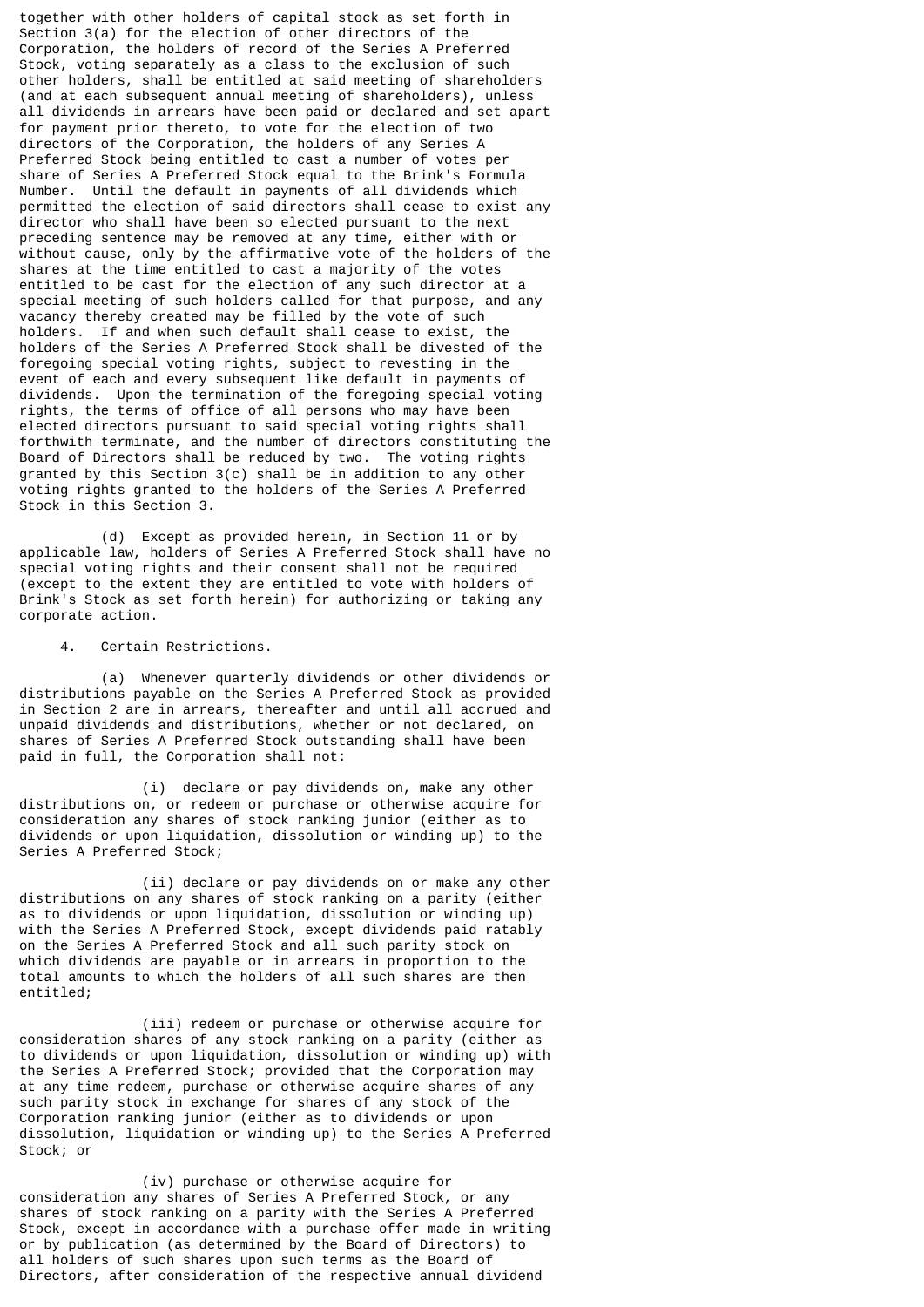rates and other relative rights and preferences of the respective series and classes, shall determine in good faith will result in fair and equitable treatment among the respective series or classes.

 (b) The Corporation shall not permit any subsidiary of the Corporation to purchase or otherwise acquire for consideration any shares of stock of the Corporation unless the Corporation could, under subparagraph (a) of this Section 4, purchase or otherwise acquire such shares at such time and in such manner.

 5. Liquidation Rights. Upon the liquidation, dissolution or winding up of the Corporation, whether voluntary or involuntary, no distribution shall be made (a) to the holders of shares of stock ranking junior (either as to dividends or upon liquidation, dissolution, or winding up) to the Series A Preferred Stock unless, prior thereto, the holders of shares of Series A Preferred Stock shall have received an amount equal to the accrued and unpaid dividends and distributions thereon, whether or not declared, to the date of such payment, plus an amount equal to the greater of (i) \$26.67 per share or (ii) an aggregate amount per share equal to the Brink's Formula Number then in effect times the aggregate amount to be distributed per share to holders of Brink's Stock, or (b) to the holders of stock ranking on a parity (either as to dividends or upon liquidation, dissolution or winding up) with the Series A Preferred Stock, except distributions made ratably on the Series A Preferred Stock and all other such parity stock in proportion to the total amounts to which the holders of all such shares are entitled upon such liquidation, dissolution or winding up.

Consolidation, Merger, etc. In case the Corporation shall enter into any consolidation, merger, combination, statutory share exchange or other transaction in which the shares of Brink's Stock are exchanged for or changed into other stock or securities, cash or any other property, then in any such case the then outstanding shares of Series A Preferred Stock shall at the same time be similarly exchanged or changed in an amount per share equal to the Brink's Formula Number then in effect times the aggregate amount of stock, securities, cash or other property (payable in kind), as the case may be, into which or for which each share of Brink's Stock is exchanged or changed.

 7. Redemption; No Sinking Fund. (a) The outstanding shares of Series A Preferred Stock may be redeemed at the option of the Board of Directors as a whole, but not in part, at any time at which, in the good faith determination of the Board of Directors, no person beneficially owns more than 10 percent of the aggregate voting power represented by all the outstanding shares of capital stock of the Corporation generally entitled to vote in the election of Directors of the Corporation, at a cash price per share equal to (i) 125 percent of the product of the Brink's Formula Number times the Brink's Stock Market Value (as such term is hereinafter defined), plus (ii) all dividends which on the redemption date have accrued on the shares to be redeemed and have not been paid or declared and a sum sufficient for the payment thereof set apart, without interest. The "Brink's Stock Market Value" on any date shall be deemed to be the average of the daily closing prices, per share, of Brink's Stock for the 30 consecutive Trading Days immediately prior to the date in question. The closing price for each Trading Day shall be the last sale price, regular way, or, in case no such sale takes place on such Trading Day, the average of the closing bid and asked prices, regular way, in either case as reported in the principal consolidated transaction reporting system if Brink's Stock is listed or admitted to trading on a national securities exchange or, if Brink's Stock is not listed or admitted to trading on any national securities exchange, the last quoted price or, if not so quoted, the average of the high bid and low asked prices in the over-the-counter market, as reported by the National Association of Securities Dealers, Inc. Automated Quotations System or such other system then in use, or, if on any such Trading Day Brink's Stock is not quoted by any such organization, the average of the closing bid and asked prices as furnished by a professional market maker making a market in Brink's Stock selected by the Board of Directors of the Corporation. If on any such Trading Day no market maker is making a market in Brink's Stock, the fair value of Brink's Stock on such Trading Day shall mean the fair value of Brink's Stock as determined in good faith by the Board of Directors of the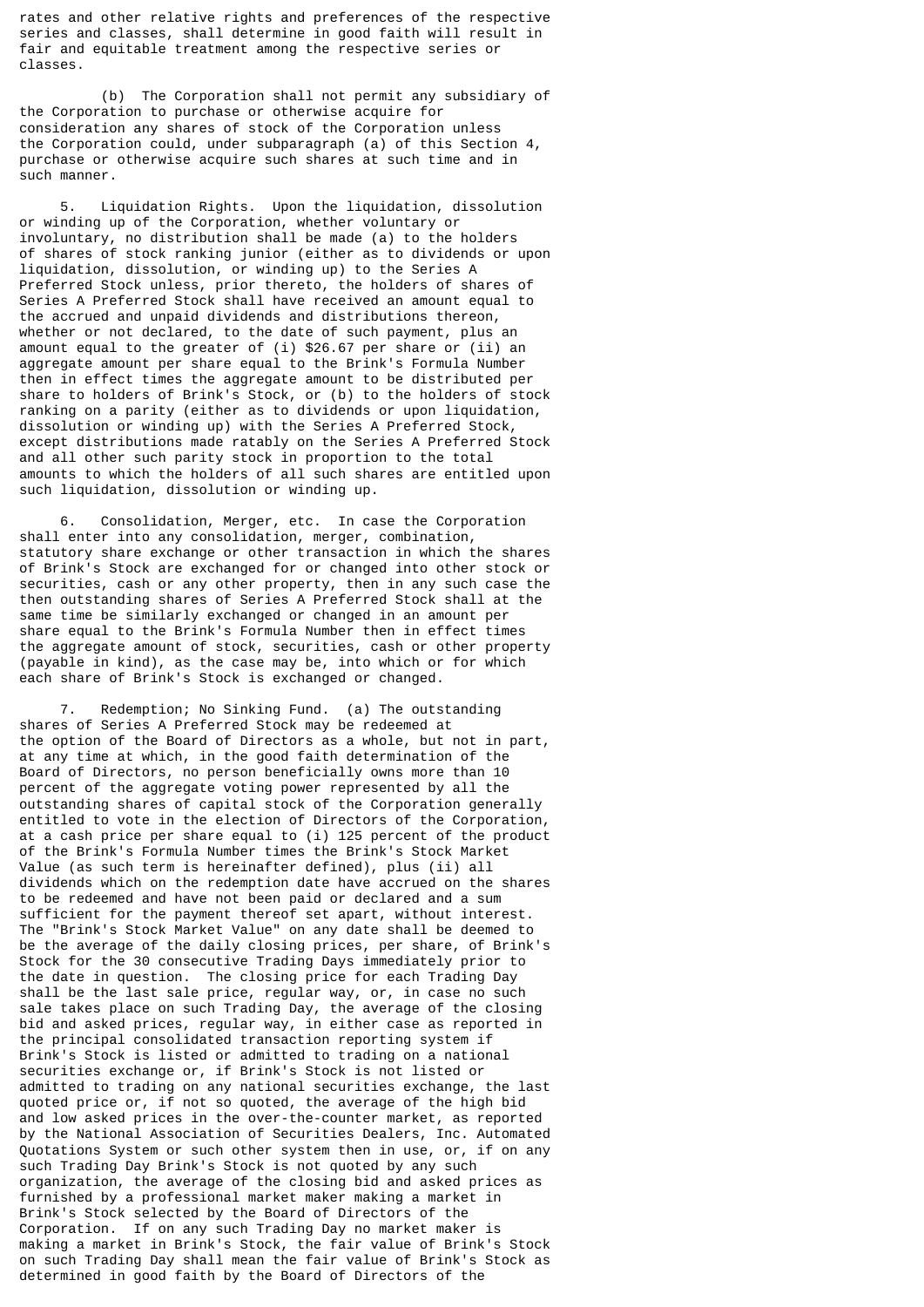Corporation. "Trading Day" shall mean a day on which the principal national securities exchange on which Brink's Stock is listed or admitted to trading is open for the transaction of business or, if Brink's Stock is not listed or admitted to trading on any national securities exchange, a Monday, Tuesday, Wednesday, Thursday or Friday which is not a day on which banking institutions in the Borough of Manhattan, the City of New York, are authorized or obligated by law or executive order to close.

 (b) The shares of Series A Preferred Stock shall not be subject to or entitled to the operation of a retirement or sinking fund.

 8. Ranking. The Series A Preferred Stock shall rank senior to Brink's Stock, Minerals Stock and BAX Stock, on a parity with the Corporation's Series B Participating Cumulative Preferred Stock, par value \$10 per share, and the Corporation's Series D Participating Cumulative Preferred Stock, par value \$10 per share, and junior to all other series of Preferred Stock of the Corporation, unless the Board of Directors shall specifically determine otherwise in fixing the powers, preferences and relative, participating, optional and other special rights of the shares of such series and the qualifications, limitations and restrictions thereof.

 9. Fractional Shares. The Series A Preferred Stock shall be issuable upon exercise of Pittston Brink's Group rights issued pursuant to the Rights Agreement in whole shares or in any fraction of a share that is not smaller than one one-thousandth (1/1000th) of a share or any integral multiple of such fraction. At the election of the Corporation, prior to the first issuance of a share or a fraction of a share of Series A Preferred Stock, either (1) certificates may be issued to evidence such authorized fraction of a share of Series A Preferred Stock, or (2) any such authorized fraction of a share of Series A Preferred Stock may be evidenced by depositary receipts pursuant to an appropriate agreement between the Corporation and a depositary selected by the Corporation; provided that such agreement shall provide that the holders of such depositary receipts shall have all the rights, privileges and preferences to which they are entitled as beneficial owners of the Series A Preferred Stock.

 10. Reacquired Shares. Any shares of Series A Preferred Stock purchased or otherwise acquired by the Corporation in any manner whatsoever shall be retired and canceled promptly after the acquisition thereof. All such shares shall upon their cancellation become authorized but unissued shares of Preferred Stock, without designation as to series until such shares are once more designated as part of a particular series by the Board of Directors pursuant to the provisions of the first paragraph of Division II of Article III.

 11. Amendment. None of the powers, preferences and relative, participating, optional and other special rights of the Series A Preferred Stock as provided herein shall be amended in any manner which would alter or change the powers, preferences, rights or privileges of the holders of Series A Preferred Stock so as to affect them adversely without the affirmative vote of the holders of more than 66-2/3 percent of the outstanding shares of Series A Preferred Stock, voting as a separate class.

B. Series B Participating Cumulative Preferred Stock

 1. Designation and Number of Shares. The shares of such series shall be designated as "Series B Participating Cumulative Preferred Stock" (the "Series B Preferred Stock"). The number of shares initially constituting the Series B Preferred Stock shall be 20,000; provided, however, that if more than a total of 20,000 shares of Series B Preferred Stock shall be issuable upon the exercise of Pittston Minerals Group Rights issued pursuant to the Amended and Restated Rights Agreement dated as of January 19, 1996, between the Corporation and Chemical Bank, as Rights Agent (the "Rights Agreement"), the Board of Directors of the Corporation, pursuant to Section 13.1-639 of the Virginia Stock Corporation Act, shall direct by resolution or resolutions that articles of amendment to these Articles of Incorporation be properly executed, acknowledged, filed and recorded, in accordance with the provisions of Section 13.1-604 thereof, providing for the total number of shares of Series B Preferred Stock authorized to be issued to be increased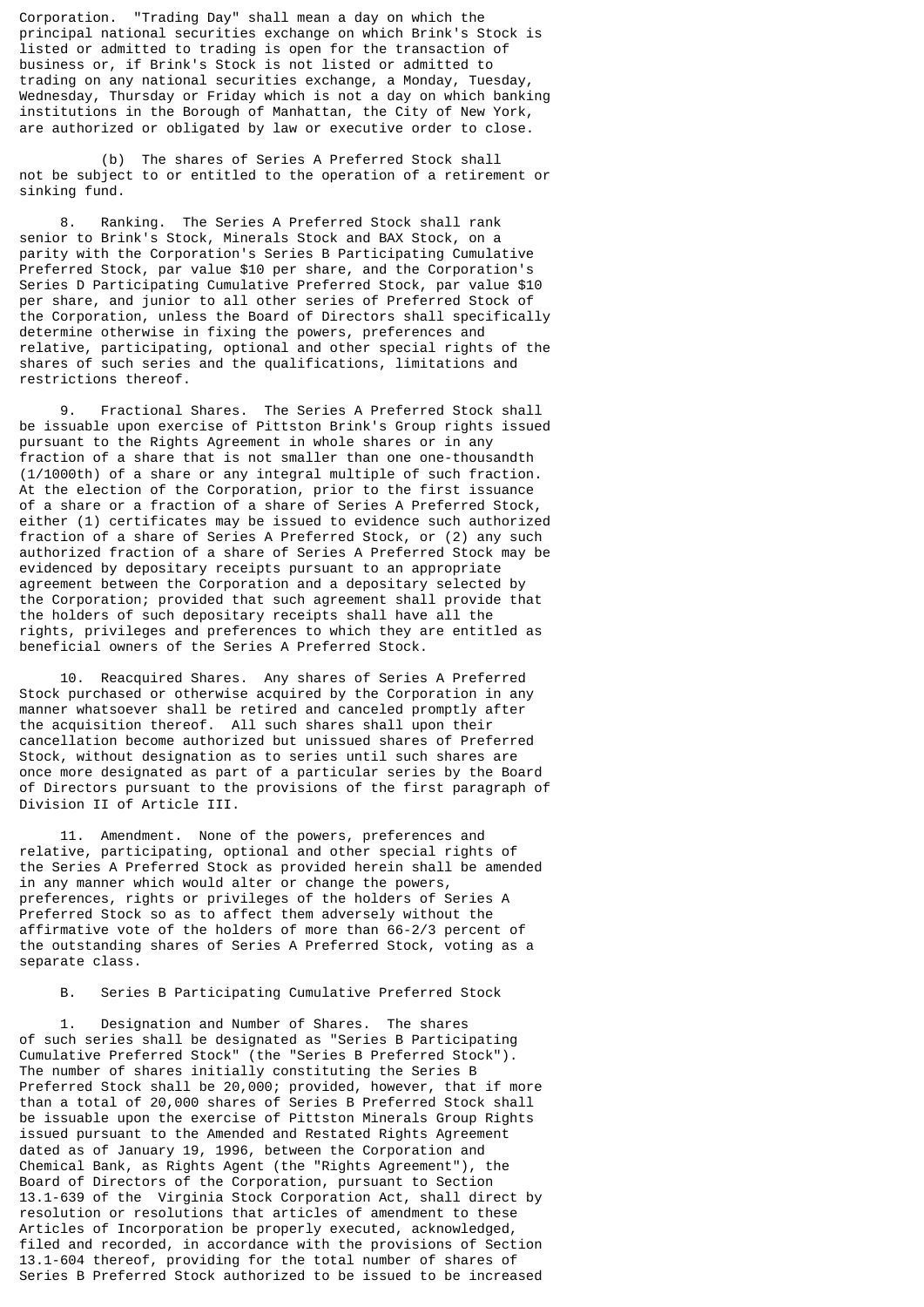(to the extent that the Articles of Incorporation then permit) to the largest number of whole shares (rounded up to the nearest whole number) issuable upon exercise of such Rights.

# 2. Dividends or Distributions.

 (a) Subject to the prior and superior rights of the holders of shares of any other series of Preferred Stock or other class of capital stock not by its terms ranking on a parity with, or junior to, the shares of Series B Preferred Stock with respect to dividends, the holders of shares of the Series B Preferred Stock shall be entitled to receive, when and as declared by the Board of Directors, out of the assets of the Corporation legally available therefor, (1) quarterly dividends payable in cash on the first day of March, June, September and December in each year (each such date being referred to herein as a "Quarterly Dividend Payment Date"), commencing on the first Quarterly Dividend Payment Date after the first issuance of a share or a fraction of a share of Series B Preferred Stock, of \$10.00 per whole share (rounded to the nearest cent) less the amount of all cash dividends declared on the Series B Preferred Stock pursuant to the following clause (2) since the immediately preceding Quarterly Dividend Payment Date or, with respect to the first Quarterly Dividend Payment Date, since the first issuance of any share or fraction of a share of Series B Preferred Stock, and (2) dividends payable in cash on the payment date for each cash dividend declared on Minerals Stock in an amount per whole share (rounded to the nearest cent) equal to the Minerals Formula Number (as defined below) then in effect times the cash dividends then to be paid on each share of Minerals Stock. In addition, if the Corporation shall pay any dividend or make any distribution on Minerals Stock payable in assets, securities or other forms of noncash consideration (other than dividends or distributions solely in shares of Minerals Stock), then, in each such case, the Corporation shall simultaneously pay or make on each outstanding share of Series B Preferred Stock a dividend or distribution in like kind of the Minerals Formula Number then in effect times such dividend or distribution on each share of Minerals Stock. As used herein, the "Minerals Formula Number" shall be 1,000; provided, however, that if at any time after July 26, 1993, the Corporation shall (x) declare or pay any dividend on Minerals Stock payable in shares of Minerals Stock or make any distribution on Minerals Stock in shares of Minerals Stock, (y) subdivide (by a stock split or otherwise) the outstanding shares of Minerals Stock into a larger number of shares of Minerals Stock or (z) combine (by a reverse stock split or otherwise) the outstanding shares of Minerals Stock into a smaller number of shares of Minerals Stock, then in each such event the Minerals Formula Number shall be adjusted to a number determined by multiplying the Minerals Formula Number in effect immediately prior to such event by a fraction, the numerator of which is the number of shares of Minerals Stock that are outstanding immediately after such event and the denominator of which is the number of shares of Minerals Stock that are outstanding immediately prior to such event (and rounding the result to the nearest whole number); and provided further, that if at any time after July 26, 1993, the Corporation shall issue any shares of its capital stock in a reclassification or change of the outstanding shares of Minerals Stock (including any such reclassification or change in connection with a merger in which the Corporation is the surviving corporation), then in each such event the Minerals Formula Number shall be appropriately adjusted to reflect such reclassification or change.

 (b) The Corporation shall declare a dividend or distribution on the Series B Preferred Stock as provided in Section 2(a) above immediately prior to or at the same time it declares a dividend or distribution on Minerals Stock (other than a dividend or distribution solely in shares of Minerals Stock); provided, however, that in the event no dividend or distribution (other than a dividend or distribution in shares of Minerals Stock) shall have been declared on Minerals Stock during the period between any Quarterly Dividend Payment Date and the next subsequent Quarterly Dividend Payment Date, a dividend of \$2.00 per share on the Series B Preferred Stock shall nevertheless be payable on such subsequent Quarterly Dividend Payment Date. The Board of Directors may fix a record date for the determination of holders of shares of Series B Preferred Stock entitled to receive a dividend or distribution declared thereon, which record date shall be the same as the record date for any corresponding dividend or distribution on Minerals Stock.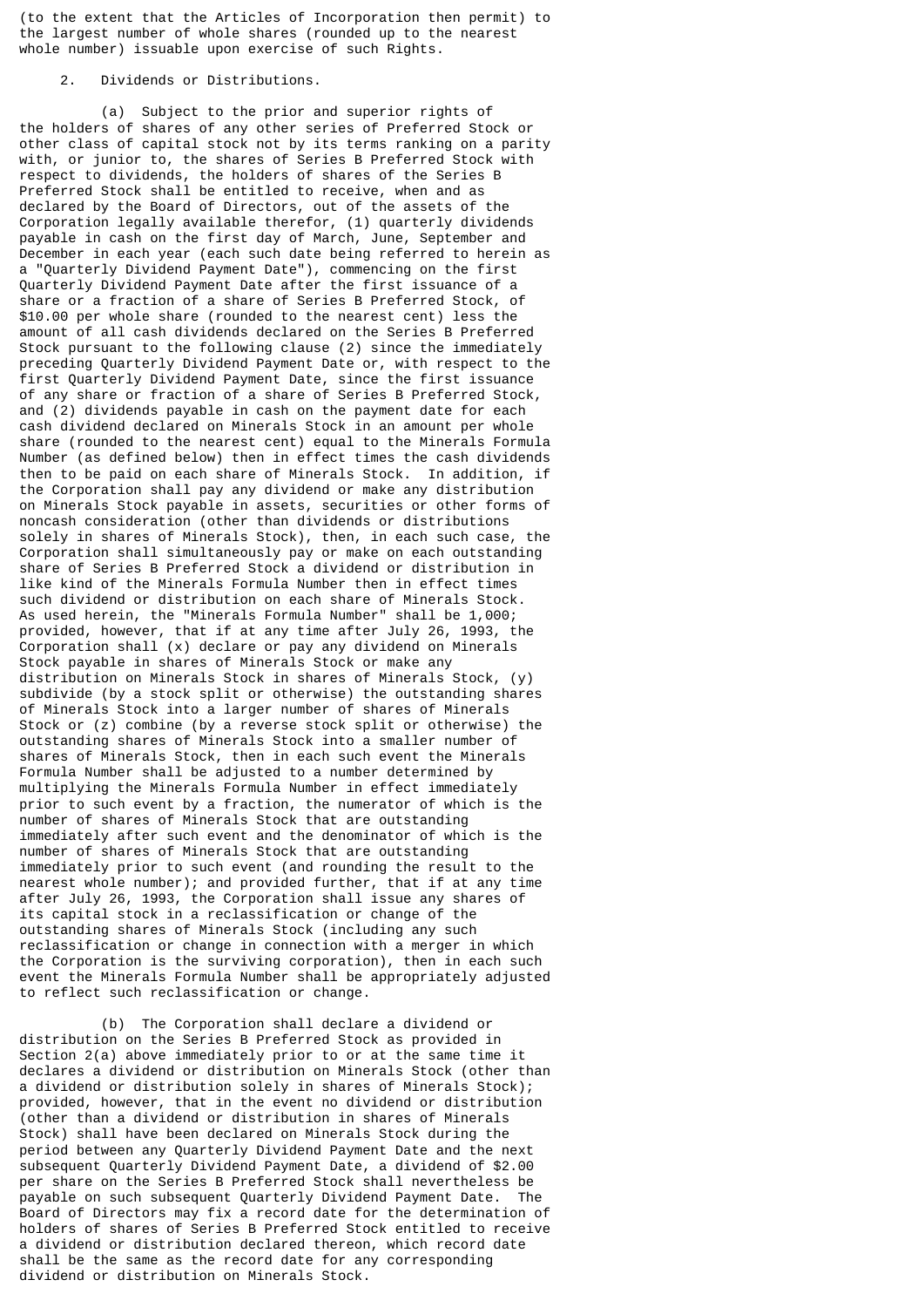(c) Dividends shall begin to accrue and be cumulative on outstanding shares of Series B Preferred Stock from and after the Quarterly Dividend Payment Date next preceding the date of original issue of such shares of Series B Preferred Stock; provided, however, that dividends on such shares which are originally issued after the record date for the determination of holders of shares of Series B Preferred Stock entitled to receive a quarterly dividend and on or prior to the next succeeding Quarterly Dividend Payment Date shall begin to accrue and be cumulative from and after such Quarterly Dividend Payment Date. Accrued but unpaid dividends shall not bear interest. Dividends paid on the shares of Series B Preferred Stock in an amount less than the total amount of such dividends at the time accrued and payable on such shares shall be allocated pro rata on a share-by-share basis among all such shares at the time outstanding.

 (d) So long as any shares of the Series B Preferred Stock are outstanding, no dividends or other distributions shall be declared, paid or distributed, or set aside for payment or distribution, on Minerals Stock unless, in each case, the dividend required by this Section 2 to be declared on the Series B Preferred Stock shall have been declared.

 (e) The holders of the shares of Series B Preferred Stock shall not be entitled to receive any dividends or other distributions except as provided herein.

 3. Voting Rights. The holders of shares of Series B Preferred Stock shall have the following voting rights:

 (a) Each holder of Series B Preferred Stock shall be entitled to a number of votes equal to the product of (1) the Minerals Formula Number then in effect for each share of Series B Preferred Stock held of record on each matter on which holders of Minerals Stock are entitled to vote times (2) the maximum number of votes per share which the holders of Minerals Stock then have with respect to such matter.

 (b) Except as otherwise provided herein or by applicable law, the holders of shares of Series B Preferred Stock, the holders of shares of Minerals Stock and the holders of any other class of capital stock entitled to vote in the election of directors shall vote together as one class for the election of directors of the Corporation. In addition, the holders of Series B Preferred Stock and the holders of Minerals Stock shall vote together as one class on all other matters submitted to a vote of holders of Minerals Stock.

 (c) If at the time of any annual meeting of shareholders for the election of directors, the equivalent of six quarterly dividends (whether or not consecutive) payable on any share or shares of Series B Preferred Stock are in default, the number of directors constituting the Board of Directors of the Corporation shall be increased by two. In addition to voting together with other holders of capital stock as set forth in Section 3(a) for the election of other directors of the Corporation, the holders of record of the Series B Preferred Stock, voting separately as a class to the exclusion of such other holders, shall be entitled at said meeting of shareholders (and at each subsequent annual meeting of shareholders), unless all dividends in arrears have been paid or declared and set apart for payment prior thereto, to vote for the election of two directors of the Corporation, the holders of any Series B Preferred Stock being entitled to cast a number of votes per share of Series B Preferred Stock equal to the Minerals Formula Number. Until the default in payments of all dividends which permitted the election of said directors shall cease to exist any director who shall have been so elected pursuant to the next preceding sentence may be removed at any time, either with or without cause, only the affirmative vote of the holders of the shares at the time entitled to cast a majority of the votes entitled to be cast for the election of any such director at a special meeting of such holders called for that purpose, and any vacancy thereby created may be filled by the vote of such holders. If and when such default shall cease to exist, the holders of the Series B Preferred Stock shall be divested of the foregoing special voting rights, subject to revesting in the event of each and every subsequent like default in payments of dividends. Upon the termination of the foregoing special voting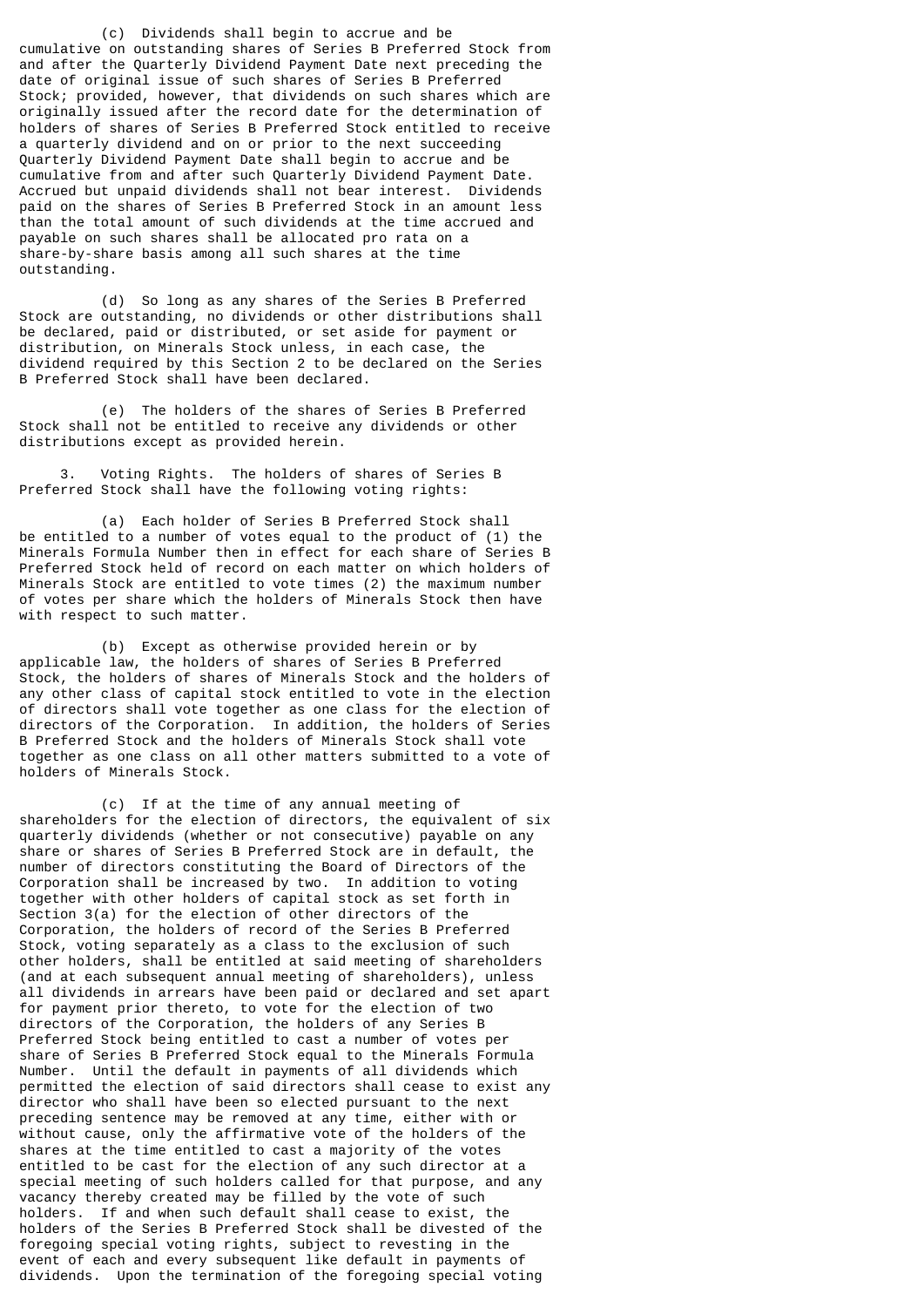rights, the terms of office of all persons who may have been elected directors pursuant to said special voting rights shall forthwith terminate, and the number of directors constituting the Board of Directors shall be reduced by two. The voting rights granted by this Section 3(c) shall be in addition to any other voting rights granted to the holders of the Series B Preferred Stock in this Section 3.

 (d) Except as provided herein, in Section 11 or by applicable law, holders of Series B Preferred Stock shall have no special voting rights and their consent shall not be required (except to the extent they are entitled to vote with holders of Mineral Stock as set forth herein) for authorizing or taking any corporate action.

4. Certain Restrictions.

 (a) Whenever quarterly dividends or other dividends or distributions payable on the Series B Preferred Stock as provided in Section 2 are in arrears, thereafter and until all accrued and unpaid dividends and distributions, whether or not declared, on shares of Series B Preferred Stock outstanding shall have been paid in full, the Corporation shall not:

 (i) declare or pay dividends on, make any other distributions on, or redeem or purchase or otherwise acquire for consideration any shares of stock ranking junior (either as to dividends or upon liquidation, dissolution or winding up) to the Series B Preferred Stock;

 (ii) declare or pay dividends on or make any other distributions on any shares of stock ranking on a parity (either as to dividends or upon liquidation, dissolution or winding up) with the Series B Preferred Stock, except dividends paid ratably on the Series B Preferred Stock and all such parity stock on which dividends are payable or in arrears in proportion to the total amounts to which the holders of all such shares are then entitled;

 (iii) redeem or purchase or otherwise acquire for consideration shares of any stock ranking on a parity (either as to dividends or upon liquidation, dissolution or winding up) with the Series B Preferred Stock; provided that the Corporation may at any time redeem, purchase or otherwise acquire shares of the Corporation ranking junior (either as to dividends or upon dissolution, liquidation or winding up) to the Series B Preferred Stock; or

 (iv) purchase or otherwise acquire for consideration any shares of Series B Preferred Stock, or any shares of stock ranking on a parity with the Series B Preferred Stock, except in accordance with a purchase offer made in writing or by publication (as determined by the Board of Directors) to all holders of such shares upon such terms as the Board of Directors, after consideration of the respective annual dividend rates and other relative rights and preferences of the respective series and classes, shall determine in good faith will result in fair and equitable treatment among the respective series or classes.

 (b) The Corporation shall not permit any subsidiary of the Corporation to purchase or otherwise acquire for consideration any shares of stock of the Corporation unless the Corporation could, under subparagraph (a) of this Section 4, purchase or otherwise acquire such shares at such time and in such manner.

 5. Liquidation Rights. Upon the liquidation, dissolution or winding up of the Corporation, whether voluntary or involuntary, no distribution shall be made (a) to the holders of shares of stock ranking junior (either as to dividends or upon liquidation, dissolution, or winding up) to the Series B Preferred Stock unless, prior thereto, the holders of shares of Series B Preferred Stock shall have received an amount equal to the accrued and unpaid dividends and distributions thereon, whether or not declared, to the date of such payment, plus an amount equal to the greater of (i) \$40 per share or (ii) an aggregate amount per share equal to the Minerals Formula Number then in effect times the aggregate amount to be distributed per share to holders of Minerals Stock, or (b) to the holders of stock ranking on a parity (either as to dividends or upon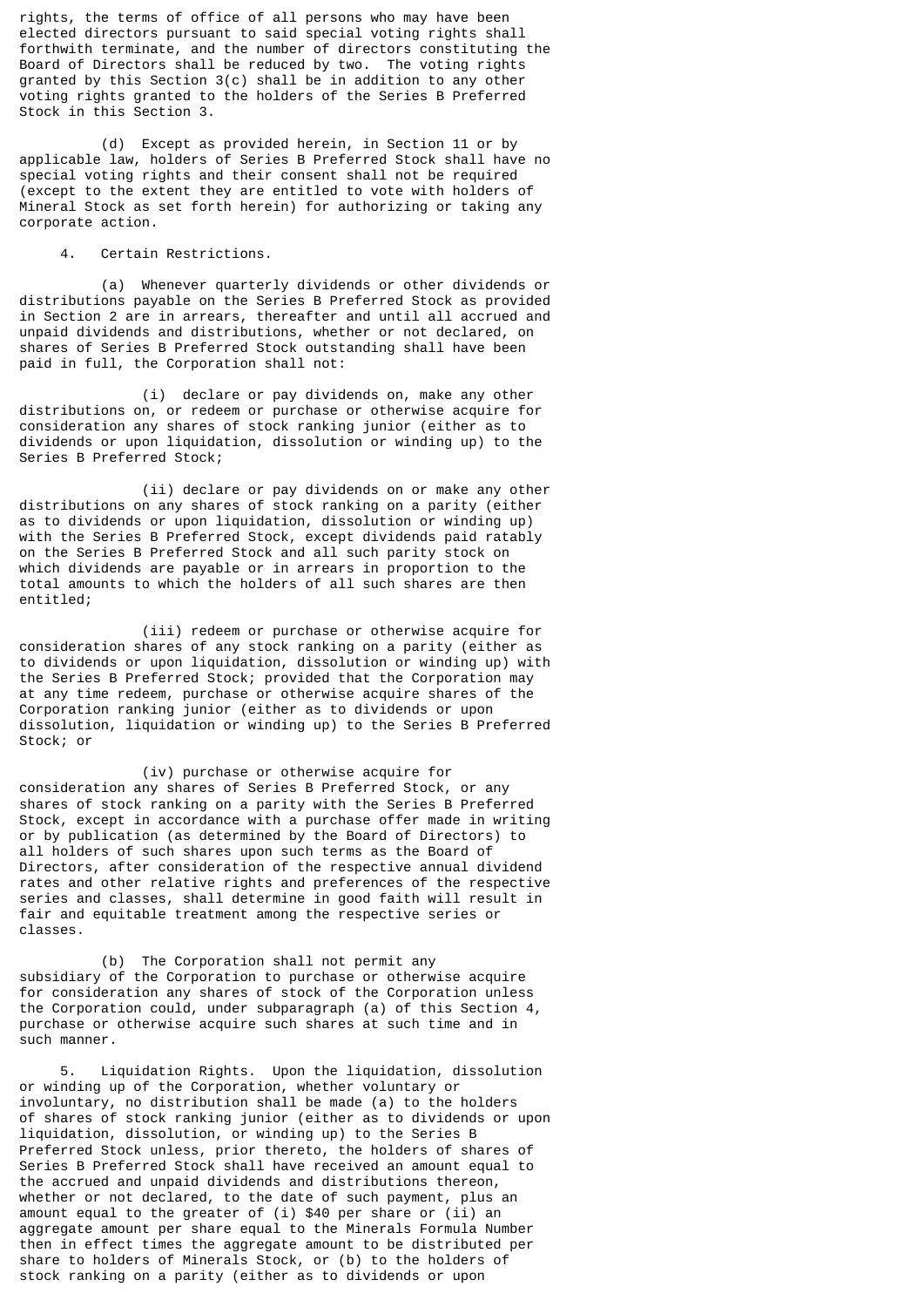liquidation, dissolution or winding up) with the Series B Preferred Stock, except distributions made ratably on the Series B Preferred Stock and all other such parity stock in proportion to the total amounts to which the holders of all such shares are entitled upon such liquidation, dissolution or winding up.

 6. Consolidation, Merger, etc. In case the Corporation shall enter into any consolidation, merger, combination, statutory share exchange or other transaction in which the shares of Minerals Stock are exchanged for or changed into other stock or securities, cash or any other property, then in any such case the then outstanding shares of Series B Preferred Stock shall at the same time be similarly exchanged or changed in an amount per share equal to the Minerals Formula Number then in effect times the aggregate amount of stock, securities, cash or any other property (payable in kind), as the case may be, into which or for which each share of Minerals Stock is exchanged or changed.

# 7. Redemption; No Sinking Fund.

 (a) The outstanding shares of Series B Preferred Stock may be redeemed at the option of the Board of Directors as a whole, but not in part, at any time at which, in the good faith determination of the Board of Directors, no person beneficially owns more than 10 percent of the aggregate voting power represented by all the outstanding shares of capital stock of the Corporation generally entitled to vote in the election of Directors of the Corporation, at a cash price per share equal to (i) 125 percent of the product of the Minerals Formula Number times the Minerals Stock Market Value (as such term is hereinafter defined), plus (ii) all dividends which on the redemption date have accrued on the shares to be redeemed and have not been paid or declared and a sum sufficient for the payment thereof set apart, without interest. The "Minerals Stock Market Value" on any date shall be deemed to be the average of the daily closing prices, per share, of Minerals Stock for the 30 consecutive Trading Days immediately prior to the date in question. The closing price for each Trading Day shall be the last sale price, regular way, or, in case no such sale takes place on such Trading Day, the average of the closing bid and asked prices, regular way, in either case as reported in the principal consolidated transaction reporting system if Minerals Stock is listed or admitted to trading on a national securities exchange, or, if Minerals Stock is not listed or admitted to trading on any national securities exchange, the last quoted price or, if not so quoted, the average of the high bid and low asked prices in the over-the-counter market, as reported by the National Association of Securities Dealers, Inc. Automated Quotations System or such other system then in use, or, if on any such Trading Day Minerals Stock is not quoted by any such organization, the average of the closing bid and asked prices as furnished by a professional marketmaker making a market in Minerals Stock selected by the Board of Directors of the Corporation. If on any such Trading Day no market maker is making a market in Minerals Stock, the fair value of Minerals Stock on such Trading Day shall mean the fair value of Minerals Stock as determined in good faith by the Board of Directors of the Corporation. "Trading Day" shall mean a day on which the principal national securities exchange on which Minerals Stock is listed or admitted to trading is open for the transaction of business or, if Minerals Stock is not listed or admitted to trading on any national securities exchange, a Monday, Tuesday, Wednesday, Thursday or Friday which is not a day on which banking institutions in the Borough of Manhattan, the City of New York, are authorized or obligated by law or executive order to close.

 (b) The shares of Series B Preferred Stock shall not be subject to or entitled to the operation of a retirement or sinking fund.

 8. Ranking. The Series B Preferred Stock shall rank senior to Brink's Stock, Minerals Stock and BAX Stock, on a parity with the Corporation's Series A Participating Cumulative Preferred Stock, par value \$10 per share, and the Corporation's Series D Participating Cumulative Preferred Stock, par value \$10 per share, and junior to all other series of Preferred Stock of the Corporation, unless the Board of Directors shall specifically determine otherwise in fixing the powers, preferences and relative, participating, optional and other special rights of the shares of such series and the qualifications, limitations and restrictions thereof.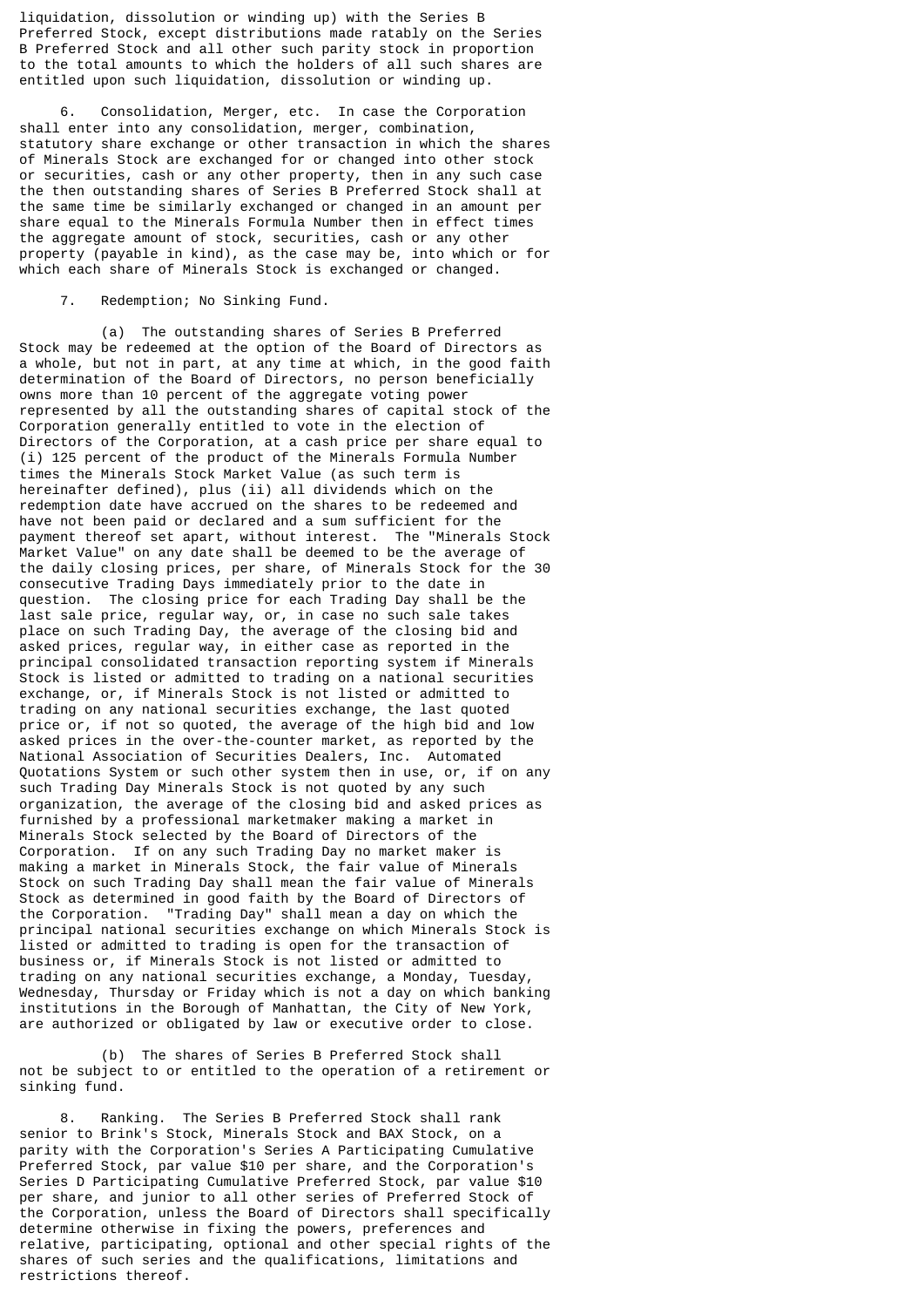9. Fractional Shares. The Series B Preferred Stock shall be issuable upon exercise of Pittston Minerals Group Rights issued pursuant to the Rights Agreement in whole shares or in any fraction of a share that is not smaller than one one-thousandth (1/1000th) of a share or any integral multiple of such fraction. At the election of the Corporation, prior to the first issuance of a share or a fraction of a share of Series B Preferred Stock, either (1) certificates may be issued to evidence such authorized fraction of a share of Series B Preferred Stock, or (2) any such authorized fraction of a share of Series B Preferred Stock may be evidenced by depositary receipts pursuant to an appropriate agreement between the Corporation and a depositary selected by the Corporation; provided that such agreement shall provide that the holders of such depositary receipts shall have all the rights, privileges and preferences to which they are entitled as beneficial owners of the Series B Preferred Stock.

 10. Reacquired Shares. Any shares of Series B Preferred Stock purchased or otherwise acquired by the Corporation in any manner whatsoever shall be retired and canceled promptly after the acquisition thereof. All such shares shall upon their cancellation become authorized but unissued shares of Preferred Stock, without designation as to series until such shares are once more designated as part of a particular series by the Board of Directors pursuant to the provisions of the first paragraph of Division II of Article III.

 11. Amendment. None of the powers, preferences and relative, participating, optional and other special rights of the Series B Preferred Stock as provided herein shall be amended in any manner which would alter or change the powers, preferences, rights or privileges of the holders of Series B Preferred Stock so as to affect them adversely without the affirmative vote of the holders of more than 66-2/3 percent of the outstanding shares of Series B Preferred Stock, voting as a separate class.

C. \$31.25 Series C Cumulative Convertible Preferred Stock

 1. Designation and Number of Shares. The shares of such series shall be designated "\$31.25 Series C Cumulative Convertible Preferred Stock" (hereinafter called "this Series"). The number of shares constituting this Series is 161,000. Shares of this Series shall have a stated capital of \$10.00 per share. The number of authorized shares of this Series may be reduced by further resolution adopted by the Board of Directors and by the filing of articles of amendment pursuant to the provisions of the Virginia Stock Corporation Act stating that such reduction has been so authorized, but the number of authorized shares of this Series shall not be so increased.

2. Dividends.

 (a) The annual dividend for each share of this Series shall be \$31.25. Such dividends shall be cumulative from the date of original issue of such shares, and shall be payable, in cash, when, as and if declared by the Board of Directors, out of funds legally available for such purpose on the first calendar day of March, June, September and December of each year, commencing March 1, 1994; provided, however, that if any such date is a Saturday, Sunday or legal holiday, then such dividend shall be payable on the next calendar day which is not a Saturday, Sunday or legal holiday.

 (b) Each dividend on shares of this Series shall be paid to the holders of record of such shares as they appear on the stock transfer books of the Corporation on such record date, not exceeding 70 days preceding the payment date thereof, as shall be fixed by the Board of Directors. Dividends in arrears for any past dividend period or any part thereof may be declared and paid at any time, without reference to any regular dividend payment date, to holders of record on such date, not exceeding 70 days preceding the payment date thereof, as may be fixed by the Board of Directors.

 (c) Except as hereinafter provided, no dividends shall be declared or paid or set apart for payment on the Preferred Stock of any series ranking substantially equal ("parity") or junior to this Series as to dividends for any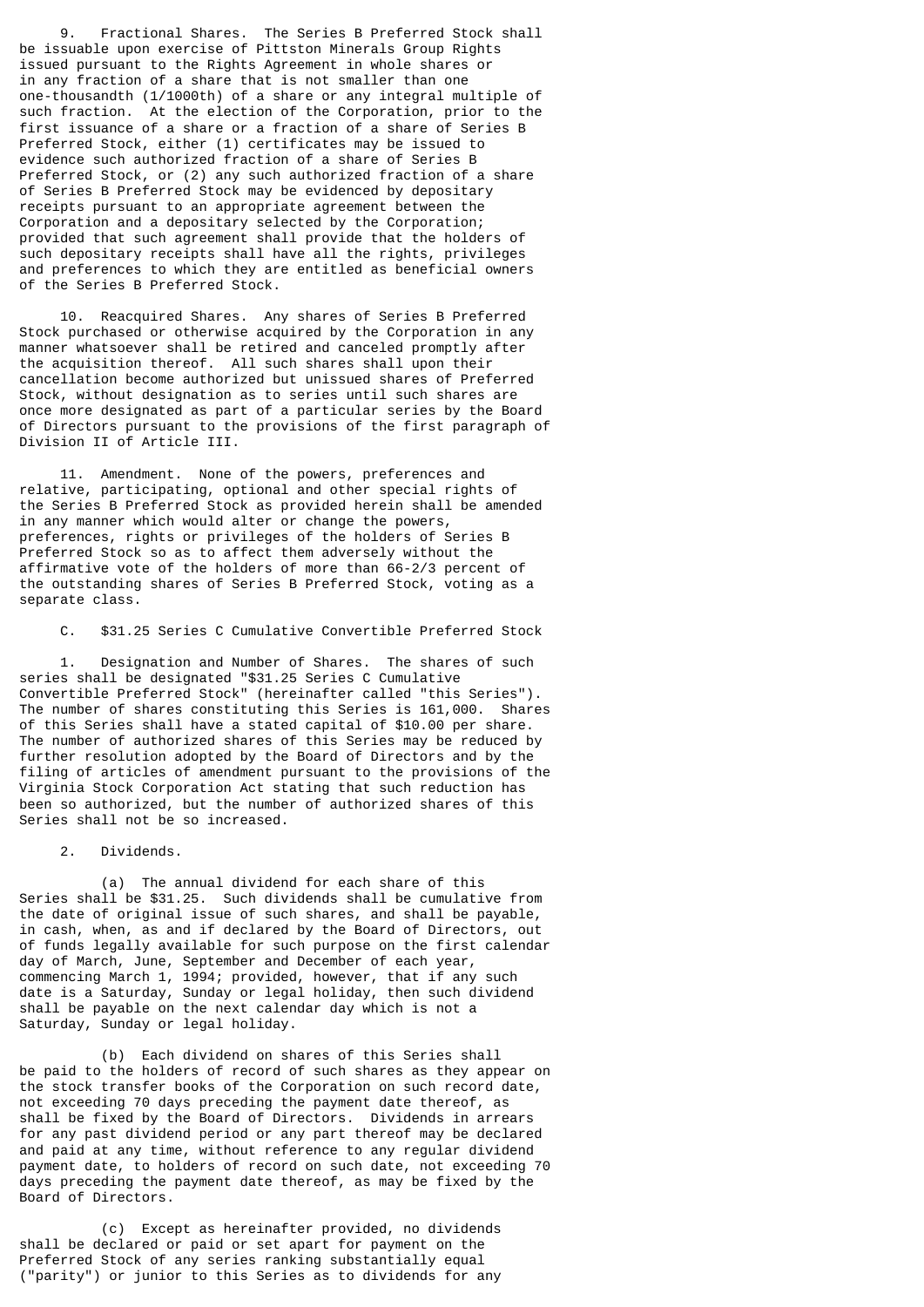period unless full cumulative dividends have been or contemporaneously are declared and paid on this Series for all past dividend periods. When dividends are not paid in full, as aforesaid, upon the shares of this Series, all dividends declared upon shares of this Series and any other Preferred Stock ranking on a parity as to dividends with this Series shall be declared pro rata so that the amount of dividends per share on this Series and such other Preferred Stock shall in all cases bear to each other the same ratio that accrued dividends per share on this Series and such other Preferred Stock bear to each other. Holders of shares of this Series shall not be entitled to any dividends, whether payable in cash, property or stock, in excess of full cumulative dividends, as herein provided, on this Series. No interest, or sum of money in lieu of interest, shall be payable in respect of any dividend payment or payments on this Series which may be in arrears.

 (d) So long as any shares of this Series are outstanding, no dividend (other than a dividend in Common Stock or in any other stock of the Corporation ranking junior to this Series as to dividends and upon liquidation and other than as provided in Section 2(c)) shall be declared or paid or set aside for payment or other distribution declared or made upon the Common Stock or any other stock of the Corporation ranking junior to, or on a parity with, this Series as to dividends or upon liquidation, nor shall any Common Stock nor any other stock of the Corporation ranking junior to, or on a parity with, this Series as to dividends or upon liquidation be redeemed, purchased or otherwise acquired for any consideration (or any moneys be paid to or made available for a sinking fund for the redemption of any shares of any such stock) by the Corporation (except by conversion into or exchange for stock of the Corporation ranking junior to this Series as to dividends and upon liquidation) unless, in each case, the full cumulative dividends on all outstanding shares of this Series shall have been paid or contemporaneously are declared and paid for all past dividend periods.

 (e) Dividends payable on this Series for each full quarterly dividend period shall be computed by dividing the annual dividend by four. Dividends payable on this Series for any period shorter or longer than a full quarterly dividend period, including for the initial dividend period, shall be computed on the basis of a 360-day year of twelve 30-day months.

 3. Optional Redemption. Except as provided in Section 4, the shares of this Series shall not be redeemable by the Corporation prior to February 1, 1997. On and after February 1, 1997, shares of this Series may be redeemed, in whole at any time or in part from time to time, at the option of the Corporation, out of funds legally available for such purpose, for cash in an amount equal to the following Redemption Prices if redeemed during the twelve-month period beginning February 1 of the year indicated below, upon giving notice as provided in Section 5:

1997 . . . . . . . . . . . . . . . . . . . .\$521.875 1998 . . . . . . . . . . . . . . . . . . . . 518.750 1999 . . . . . . . . . . . . . . . . . . . . 515.625 2000 . . . . . . . . . . . . . . . . . . . . 512.500 2001 . . . . . . . . . . . . . . . . . . . . 509.375 2002 . . . . . . . . . . . . . . . . . . . . 506.250 2003 . . . . . . . . . . . . . . . . . . . . 503.125 2004 and thereafter. . . . . . . . . . . . . 500.000

Year **Redemption Price** 

plus, in each case, an amount equal to accrued and unpaid dividends thereon to the date fixed for redemption.

4. Mandatory Redemption.

 (a) Acquisition Redemption. If the Acquisition is not consummated on or prior to March 1, 1994, shares of this Series shall be redeemed by the Corporation, in whole, out of funds legally available for such purpose, for cash in an amount equal to the Redemption Price plus an amount equal to accrued and unpaid dividends thereon to the date fixed for redemption (such a redemption is hereinafter referred to as an "Acquisition Redemption"). The Redemption Date of shares of this Series pursuant to this Section 4(a) shall be on or prior to March 11,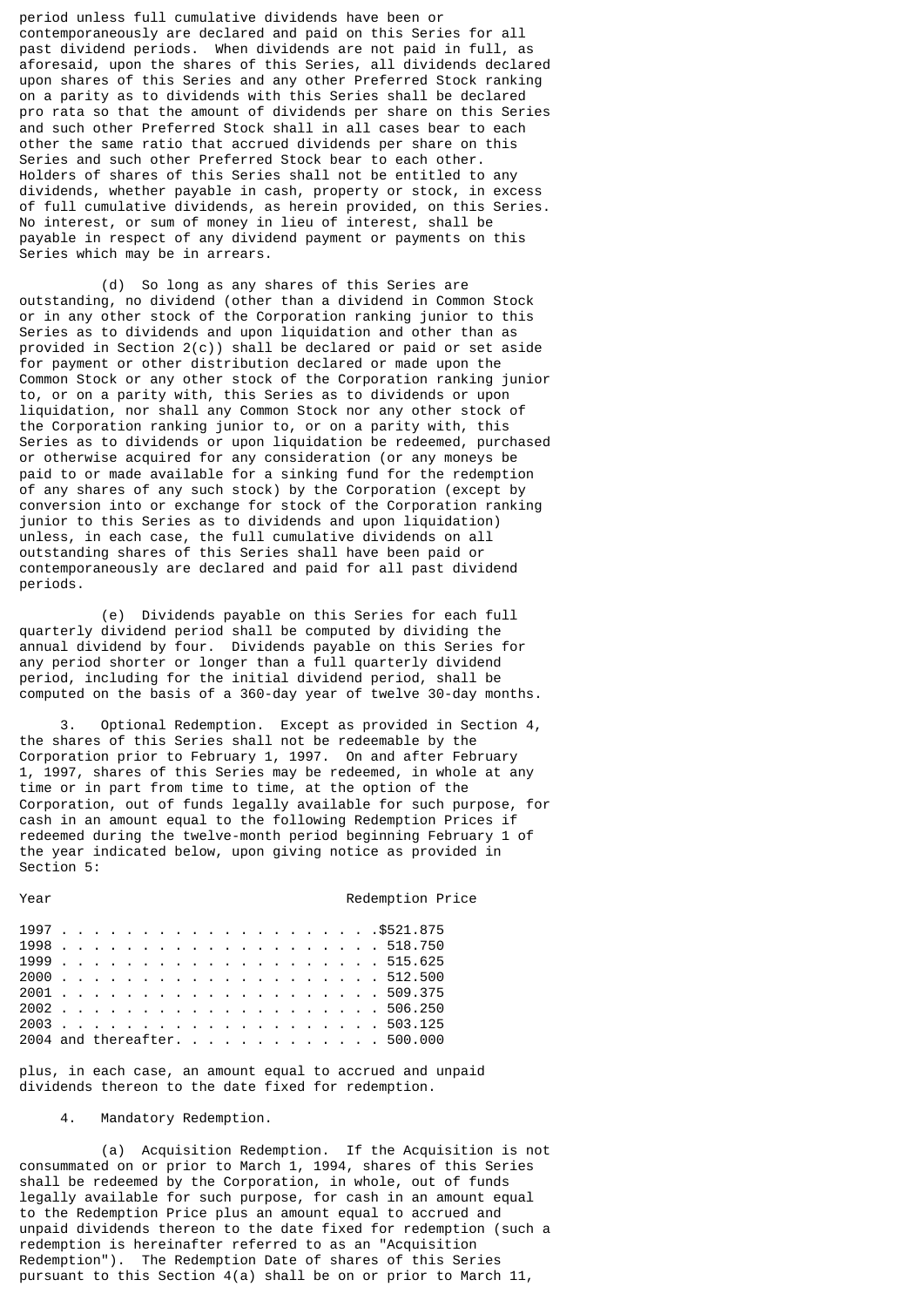1994, as fixed by the Board of Directors.

 (b) Pittston Minerals Group Special Events. If (i) the Corporation or any of its Subsidiaries shall enter into a transaction or series of transactions resulting in the Disposition of all or substantially all of the properties and assets of Pittston Minerals Group under circumstances where the Corporation is not required to exchange outstanding shares of Minerals Stock for shares of Brink's Stock, BAX Stock or other Common Stock (other than Minerals Stock) pursuant to Section 2(b) of Division I of Article III of these Articles of Incorporation or (ii) the Corporation shall pay a dividend on, or the Corporation or any of its Subsidiaries shall consummate a tender offer or exchange offer for, Minerals Stock, and the aggregate amount of such dividend or the consideration paid in such tender offer or exchange offer is an amount equal to all or substantially all of the properties and assets of Pittston Minerals Group (the events described in clauses (b)(i) and (ii) above are hereinafter collectively referred to as the "Pittston Minerals Group Special Events"), the Corporation shall redeem shares of this Series, in whole, within 60 days following any such Pittston Minerals Group Special Event, for cash in the amount equal to the Redemption Price, plus an amount equal to accrued and unpaid dividends thereon to the date fixed for redemption. The Redemption Date on shares of this Series pursuant to this Section 4(b) shall be (A) the consummation date of the Disposition or the dividend payment date if such Pittston Minerals Group Special Event involves a Disposition or the payment of a dividend, respectively, or (B) the consummation date of the tender offer or exchange offer if such Pittston Minerals Group Special Event involves a tender offer or exchange offer, respectively. Any redemption pursuant to this Section 4(b) shall be conditioned upon the consummation of such Disposition, the payment of such dividend or the consummation of such tender offer or exchange offer, as the case may be.

 In the event of a Disposition by the Corporation of any equity interest in any person, the entity or group in which the Corporation, directly or indirectly, owned a majority equity interest as of the date of such Disposition, which person, entity or group owned properties and assets of Pittston Minerals Group as of such date (a "Pittston Minerals Group Company"), to holders of all the outstanding shares of Minerals Stock on a pro rata basis, solely for the purpose of determining whether a Disposition of all or substantially all of the properties and assets of Pittston Minerals Group pursuant to clause (b)(i) above has occurred, a Disposition of the properties and assets of such Pittston Minerals Group Company shall only be deemed to have occurred if the Corporation, directly or indirectly, owns less than 20 percent of the entire equity interest in such Company immediately after the occurrence of such Disposition. If the Corporation exchanges all outstanding shares of Minerals Stock for shares of Brink's Stock, BAX Stock or other Common Stock (other than Minerals Stock) pursuant to Section 2 of Division I of Article III of these Articles of Incorporation and, subsequent to such exchange, any event substantially similar to any Pittston Minerals Group Special Event occurs in respect of Brink's Stock or BAX Stock, at which time there is another class of Common Stock outstanding other than Brink's Stock or BAX Stock, the Corporation shall redeem the shares of this Series, in whole, for cash in the amount equal to the Redemption Price, plus an amount equal to accrued and unpaid dividends thereon to the date fixed for redemption. The Redemption Date shall occur, and the conditions in respect thereof, shall be determined in a manner described above with respect to any redemption resulting from any substantially similar Pittston Minerals Group Special Event.

 5. General Redemption Provisions. The following general redemption provisions shall apply, as the context requires, to any redemption of any shares of this Series pursuant to Sections 3 and 4:

 (a) In the event that fewer than all the outstanding shares of this Series are to be redeemed, the number of shares to be redeemed shall be determined by the Board of Directors and the shares to be redeemed shall be determined by lot or pro rata as may be determined by the Board of Directors or by any other method as may be determined by the Board of Directors in its sole discretion to be equitable; provided, however, that the Corporation may redeem any number of shares of this Series owned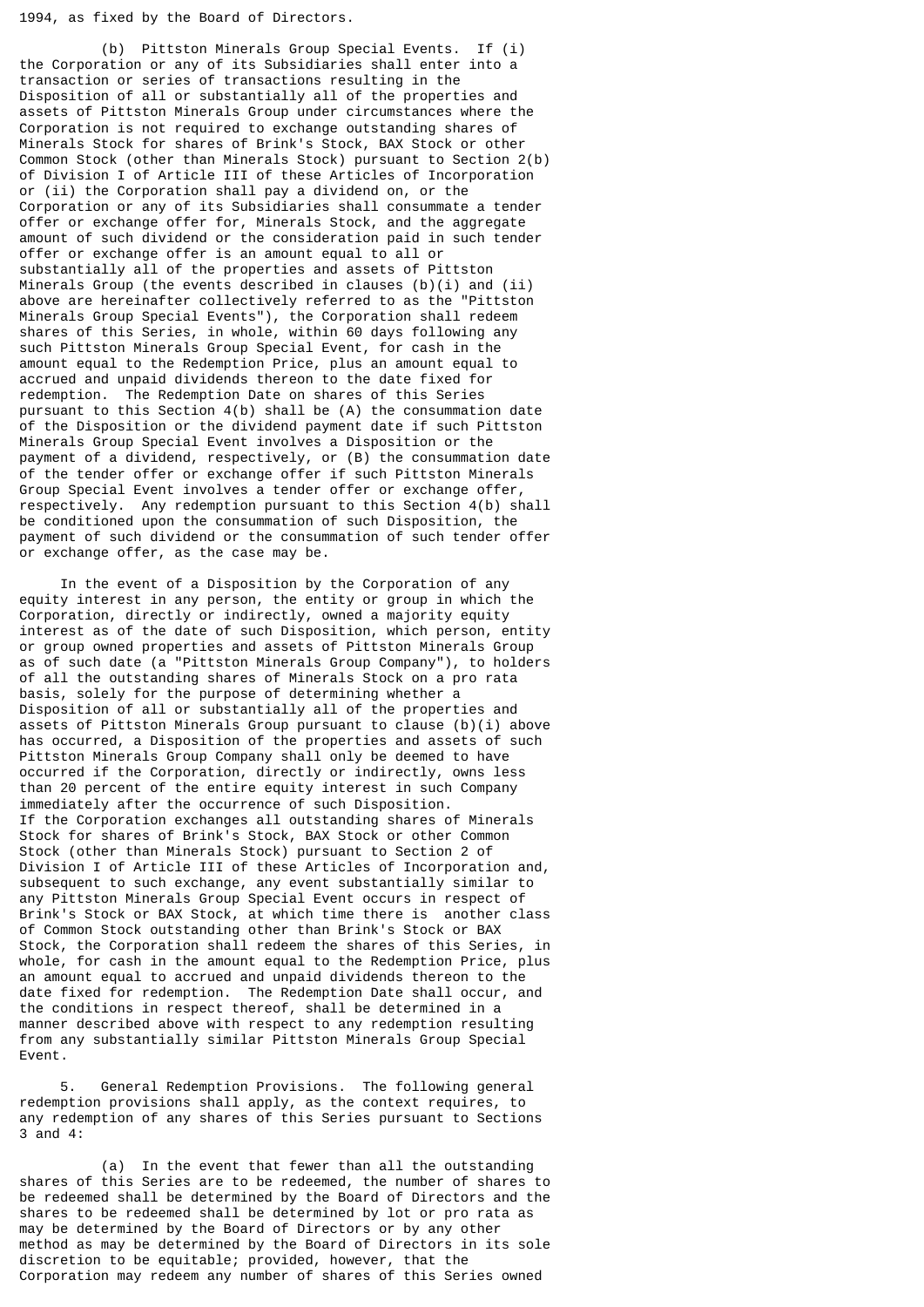by holders whose aggregate holdings of such shares do not exceed 100 as may be specified by the Corporation.

 (b) In the event the Corporation shall redeem shares of this Series pursuant to Section 3, notice of such redemption shall be given, on a date at least 30 days but not more than 60 days prior to the date fixed for such redemption by the Board of Directors to each holder of record of the shares of this Series to be redeemed. Notice of an Acquisition Redemption pursuant to Section 4(a) shall be given not less than 10 days prior to the date fixed for such redemption by the Board of Directors to each holder of record of the shares of this Series. Notice of redemption in connection with any Pittston Minerals Group Special Event shall be given (i) if such Event involves a Disposition or the payment of a dividend, not less than 45 days prior to the date selected by the Board of Directors for the consummation of such Disposition or the payment of such dividend or (ii) if such Event involves a tender offer or exchange offer, on the date of public announcement thereof (but in any event not less than 30 days prior to such redemption). Such notice shall be given by first class mail, postage prepaid, at such holder's address as the same appears on the stock transfer books of the Corporation. Neither the failure to mail, to any particular holder, any notice required by this Section 5(b) nor any defect therein or in the mailing thereof shall affect the sufficiency of the notice or the validity of the proceedings for redemption with respect to any other holder. Any notice which was mailed in the manner herein provided shall be conclusively presumed to have been duly given on the date mailed whether or not the holder receives the notice. Each such notice shall state as appropriate: (i) the Redemption Date; (ii) the number of shares of this Series to be redeemed and, if fewer than all the shares held by such holder are to be redeemed, the number or proportion of such shares to be redeemed from such holder; (iii) the Redemption Price to be paid in respect of the redemption; (iv) the place or places where certificates for such shares are to be surrendered for the payment of the Redemption Price; (v) whether the Corporation is depositing with a bank or trust company on or before the applicable Redemption Date as provided in Section 5(d) an adequate amount of money for the payment of the Redemption Price and, if so, the proposed date of such deposit; (vi) the then current Conversion Price (including, to the extent any event then known to the Corporation will result in an adjustment to the Conversion Price on or prior to the Redemption Date, such adjusted Conversion Price and date of such adjustment) and the date on which the right of holders to convert shall terminate; (vii) the amount of accrued and unpaid dividends in respect of the shares of this Series to be redeemed; and (viii) that dividends on shares of this Series to be redeemed shall cease to accrue on the Redemption Date.

 (c) Notice having been given as provided in Section 5(b), from and after the Redemption Date (unless default shall be made by the Corporation in providing an adequate amount of money for the payment of the Redemption Price necessary to effect such redemption in accordance with the terms hereof) (i) dividends on the shares of this Series so called for redemption shall cease to accrue, (ii) such shares shall no longer be deemed to be outstanding and (iii) all rights of the holders thereof as holders of shares of this Series shall cease (except the right to receive from the Corporation the Redemption Price, without interest thereon, upon surrender and endorsement of their certificates). Upon surrender in accordance with said notice of the certificates for any shares so redeemed (properly endorsed or assigned for transfer, unless the Corporation shall waive such requirement), such shares shall be so redeemed by the Corporation.

 (d) The Corporation's obligation to provide an adequate amount of money for the payment of the Redemption Price necessary to effect any redemption in accordance with Sections 3 and 4 shall be deemed fulfilled if, on or before the applicable Redemption Date, the Corporation shall deposit with a bank or trust company that has an office in the Borough of Manhattan, City of New York, and that has, or is an affiliate of a bank or trust company that has, a capital and surplus of at least \$50,000,000, an amount of money adequate for the payment of the aggregate Redemption Price necessary for such redemption in accordance with the terms hereof, in trust, with irrevocable instructions that such money be applied to the redemption of the shares of this Series so called for redemption. No interest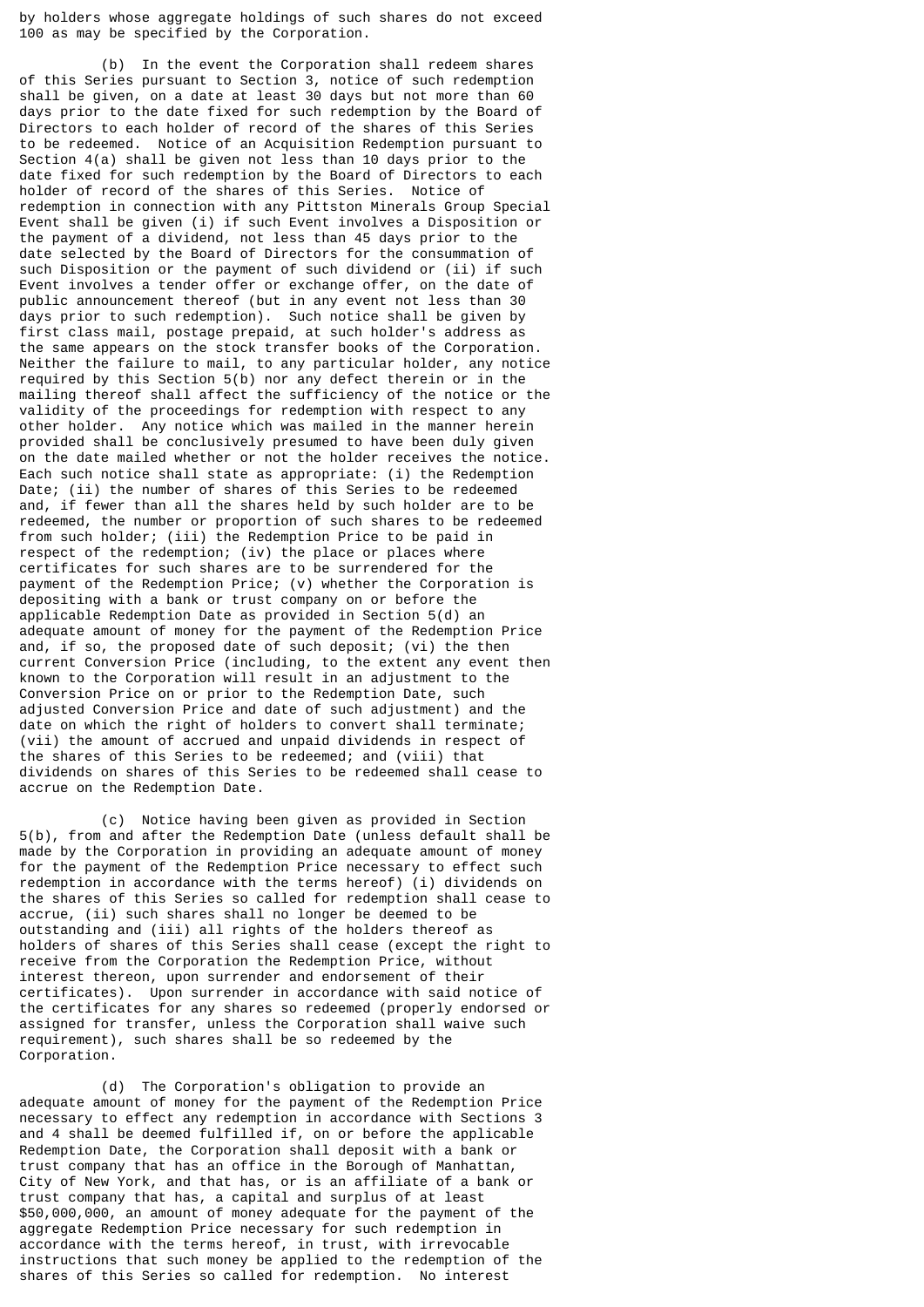shall accrue for the benefit of the holders of shares of this Series to be redeemed on any money so payable by the Corporation in respect of any redemption.

 Subject to applicable escheat laws, any money unclaimed at the end of two years from the related Redemption Date shall revert to the general funds of the Corporation, after which reversion the holders of such shares so called for redemption shall look only to the general funds of the Corporation for the payment of such money. In case fewer than all the shares of this Series represented by any such certificate are redeemed, a new certificate shall be issued representing the unredeemed shares without cost to the holder thereof.

 (e) Any shares of this Series which shall at any time have been redeemed shall, upon the taking of any action required by law, have the status of authorized but unissued shares of Preferred Stock, without designation as to series until such shares are once more designated as part of a particular series by the Board of Directors.

 (f) Notwithstanding the foregoing provisions of Sections 3 through 5, unless the full cumulative dividends on all outstanding shares of this Series shall have been paid or contemporaneously are declared and paid for all past dividend periods, the Corporation may not (i) redeem in part shares of this Series other than on a pro rata basis or (ii) purchase or otherwise acquire any shares of this Series other than pursuant to a purchase or exchange offer made on the same terms to holders of all outstanding shares of this Series.

 6. Conversion. Holders of shares of this Series shall have the right to convert all or a portion of such shares into shares of Minerals Stock in accordance with the provisions of this Section 6. For purposes of this Section 6, references to shares of this Series shall apply equally to fractional shares thereof, but only to the extent such fractional shares are integral multiples of one-tenth of one share of this Series. (a) Subject to and upon compliance with the provisions of this Section 6, a holder of shares of this Series shall have the right, at such holder's option, at any time after March 11, 1994, to convert such shares into the number of fully paid and nonassessable shares of Minerals Stock equal to the quotient of (i) the product of the initial liquidation preference for shares of this Series of \$500.00 per share times the number of shares of this Series to be converted, divided by (ii) the Conversion Price (as in effect on the date provided for in the last paragraph of Section 6(b)) by surrendering the certificates representing such shares to be converted, such surrender to be made in the manner provided in accordance with this Section 6; provided, however, that the right to convert shares of this Series called for redemption pursuant to (A) Sections 3, 4(a) and 4(b) (but, in the case of Section 4(b), only to the extent the Pittston Minerals Group Special Event does not involve the payment of a dividend) shall terminate at the close of business on the related Redemption Date or  $(B)$  Section  $4(b)$  (but only to the extent the Pittston Minerals Group Special Event involves the payment of a dividend) shall terminate on the 31st day prior to the date selected by the Board of Directors for the payment of such dividend, unless the Corporation shall default in making payment of any moneys payable upon such redemption under Sections 3 and 4.

 (b) In order to exercise the conversion right, the holder of any shares of this Series to be converted shall surrender the certificate representing such shares, duly endorsed or assigned to the Corporation or in blank, at the office of the Transfer Agent, accompanied by written notice to the Corporation that the holder thereof elects to convert such shares or a specified portion thereof. Unless the shares issuable on conversion are to be issued in the same name as the name in which such shares of this Series are registered, any shares surrendered for conversion shall be accompanied by instruments of transfer, in form satisfactory to the Corporation, duly executed by the holder or such holder's duly authorized attorney and an amount sufficient to pay any transfer or similar tax (or evidence reasonably satisfactory to the Corporation demonstrating that such taxes have been paid). Holders of shares of this Series at the close of business on a record date for determining shareholders entitled to receive a dividend shall be entitled to receive the dividend payable on such shares on the corresponding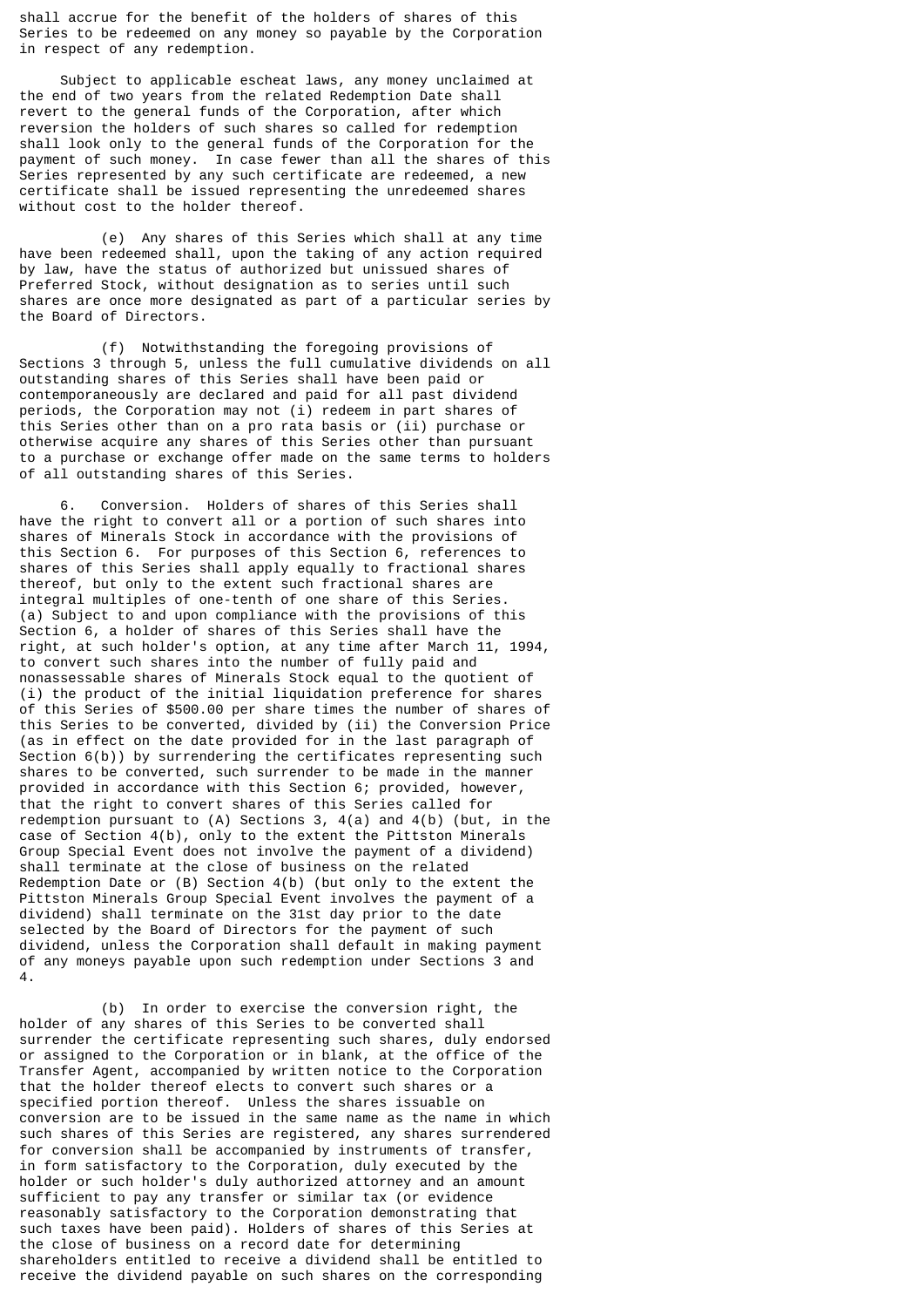dividend payment date (except that holders of shares called for redemption on a Redemption Date occurring between the close of business on such record date and the opening of business on such dividend payment date shall not be entitled to receive such dividend on such dividend payment date) notwithstanding the conversion thereof following the close of business on such dividend record date and prior to the opening of business on such dividend payment date. However, shares of this Series surrendered for conversion during the period between the close of business on such dividend record date and the opening of business on such dividend payment date (except shares called for redemption on a Redemption Date during such period) must be accompanied by payment of an amount equal to the dividend payable on such shares on such dividend payment date. A holder of shares of this Series on a dividend record date who (or whose transferee) tenders any such shares for conversion into shares of Minerals Stock on a dividend payment date will receive the dividend payable by the Corporation on such shares of this Series on such date, and the converting holder need not include payment of the amount of such dividend upon surrender of such shares for conversion. Except as provided above, the Corporation shall make no payment or allowance for unpaid dividends, whether or not in arrears, on converted shares or for dividends on the shares of Minerals Stock issued upon such conversion. As promptly as practicable after the surrender of certificates for shares of this Series as aforesaid, the Corporation shall issue and shall deliver at such office to such holder, or on such holder's written order, a certificate or certificates for the number of full shares of Minerals Stock issuable upon the conversion of such shares in accordance with the provisions of this Section 6, and any fractional interest in respect of a share of Minerals Stock arising upon such conversion shall be settled as provided in Section  $6(c)$ . Each conversion shall be deemed to have been effected immediately prior to the close of business on the date on which the certificates for shares of this Series shall have been surrendered and the notice referred to in the third preceding paragraph (and, if applicable, payment of an amount equal to the dividend payable on such shares as described in the second preceding paragraph) shall have been received by the Corporation as aforesaid, and the person or persons in whose name or names any certificate or certificates for shares of Minerals Stock shall be issuable upon such conversion shall be deemed to have become the holder or holders of record of the shares represented thereby at such time on such date and such conversion shall be at the Conversion Price in effect at such time on such date.

 (c) No fractional shares or scrip representing fractions of shares of Minerals Stock or any other Common Stock of the Corporation shall be issued upon conversion of any share of this Series. Instead of any fractional interest in a share of Minerals Stock or such other Common Stock that would otherwise be deliverable upon the conversion of a share of this Series, the Corporation shall pay to the holder of such share an amount in cash based upon the Closing Price of Minerals Stock or such other Common Stock on the Trading Day immediately preceding the date of conversion. If more than one share shall be surrendered for conversion at one time by the same holder, the number of full shares of Minerals Stock or such other Common Stock issuable upon conversion thereof shall be computed on the basis of the aggregate number of shares of this Series so surrendered.

 (d) The Conversion Price per share of Minerals Stock shall be adjusted from time to time as follows:

 (i) If the Corporation shall, after the date on which shares of this Series are initially issued, (A) pay a dividend or make a distribution on any class of its capital stock in shares of Minerals Stock, (B) subdivide the outstanding Minerals Stock into a greater number of shares or (C) combine the outstanding Minerals Stock into a smaller number of shares, then the Conversion Price in effect at the opening of business on the day next following the date fixed for the determination of shareholders entitled to receive such dividend or distribution or at the opening of business on the day next following the day on which such subdivision or combination becomes effective, as the case may be, shall be adjusted so that the holder of any share of this Series thereafter surrendered for conversion shall be entitled to receive the number of shares of Minerals Stock that such holder would have owned or have been entitled to receive after the happening of any of the events described above had such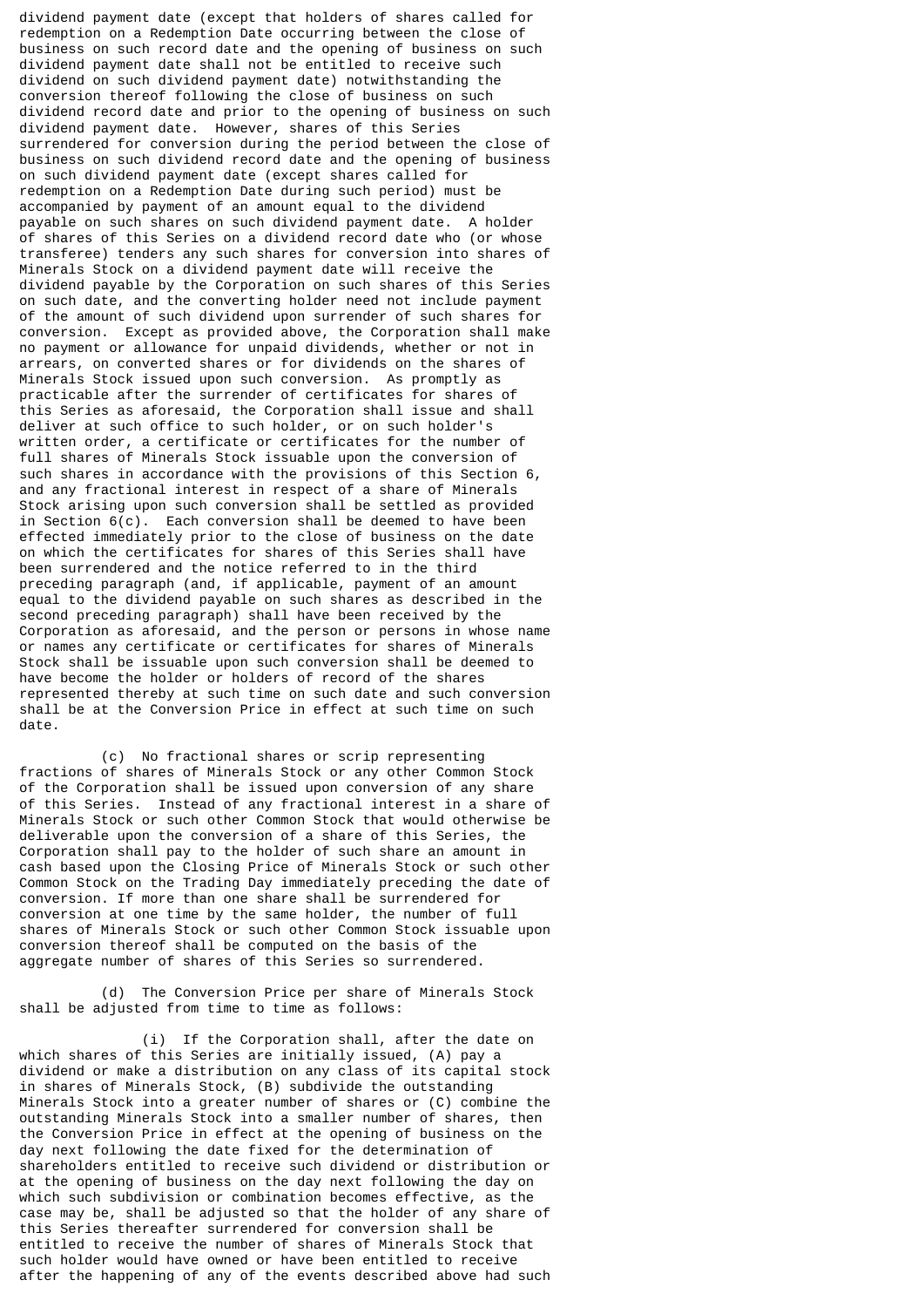share been converted immediately prior to the record date in the case of a dividend or distribution or the effective date in the case of a subdivision or combination. An adjustment made pursuant to this Section 6(d)(i) shall become effective immediately after the opening of business on the day next following the record date (except as provided in Section 6(m)) in the case of a dividend or distribution and shall become effective immediately after the opening of business on the day next following the effective date in the case of a subdivision or combination.

 (ii) If the Corporation shall issue, after the date on which shares of this Series are initially issued, rights or warrants (other than any rights or warrants (including Minerals Rights) referred to in Section  $6(d)(iii)$  below) to all holders of Minerals Stock entitling them (for a period expiring within 45 days after the record date mentioned below) to subscribe for or purchase Minerals Stock at a price per share less than the Current Market Price per share of Minerals Stock on the record date for the determination of shareholders entitled to receive such rights or warrants, then the Conversion Price in effect at the opening of business on the day next following such record date shall be adjusted to equal the price determined by multiplying (A) the Conversion Price in effect immediately prior to the opening of business on the day next following the date fixed for such determination by (B) a fraction, the numerator of which shall be the sum of (I) the number of shares of Minerals Stock outstanding on the close of business on the date fixed for such determination and (II) the number of shares that the aggregate proceeds to the Corporation from the exercise of such rights or warrants for Minerals Stock would purchase at such Current Market Price and the denominator of which shall be the sum of (x) the number of shares of Minerals Stock outstanding on the close of business on the date fixed for such determination and (y) the number of additional shares of Minerals Stock offered for subscription or purchase pursuant to such rights or warrants. Such adjustment shall become effective immediately after the opening of business on the day next following such record date (except as provided in Section 6(m)). In determining whether any rights or warrants entitle the holders of Minerals Stock to subscribe for or purchase shares of Minerals Stock at less than the Current Market Price thereof, there shall be taken into account any consideration received by the Corporation upon issuance and upon exercise of such rights or warrants, the value of such consideration, if other than cash, to be determined by the Board of Directors.

 (iii) If the Corporation shall distribute to all holders of Minerals Stock any shares of capital stock (other than Common Stock of the Corporation), evidences of indebtedness, cash or other assets of the Corporation (including securities, but excluding (A) any dividend or distribution referred to in Section  $6(d)(i)$ , (B) any rights or warrants referred to in Section  $6(d)(ii)$  or in the second paragraph of this section  $6(d)(iii)$ , (C) any dividend or distribution paid exclusively in cash or (D) any stocks, securities or other property received as a result of a transaction referred to in Section 6(f) (any of the foregoing being hereinafter referred to in this Section  $6(d)(iii)$  as the "Securities"), then in each such case the Conversion Price shall be adjusted so that it shall equal the price determined by multiplying (I) the Conversion Price in effect immediately prior to the close of business on the date fixed for the determination of shareholders entitled to receive such distribution by (II) a fraction, the numerator of which shall be the Current Market Price per share of the Minerals Stock on the record date mentioned below less the then fair market value (as determined by the Board of Directors) of the portion of the Securities so distributed to one share of Minerals Stock and the denominator of which shall be the Current Market Price per share of the Minerals Stock on the record date mentioned below. Such adjustment shall become effective immediately at the opening of business on the day next following the record date for the determination of shareholders entitled to receive such distribution (except as provided in Section 6(m)). With respect to the Amended and Restated Rights Agreement dated as of July 26, 1993 (as amended, further restated or otherwise modified from time to time, the "Restated Rights Agreement") between the Corporation and Chemical Bank (terms used in this paragraph and not otherwise defined herein have the meanings ascribed thereto in the Restated Rights Agreement), the Conversion Price will be adjusted only when Minerals Rights issuable pursuant thereto become exercisable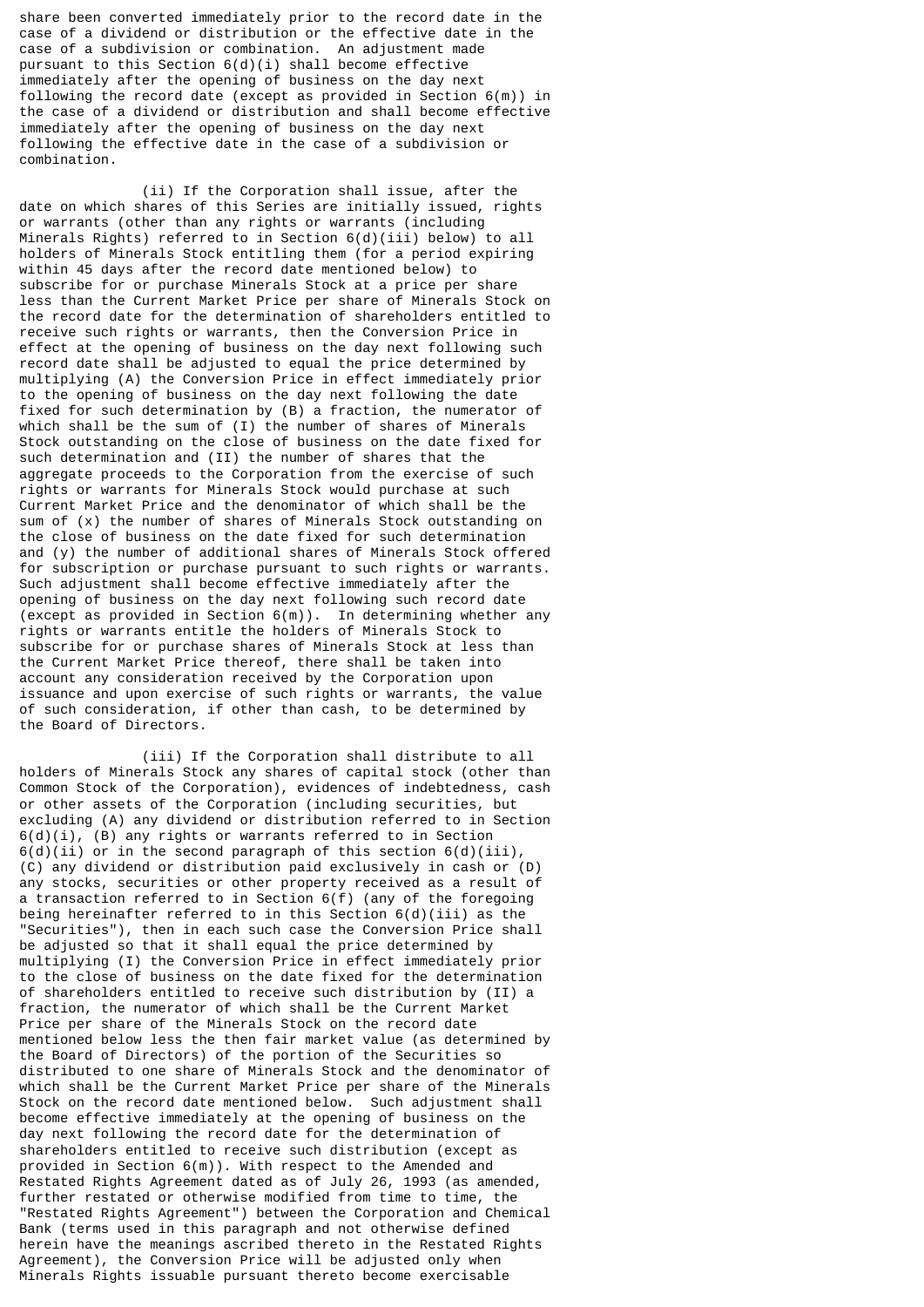after the Corporation's right of redemption thereunder has expired. Subject to the foregoing, upon the later to occur of the Distribution Date and a Triggering Event (the "Adjustment Date"), the Conversion Price in effect at the opening of business on the Adjustment Date shall be adjusted to equal the price determined by multiplying (A) such Conversion Price by (B) a fraction, the numerator of which shall be equal to the Current Market Price per share of Minerals Stock on the Trading Day immediately prior to the Adjustment Date less an amount equal to the quotient of (I) the aggregate fair market value on the Adjustment Date (as determined by the Board of Directors) of Minerals Rights distributed under the Restated Rights Agreement divided by (II) the number of shares of Minerals Stock outstanding on the Trading Date immediately prior to the Adjustment Date and the denominator of which shall be equal to such Current Market Price per share of Minerals Stock. Such adjustment shall become effective immediately after the opening of business on the day next following such Adjustment Date.

 (iv) If the Corporation shall, by dividend or otherwise, at any time distribute to all holders of Minerals Stock cash (excluding any regular quarterly dividend payable solely in cash, any cash that is distributed as part of a distribution requiring a Conversion Price adjustment pursuant to Section 6(d)(iii) and cash that is distributed in a merger or consolidation to which Section 6(f) applies) in an aggregate amount that, together with (A) the aggregate amount of any other distributions to all holders of Minerals Stock made exclusively in cash (to which this Section 6(d)(iv) would otherwise apply) within the 12 months preceding the date of payment of such distribution and in respect of which no Conversion Price adjustment has been made and (B) all excess Purchase Payments in respect of each tender offer or exchange offer for, or other negotiated purchase of, Minerals Stock concluded by the Corporation or any of its Subsidiaries within the 12 months preceding the date of payment of such distribution and in respect of which no Conversion Price adjustment has been made, exceeds an amount equal to 12 1/2 percent of the product of the Current Market Price per share of Minerals Stock on the date fixed for determination of holders of Minerals Stock entitled to receive such distribution times the number of shares of Minerals Stock outstanding on such date, then the Conversion Price shall be adjusted so that it shall equal the price determined by multiplying (A) such Conversion Price in effect immediately prior to the Conversion Price adjustment contemplated by this Section  $6(d)(iv)$  by (B) a fraction, the numerator of which shall be the Current Market Price per share of Minerals Stock on the date fixed for determination of holders of Minerals Stock entitled to receive such distribution less that combined amount of such cash and such Excess Purchase Payments so distributed applicable to one share of Minerals Stock and the denominator of which shall be such Current Market Price per share of Minerals Stock on such date of determination. Such adjustment shall become effective immediately prior to the opening of business on the day next following the date fixed for such determination.

 (v) In case the Corporation or any of its Subsidiaries makes a tender offer or exchange offer for, or other negotiated purchase of, all or any portion of Minerals Stock, if the aggregate amount of any Excess Purchase Payment, together with (A) the aggregate amount of any distributions made to all holders of Minerals Stock made exclusively in cash (excluding any regular quarterly dividend payable solely in cash, any cash that is distributed as part of a distribution requiring a Conversion Price adjustment pursuant to Section  $6(d)(iii)$  and cash that is distributed in a merger or consolidation to which Section 6(f) applies) within the 12 months preceding the consummation of such tender or exchange offer or other negotiated purchase and in respect of which no Conversion Price adjustment has been made and (B) all other excess Purchase Payments in respect of each tender or offer for, or other negotiated purchase of, Minerals Stock concluded by the Corporation or any of its Subsidiaries within the 12 months preceding the consummation of such tender or exchange offer or other negotiated purchase and in respect of which no Conversion Price adjustment has been made, exceeds an amount equal to 12 1/2 percent of the product of the Current Market Price per share of Minerals Stock on the consummation date of such tender or exchange offer or other negotiated purchase (any such date, the "Purchase Date") times the number of shares of Minerals Stock outstanding (including any tendered, exchanged or purchased shares) on such Purchase Date, then the Conversion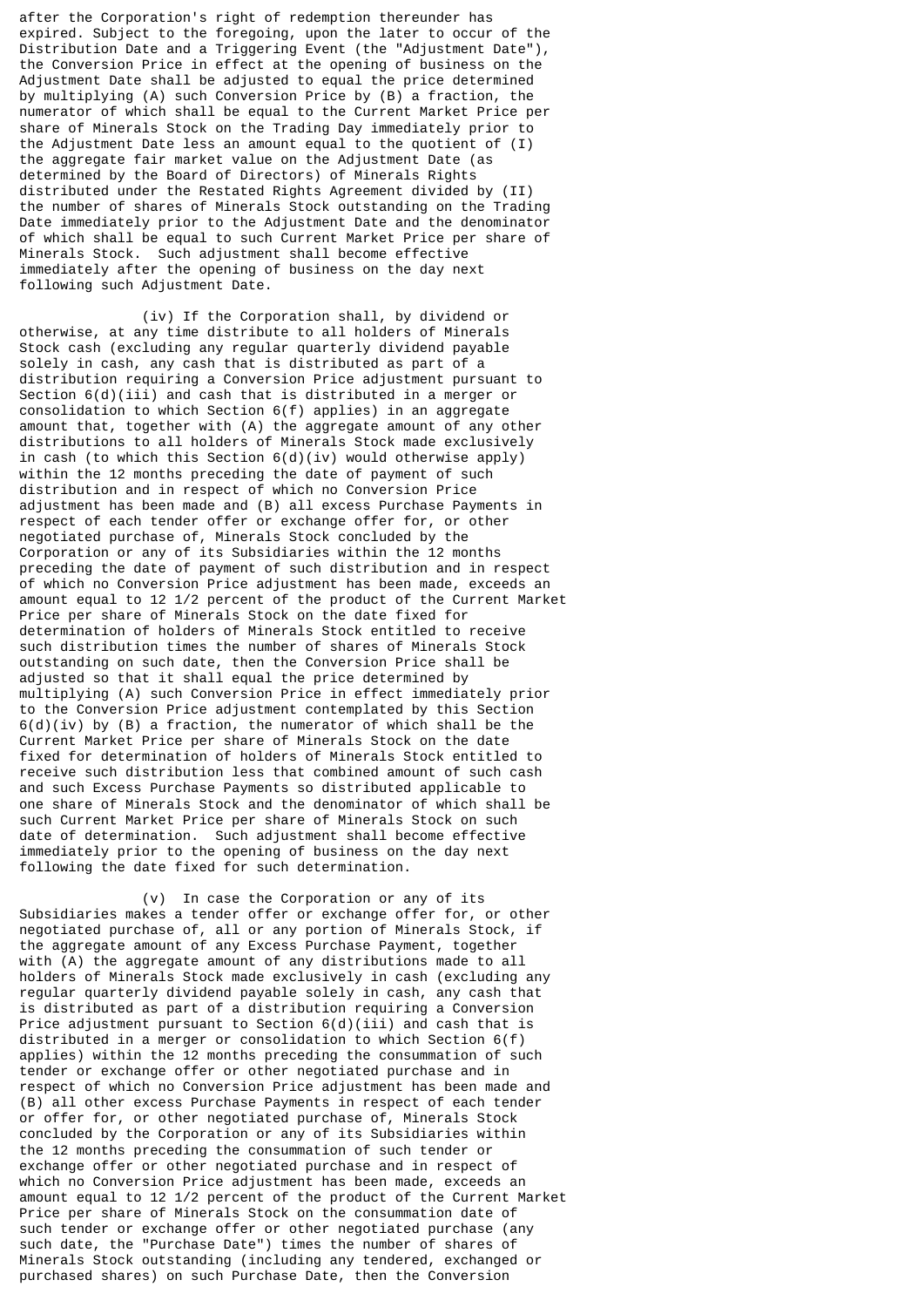Price shall be adjusted so that it shall equal the price determined by multiplying (I) such Conversion Price in effect immediately prior to such Purchase Date by (II) a fraction, the numerator of which shall be the Current Market Price per share of Minerals Stock on such Purchase Date less the combined amount of Excess Purchase Payments and such cash so distributed applicable to one share of Minerals Stock and the denominator of which shall be such Current Market Price per share on such Purchase Date. Such adjustment shall become effective immediately prior to the opening of business on the day next following such Purchase Date.

 (vi) The Corporation from time to time may reduce the Conversion Price by any amount for any period of at least 20 business days (or such other period as may then be required by applicable law), provided that the Board of Directors shall have determined that such reduction is in the best interests of the Corporation. No reduction in the Conversion Price pursuant to this Section 6(d)(vi) shall become effective unless the Corporation shall have mailed a notice, at least 15 days prior to the date on which such reduction is scheduled to become effective, to each holder of shares of this Series. Such notice shall be given by first class mail, postage prepaid, at such holder's address as the same appears on the stock transfer books<br>of the Corporation. Such notice shall state the amount per Such notice shall state the amount per share by which the Conversion Price will be reduced and the period for which such reduction will be in effect.

 (vii) The Corporation may make such reductions in the Conversion Price, in addition to those required by Sections  $6(d)(i)$  through  $(v)$ , as the Board of Directors determines to be necessary in order that any event treated for Federal income tax purposes as dividend of stock or stock rights will not be taxable to the recipients; provided, however, that any such reduction shall not be effective until written evidence of the action of the Board of Directors authorizing such reduction shall be filed with the Secretary of the Corporation and notice thereof shall have been given by first class mail, postage prepaid, to each holder of shares of this Series at such holder's address as the same appears on the stock transfer books of the Corporation.

 (e) No adjustment in the Conversion Price shall be required unless such adjustment would require a cumulative increase or decrease of at least 1 percent in such Price; provided, however, that any adjustment that by reason of this Section 6(e) are not required to be made shall be carried forward and taken into account in any subsequent adjustment until made; provided, further, that any adjustment shall be required and made in accordance with the provisions of this Section 6 (other than this Section  $6(e)$ ) not later than such time as may be required in order to preserve the tax-free nature of a distribution to the holders of shares of Minerals Stock or any other Common Stock into which shares of this Series are convertible. Notwithstanding any other provisions of this Section 6, the Corporation shall not be required to make any adjustment of any Conversion Price established hereunder for the issuance of any shares of Common Stock of the Corporation (including Minerals Stock) pursuant to any plan providing for the reinvestment of dividends or interest payable on securities of the Corporation and the investment of additional optional amounts in shares of such Common Stock under such plan. All calculations under this Section 6 shall be made to the nearest 1/100 of a cent (with \$.00005 being rounded upward) or to the nearest 1/10,000 of a share (with .00005 of a share being rounded upward), as the case may be.

 (f) If the Corporation shall be a party to any transaction (including, without limitation, a merger or consolidation of the Corporation and excluding any transaction as to which Section 6(d) applies), in each case as a result of which shares of Minerals Stock shall be converted into the right to receive stock, securities or other property (including cash or any combination thereof) (each of the foregoing being referred to herein as a "Transaction"), each share of this Series which is not converted into the right to receive stock, securities or other property in connection with such Transaction shall thereafter be convertible into the kind and amount of shares of stock, securities and other property (including cash or any combination thereof) receivable upon the consummation of such Transaction by a holder of that number of shares or fraction thereof of Minerals Stock into which one share of this Series was convertible immediately prior to such Transaction, assuming such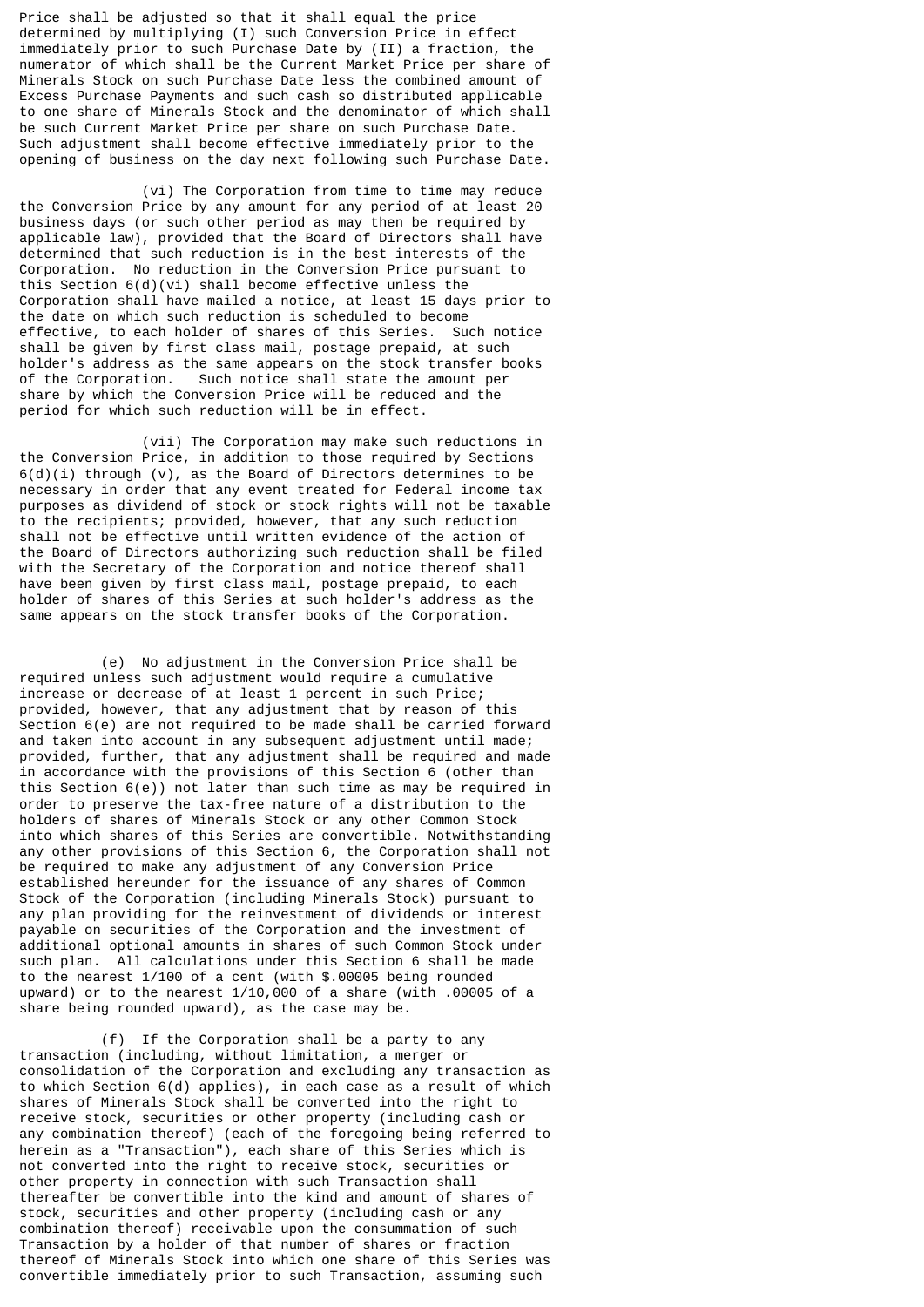holder of Minerals Stock (i) is not a person with which the Corporation consolidated or into which the Corporation merged or which merged into the Corporation or to which such sale or transfer was made, as the case may be (a "Constituent Person"), or an affiliate of a Constituent Person and (ii) failed to exercise his rights of election, if any, as to the kind or amount of stock, securities and other property (including cash) receivable upon such Transaction (provided that if the kind or amount of stock, securities and other property (including cash) receivable upon such Transaction is not the same for each share of Minerals Stock of the Corporation held immediately prior to such Transaction by other than a Constituent Person or an affiliate thereof and in respect of which such rights of election shall not have been exercised (a "non-electing share"), then for the purpose of this Section 6(f) the kind and amount of stock, securities and other property (including cash) receivable upon such Transaction by each non-electing share shall be deemed to be the kind and amount so receivable per share by a plurality of the non-electing shares). The Corporation shall not be a party to any Transaction unless the terms of such Transaction are consistent with the provisions of this Section 6(f) and it shall not consent or agree to the occurrence of any Transaction until the Corporation has entered into an agreement with the other party or parties to such transaction for the benefit of the holders of shares of this Series that will contain provisions enabling the holders of such shares that remain outstanding after such Transaction to convert into the consideration received by holders of Minerals Stock at the Conversion Price in effect immediately prior to such Transaction. The provisions of this Section 6(f) shall similarly apply to successive Transactions.

 (g) The reclassification of Common Stock into which shares of this Series are then convertible into securities which include securities other than such Common Stock (other than any reclassification upon a consolidation or merger to which Section 6(f) applies) shall be deemed to involve (i) a distribution of such securities other than such Common Stock to all holders of such Common Stock (and the effective date of such reclassification shall be deemed to be "the date fixed for the determination of shareholders entitled to receive such distribution") and (ii) a subdivision or combination, as the case may be, of the number of shares of such Common Stock outstanding immediately prior to such reclassification into the number of shares of such Common Stock outstanding immediately thereafter (and the effective date of such reclassification shall be deemed to be the effective date of such subdivision or combination).

 (h) If the Corporation shall, by dividend or otherwise, distribute to all holders of Minerals Stock or other class of Common Stock into which shares of this Series are then convertible shares of Common Stock other than Minerals Stock or any class of Common Stock into which shares of this Series are then convertible, each share of this Series shall be convertible, in addition to the number of shares of Minerals Stock and/or such other Common Stock into which such share is then convertible, into the number of shares of such other Common Stock receivable upon payment of such distribution to a holder of that number of shares or fraction thereof of Minerals Stock or such other Common Stock into which one share of this Series was convertible immediately prior to the record date fixed for the determination of shareholders entitled to receive such distribution. Shares of this Series shall become so convertible immediately after the opening of business on the date next following such record date (except as provided in Section 6(m)). In addition, a Conversion Price shall be established with respect to such Common Stock in an amount equal to the quotient of (i) the initial liquidation preference of \$500.00 per share of this Series divided by (ii) the number of shares or fraction thereof of such Common Stock that a holder of one share of Minerals Stock or such other Common Stock into which shares of this Series are then convertible would be entitled to receive on the payment date for such distribution from and after any such date of determination of shareholders entitled to receive such distribution and, thereafter, Conversion Price adjustments as nearly as equivalent in type as may be practicable to the adjustments pursuant to Sections 6(d) through (f) which are to be made in respect of Minerals Stock shall be made in respect of shares of such Common Stock. Notwithstanding the foregoing and the provisions of Section  $6(d)(iii)$ , if the Corporation shall make such a distribution in Common Stock and, thereafter, all the shares of such Common Stock cease to be outstanding, on the date such shares of Common Stock cease to be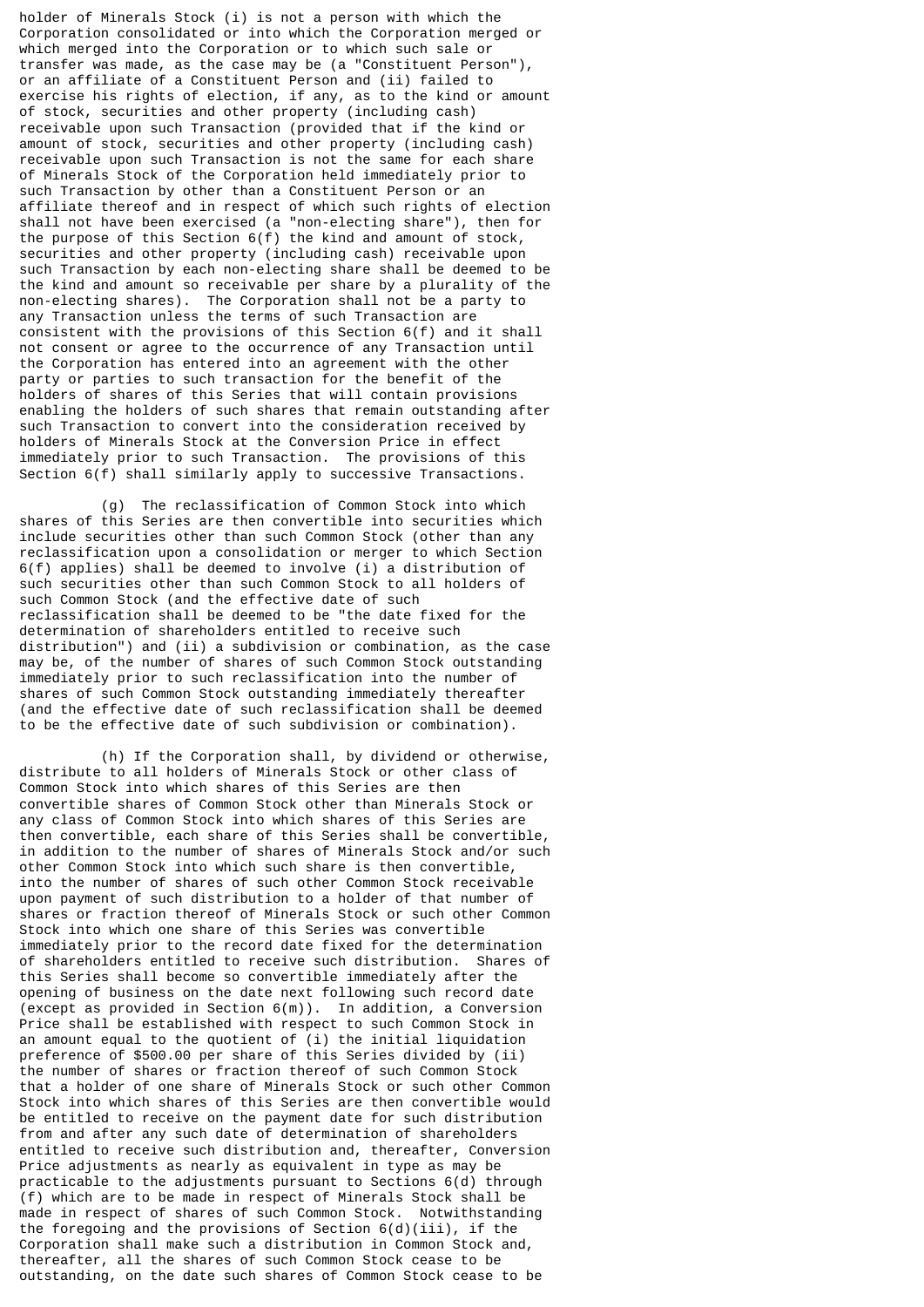outstanding (x) the shares of this Series shall cease to be convertible into shares of such Common Stock, (y) a distribution of shares of such Common Stock shall be deemed to have occurred on such date and (z) the Conversion Price for the class of Common Stock upon which such distribution was made, or if no shares of such class are then outstanding because shares of such class were exchanged for shares of another class of Common Stock, of such other class of Common Stock, shall be adjusted in the manner set forth in Section  $6(d)(iii)$  to the same extent as if shares of the Common Stock in which such distribution was made were within the meaning of the term "Securities" in Section 6(d)(iii).

 (i) After the date, if any, on which all outstanding shares of Minerals Stock or of any other Common Stock into which shares of this Series are then convertible are exchanged for shares of another class of Common Stock (as provided in Section 2 of Division I of Article III of these Articles of Incorporation), each share of this Series shall thereafter be convertible into the number of shares of such other class of Common Stock receivable upon such exchange by a holder of that number of shares or fraction thereof of Minerals Stock and/or such other Common Stock into which shares of this Series are then convertible into which one share of this Series was convertible immediately prior to such exchange. From and after any such exchange, Conversion Price adjustments as nearly equivalent as may be practicable to the adjustments pursuant to Sections 6(d) through 6(h) which, prior to such exchange, were made in respect of Minerals Stock and/or such other Common Stock into which shares of this Series are then convertible shall instead be made pursuant to such Sections in respect of shares of such other class of Common Stock.

(j) Subject to the provisions of Section 6(k), if:

 (i) the Corporation takes any action that would require an adjustment of the Conversion Price pursuant to Sections 6(d) through (i);

 (ii) there shall be any consolidation or merger to which the Corporation is a party and for which approval of any shareholders of the Corporation is required, or the sale or transfer of all or substantially all of the assets of the Corporation or Pittston Minerals Group;

 (iii) there shall occur the voluntary or involuntary liquidation, dissolution or winding up of the Corporation; or

 (iv) the Corporation or any of its Subsidiaries shall commence a tender offer or exchange offer for all or a portion of the outstanding shares of Minerals Stock (or shall amend any such tender offer or exchange offer), then the Corporation shall cause to be filed with the Transfer Agent and shall cause to be mailed to the holders of shares of this Series at their addresses as shown on the stock transfer books of the Corporation, as promptly as possible, but at least 15 days prior to the earliest applicable date hereinafter specified, a notice stating, as applicable, (A) the proposed record date for a dividend or distribution or the proposed effective date of a consolidation, merger, sale, transfer, liquidation, dissolution or winding up, (B) the date as of which it is expected that holders of the Minerals Stock of record shall be entitled to exchange their shares of Minerals Stock for securities or other property, if any, deliverable upon such consolidation, merger, sale, transfer, liquidation, dissolution or winding up or (C) the date on which such tender offer or exchange offer commenced, the date on which such tender offer or exchange offer is scheduled to expire unless extended, the consideration offered and the other material terms thereof (or the material terms of any amendment thereto). Failure to give or receive such notice or any defect therein shall not affect the legality or validity of the related transaction.

 (k) The Corporation shall cause to be filed with the Transfer Agent and shall cause to be mailed to the holders of shares of this Series at their addresses as shown on the stock transfer books of the Corporation notice of its intention (i) to cause to occur, or to take any action that would result in, any Pittston Minerals Group Special Event or (ii) to exchange outstanding shares of Minerals Stock for shares of Brink's Stock, BAX Stock or any other Common Stock pursuant to Section 2 of Division I of Article III of these Articles of Incorporation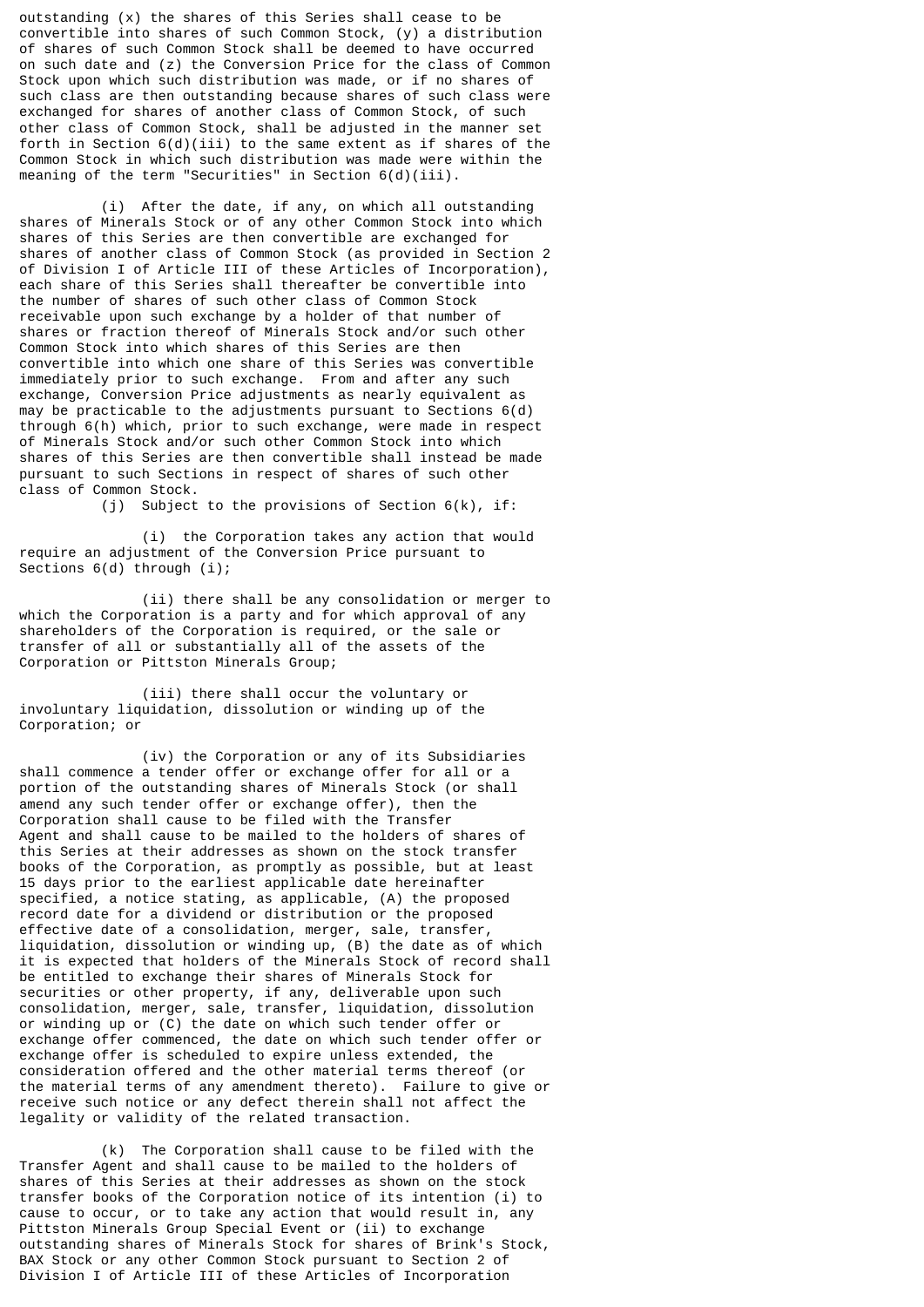(which notice shall include the date on which an exchange of outstanding shares of Minerals Stock for shares of such Common Stock is expected to become effective and the date as of which it is expected that holders of record of Minerals Stock shall be entitled to exchange their shares of Minerals Stock for shares of such Common Stock), not less than  $(A)$  45 days prior to the date selected by the Board of Directors for the consummation of the Disposition or the payment of a dividend in connection with any Pittston Minerals Group Special Event involving a Disposition or the payment of a dividend, respectively, (B) 30 days prior to the consummation of any tender offer or exchange offer in connection with any Pittston Minerals Group Special Event involving a tender offer or exchange offer, respectively, or (C) 30 days prior to the exchange date for any such exchange. In addition, from and after any such exchange for outstanding shares of Minerals Stock for shares of Brink's Stock, BAX Stock or any other Common Stock, the Corporation shall be required, in connection with the redemption requirement specified in the third paragraph of Section 4(b), to give a comparable notice of its intention to take actions with respect to Brink's Stock, BAX Stock or any other Common Stock substantially similar to any Pittston Minerals Group Special Event. In the event of any conflict between the notice provisions of this Section 6(k) and Section 6(j) above, the notice provisions of this Section 6(k) shall govern.

 (l) Whenever the Conversion Price is adjusted as herein provided, the Corporation shall promptly file with the Transfer Agent an officer's certificate setting forth the Conversion Price after such adjustment and setting forth a brief statement of the facts requiring such adjustment, which certificate shall be prima facie evidence of the correctness of such adjustment. Promptly after delivery of such certificate, the Corporation shall prepare a notice of such adjustment of the Conversion Price setting forth the adjusted Conversion Price and the effective date of such adjustment and shall send such notice of such adjustment of the Conversion Price by first class mail, postage prepaid, to the holder of each share of this Series at such holder's address as the same appears on the stock transfer books of the Corporation.

 (m) In any case in which Section 6(d) or 6(h) provides that an adjustment shall become effective on the day next following a record date for an event, the Corporation may defer until the occurrence of such event (i) issuing to the holder of any share of this Series converted after such record date and before the occurrence of such event the additional shares of Minerals Stock or any other Common Stock of the Corporation issuable upon such conversion by reason of the adjustment required by such event over and above the number of shares of Minerals Stock or such other Common Stock issuable upon such conversion before giving effect to such adjustment and (ii) paying to such holder any amount in cash in lieu of any fraction thereof pursuant to Section 6(c).

 (n) For purposes of this Section 6, the number of shares of Minerals Stock or any other Common Stock into which shares of this Series are then convertible at any time outstanding shall not include any shares of Minerals Stock or such other Common Stock then owned or held by, or for the account of, the Corporation. The Corporation shall not pay a dividend or make any distribution on shares of Minerals Stock or such other Common Stock held in the treasury of the Corporation.

 (o) There shall be no adjustment of the Conversion Price in case of the issuance of any capital stock of the Corporation in a reorganization, acquisition or other similar transaction except as specifically set forth in this Section 6. If any action or transaction would require adjustment of any Conversion Price established hereunder pursuant to more than one paragraph of this Section 6, only the adjustment which would result in the largest reduction of such Conversion Price shall be made.

 (p) The Corporation covenants that it will at all times reserve and keep available, free from preemptive rights, out of the aggregate of its authorized but unissued shares of Minerals Stock and/or, if the shares of this Series are then convertible into other Common Stock of the Corporation, such other Common Stock, for the purpose of effecting conversion of shares of this Series, the full number of shares of Minerals Stock or such other Common Stock deliverable upon the conversion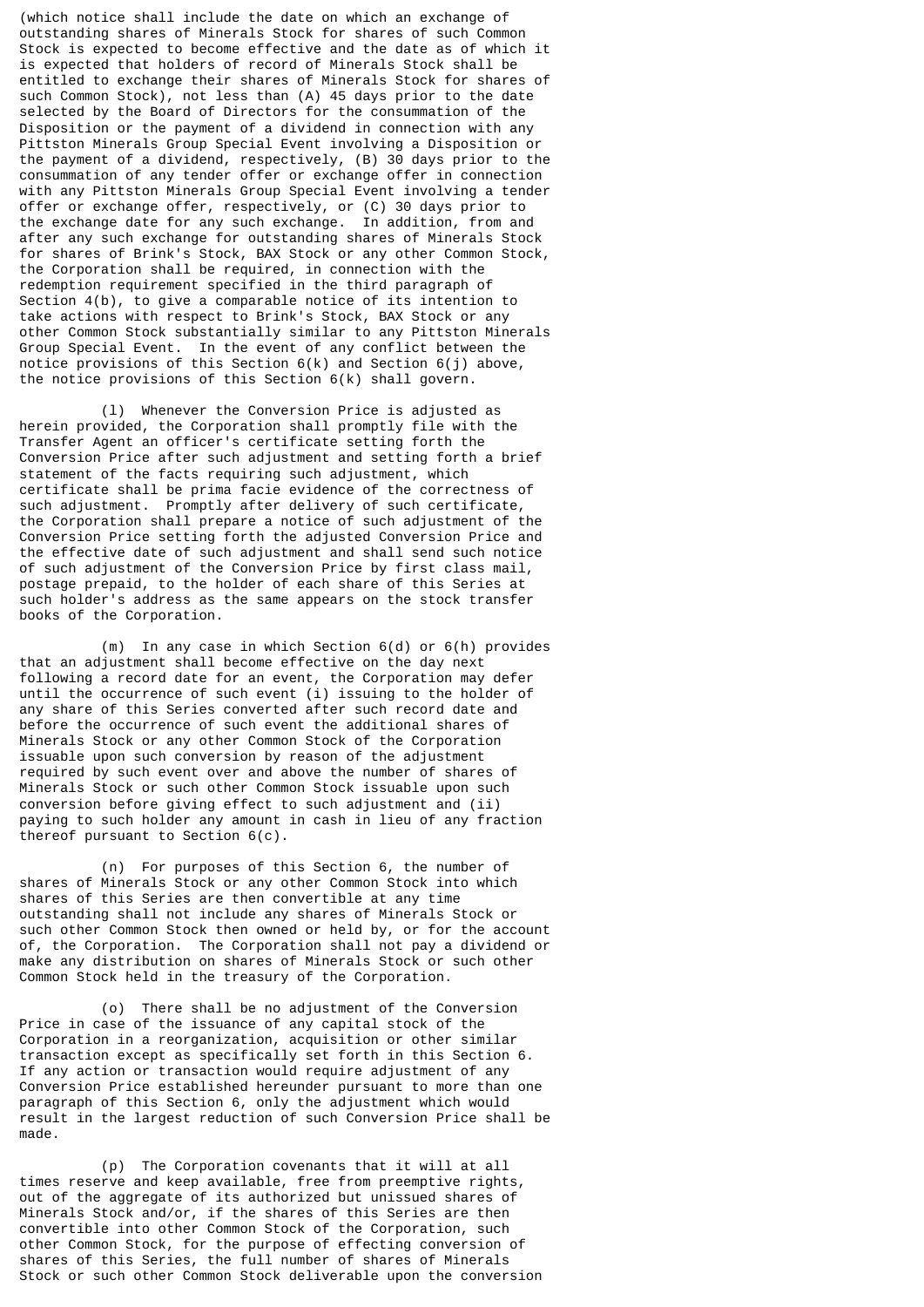of all outstanding shares of this Series not theretofore converted. For purposes of this Section 6(p), the number of shares of Minerals Stock or such other Common Stock that shall be deliverable upon the conversion of all outstanding shares of this Series shall be computed as if at the time of computation all such outstanding shares were held by a single holder. The Corporation covenants that any shares of Minerals Stock or other Common Stock of the Corporation issued upon conversion of shares of this Series shall be validly issued, fully paid and nonassessable.

 (q) The Corporation will pay any and all documentary, stamp or similar issue or transfer taxes payable in respect of the issue or delivery of shares of Minerals Stock or other securities or property on conversion of shares of this Series pursuant hereto; provided, however, that the Corporation shall not be required to pay any tax that may be payable in respect of any transfer involved in the issue or delivery of shares of Minerals Stock or other securities or property in a name other than that of the holder of such shares to be converted and no such issue or delivery shall be made unless and until the person requesting such issue or delivery has paid to the Corporation the amount of any such tax or established, to the reasonable satisfaction of the Corporation, that such tax has been paid.

 7. Voting. The shares of this Series shall not have any voting rights, either general or special, except as prescribed by the Virginia Stock Corporation Act and as set forth in this Section 7.

 (a) Unless the vote of the holders of a greater number of shares shall then be required by the Virginia Stock Corporation Act, the vote of the holders of at least a majority of all the shares of this Series at the time outstanding, given in person or by proxy at a meeting called for the purpose at which the holders of shares of this Series shall vote together as a separate voting group, shall be necessary for authorizing, effecting or validating the amendment, alteration or repeal of any of the provisions of these Articles of Incorporation or of any article amendatory thereof or supplemental thereto (including any articles of amendment or any similar document relating to any series of Preferred Stock) so as to change the designation, rights, preferences or limitations of this Series.

 (b) Unless the vote of the holders of a greater number of shares shall then be required by the Virginia Stock Corporation Act, the vote of the holders of at least a majority of all shares of this Series at the time outstanding, given in person or by proxy at a meeting called for the purpose at which the holders of shares of this Series shall vote as a separate voting group shall be necessary to (i) increase or decrease the number of authorized shares of Preferred Stock, (ii) create a new stock, or increase the number of authorized shares of any class of stock, of the Corporation ranking prior or superior ("prior") to, or on a parity with, the shares of this Series, either as to dividends or upon liquidation, or (iii) reclassify any outstanding stock of the Corporation into any such prior or parity shares.

 (c) Unless the vote of the holders of a greater number of shares shall then be required by the Virginia Stock Corporation Act, the vote of the holders of at least a majority of all the shares of this Series and all other series of Preferred Stock ranking on a parity with this Series, either as to dividends or upon liquidation, at the time outstanding, given in person or by proxy at a meeting called for the purpose at which the holders of shares of this Series and such other series of Preferred Stock shall vote together as a single voting group without regard to series, shall be necessary for authorizing, effecting or validating (i) the merger or consolidation of the Corporation into or with any other corporation or (ii) any statutory share exchange involving the Corporation, if such merger, consolidation or statutory share exchange would change the designation, rights, preferences or limitations of this Series or if, after such merger, consolidation or statutory share exchange, there shall be outstanding any shares of any class of stock ranking prior to, or on a parity with, the shares of this Series as to dividends or upon liquidation or any obligation or security convertible into or evidencing the right to purchase any such prior or parity shares (except such stock, securities or obligations of the Corporation as may have been outstanding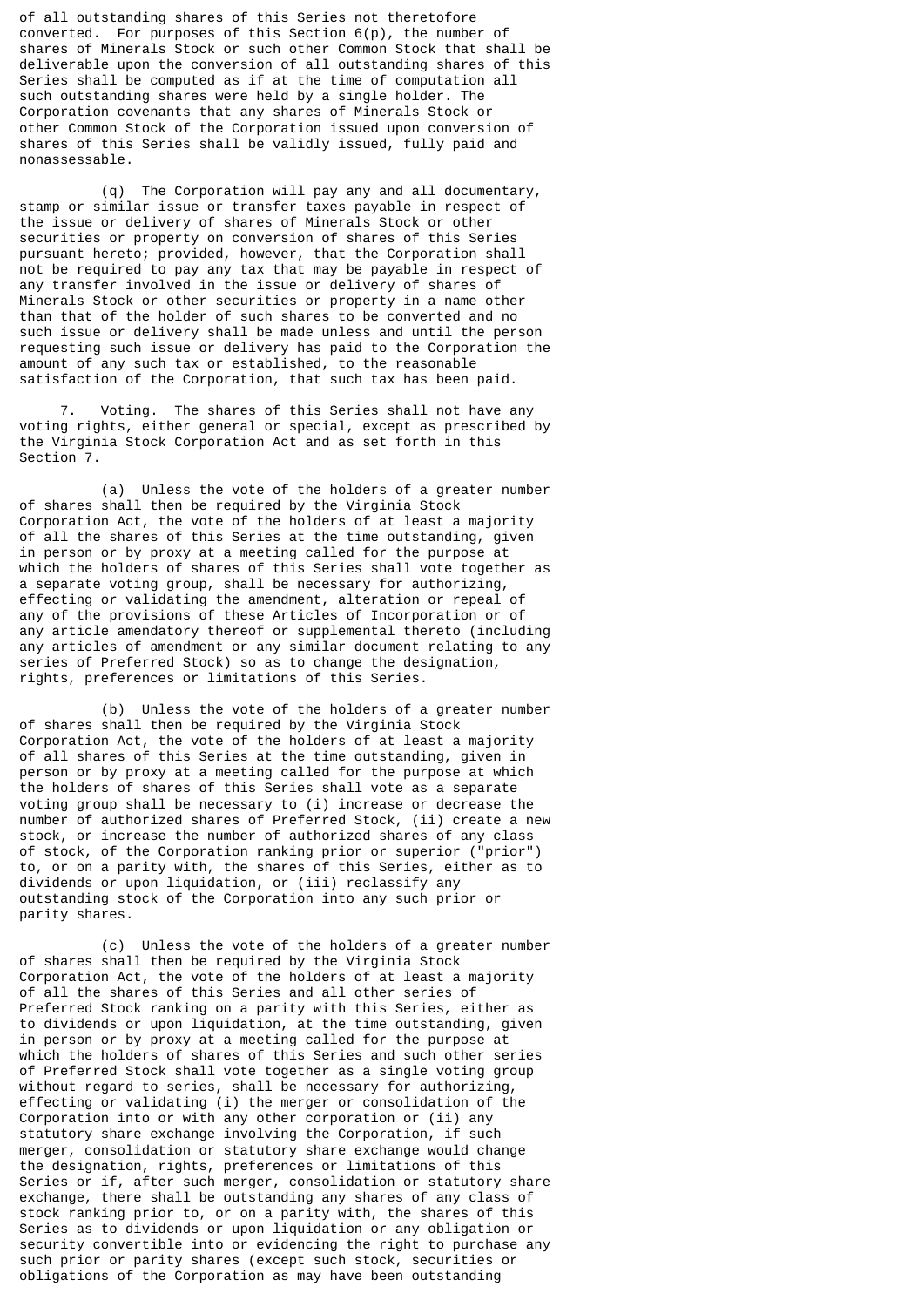immediately preceding such merger, consolidation or statutory share exchange).

 (d) If, on the date used to determine shareholders of record for any meeting of shareholders for the election of directors, a default in preference dividends on the Preferred Stock shall exist, the number of directors constituting the Board of Directors shall be increased by two, and the holders of the Preferred Stock of all series (whether or not the holders of such series of Preferred Stock would be entitled to vote for the election of directors if such default in preference dividends did not exist) shall have the right at such meeting, voting together as a single voting group without regard to series, to the exclusion of the holders of Common Stock of the Corporation, to elect two directors of the Corporation to fill such newly created directorships. Each director elected by the holders of shares of Preferred Stock (herein called a "Preferred Director") shall continue to serve as such director for the full term for which such director shall have been elected, notwithstanding that prior to the end of such term a default in preference dividends shall cease to exist. Any Preferred Director may be removed without cause by, and shall not be removed without cause except by, the vote of the holders of record of the outstanding shares of Preferred Stock, voting together as a single voting group without regard to series, at a meeting of the shareholders, or of the holders of shares of Preferred Stock, called for the purpose. So long as a default in any preference dividends on the Preferred Stock shall exist (i) any vacancy in the office of a Preferred Director may be filled (except as provided in the following clause (ii)) by an instrument in writing signed by the remaining Preferred Director and filed with the Corporation and (ii) in the case of the removal of any Preferred Director, the vacancy may be filled by the vote of the holders of the outstanding shares of Preferred Stock, voting together as a single voting group without regard to series, at the same meeting at which such removal shall be voted. Each director appointed as aforesaid by the remaining Preferred Director shall be deemed, for all purposes hereof, to be a Preferred Director. Whenever the term of office of the Preferred Directors shall end and no default in preference dividends shall exist, the number of directors constituting the Board of Directors shall be reduced by two. For the purposes hereof, a "default in preference dividends" on the Preferred Stock shall be deemed to have occurred whenever the amount of accrued and unpaid dividends upon any series of the Preferred Stock shall be equivalent to six full quarterly dividends or more (whether or not consecutive), and, having so occurred, such default shall be deemed to exist thereafter until, but only until, all accrued dividends on all shares of Preferred Stock of each and every series then outstanding shall have been paid for all past dividend periods.

8. Liquidation Rights.

 (a) Upon the dissolution, liquidation or winding up of the Corporation, whether voluntary or involuntary, the holders of the shares of this Series shall be entitled to receive out of the assets of the Corporation available for distribution to shareholders, before any payment or distribution shall be made on anv class of the Common Stock of the Corporation or on any other class of stock ranking junior to the Preferred Stock upon liquidation, the amount of \$500.00 per share, plus a sum equal to all dividends (whether or not earned or declared) on such shares accrued and unpaid thereon to the date of final distribution.

 (b) Neither the sale, lease or exchange (for cash, shares of stock, securities or other consideration) of all or substantially all of the property and assets of the Corporation nor the merger or consolidation of the Corporation into or with any other corporation or the merger or consolidation of any other corporation into or with the Corporation, shall be deemed to be a dissolution, liquidation or winding up, voluntary or involuntary for the purpose of this Section 8.

 (c) After the payment to the holders of the shares of this Series of the full preferential amounts provided for in Section 8(a), the holders of shares of this Series as such shall have no right or claim to any of the remaining assets of the Corporation.

 (d) In the event the assets of the Corporation available for distribution to the holders of shares of this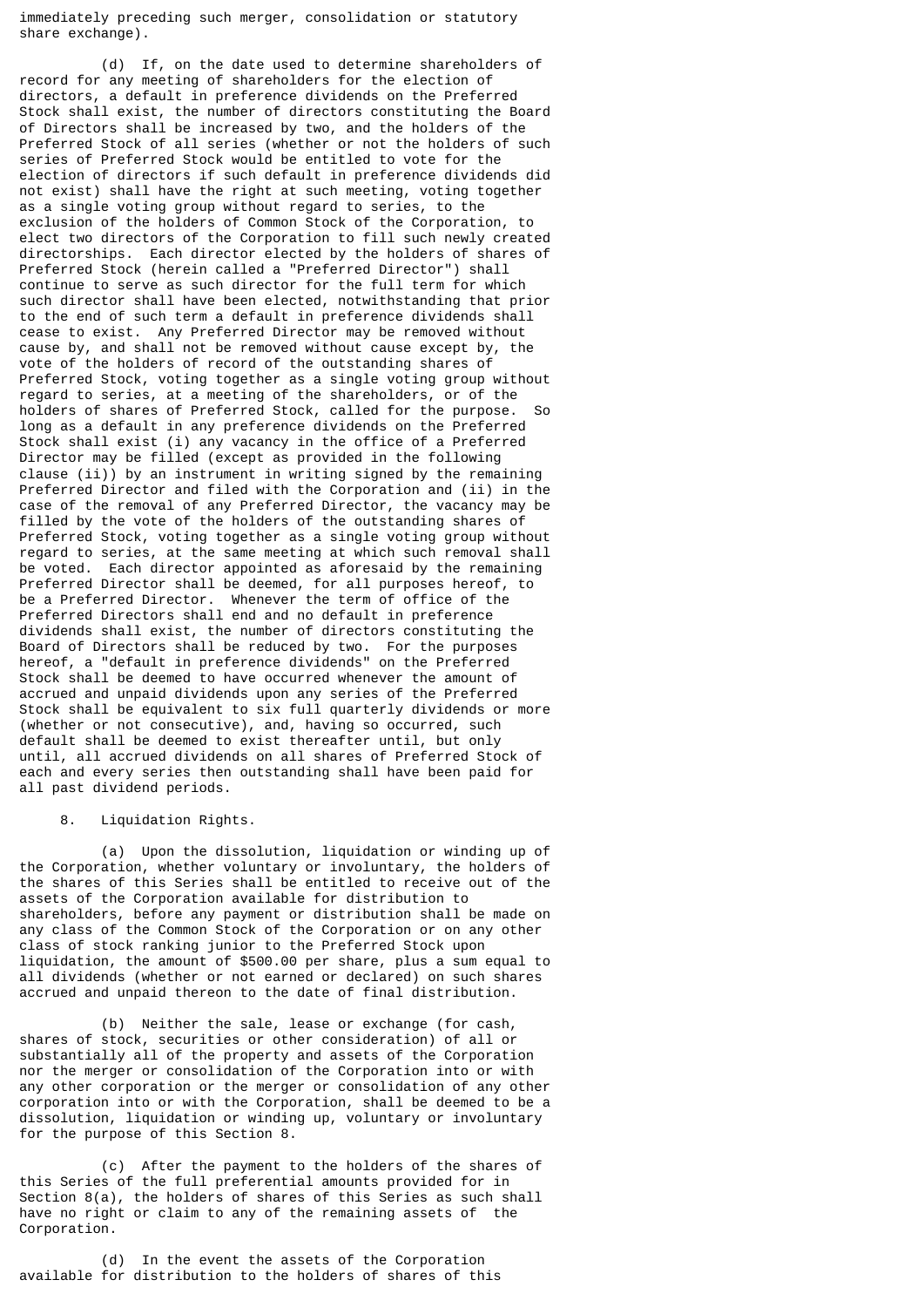Series upon any dissolution, liquidation or winding up of the Corporation, whether voluntary or involuntary, shall be insufficient to pay in full all amounts to which such holders are entitled pursuant to Section 8(a), no such distribution shall be made on account of any shares of any other class or series of Preferred Stock ranking on a parity with the shares of this series upon such dissolution, liquidation or winding up unless proportionate distributive amounts shall be paid on account of the shares of this Series, ratably, in proportion to the full distributable amounts for which holders of all such parity shares are respectively entitled upon such dissolution, liquidation or winding up.

 9. Ranking. For purposes of this resolution, any stock of any class or classes of the Corporation shall be deemed to rank:

 (a) prior to the shares of this Series, either as to dividends or upon liquidation, if the holders of such class or classes shall be entitled to the receipt of dividends or of amounts distributable upon dissolution, liquidation or winding up of the Corporation, whether voluntary or involuntary, as the case may be, in preference or priority to the holders of shares of this Series;

 (b) on a parity with the shares of this Series, either as to dividends or upon liquidation, whether or not the dividend rates, dividend payment dates or redemption or liquidation prices per share or sinking fund provisions, if any, are different from those of this Series, if the holders of such stock shall be entitled to the receipt of dividends or of amounts distributable upon dissolution, liquidation or winding up of the Corporation, whether voluntary or involuntary, as the case may be, in proportion to their respective dividend rates or liquidation prices, without preference or priority, one over the other, as between the holders of such stock and the holders of shares of this Series; and

 (c) junior to shares of this Series, either as to dividends or upon liquidation, if (i) such class or classes shall be the Series A Participating Cumulative Preferred Stock, par value \$10.00 per share, or the Series B Participating Cumulative Preferred Stock, par value \$10.00 per share, issued by the Corporation pursuant to the Restated Rights Agreement, (ii) such class or classes shall be any class of Common Stock of the Corporation or (iii) the holders of shares of this Series shall be entitled to receipt of dividends or of amounts distributable upon dissolution, liquidation or winding up of the Corporation, whether voluntary or involuntary, as the case may be, in preference or priority to the holders of shares of such class or classes.

10. Determinations by the Board of Directors.

 (a) Any determinations made by the Board of Directors under any provision of this Section C of Division II of Article III of these Articles of Incorporation shall be final and binding on all shareholders (including holders of shares of this Series) of the Corporation.

 (b) Any determinations made by the Board of Directors, a majority of whose members are "disinterested directors," under any provision in Division I of Article III of these Articles of Incorporation shall be final and binding on all shareholders of the Corporation, including holders of shares of this Series. For this purpose, any director who is not an employee of or a consultant to the Corporation and who is not, directly or indirectly, the beneficial owner of 1 percent or more of the outstanding shares of Common Stock shall be considered "disinterested," even though such director may beneficially own a greater amount of one class of Common Stock than of the other class of Common Stock.

 11. Definitions. Unless otherwise defined in this Section C of Division II of Article III of these Articles of Incorporation, terms used herein shall have the meanings ascribed thereto in the first paragraph, and in Division I of Article III of these Articles of Incorporation and the following terms shall have the following meanings:

 "Acquisition" means the acquisition by Pittston Acquisition Company, an indirect wholly owned Subsidiary of the Corporation,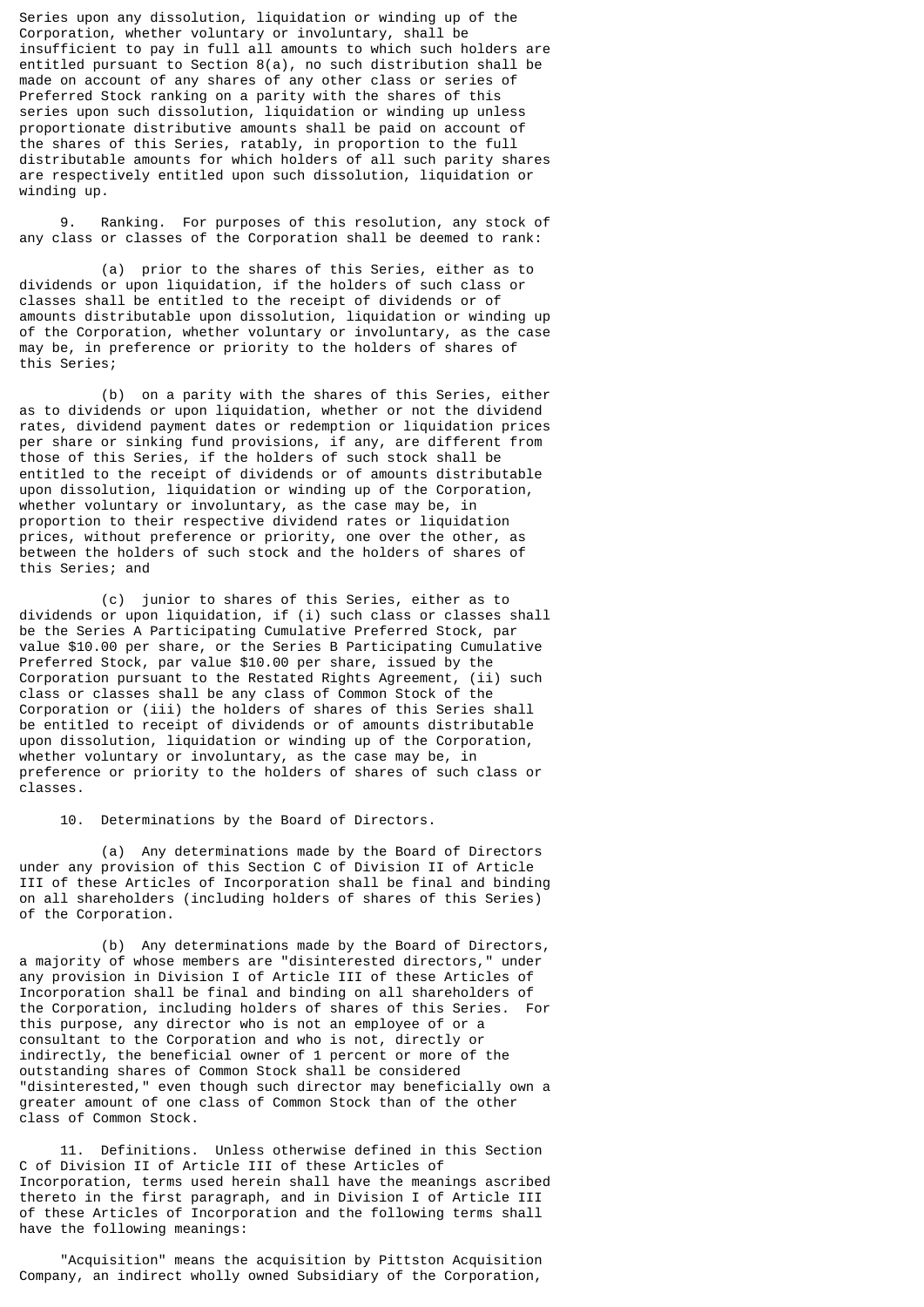of all the outstanding capital stock of Addington, Inc., Appalachian Mining, Inc., Appalachian Land Company, Vandalia Resources, Inc. and Kanawha Development Corporation, each of which is a direct wholly owned subsidiary of Addington Holding Company, Inc., pursuant to a Stock Purchase Agreement dated as of September 24, 1993 between Addington Holding Company, Inc. and Pittston Acquisition Company.

 "Articles of Incorporation" means the Corporation's Restated Articles of Incorporation, as amended, supplemented, further restated or otherwise modified from time to time.

 "Board of Directors" or "Board" means, at any time, the duly elected or acting board of directors (or duly authorized committee thereof) of the Corporation at such time.

 "Closing Price" of shares of any class of Common Stock of the Corporation for any day means the last reported sale price, regular way on such day, or, if no reported sale takes place on such day, the average of the reported closing bid and asked prices on such day, regular way, in either case as reported on the New York Stock Exchange Composite Tape or, if such Common Stock is not listed or admitted to trading on the NYSE, on the principal national securities exchange on which such Common Stock is listed or admitted to trading or, if not listed or admitted to trading on any national securities exchange, on the National Market System of NASDAQ or, if such Common Stock is not quoted on such National Market System, the average of the closing bid and asked prices on such day in the over-the-counter market as reported by NASDAQ or, if closing bid and asked prices for such Common Stock on such day shall not have been reported through NASDAQ, the average of the closing bid and asked prices on such day as furnished by any NYSE member firm regularly making a market in such Common Stock selected for such purpose by the Board of Directors.

 "Conversion Price" means the conversion price per share of Minerals Stock and/or other shares of Common Stock of the Corporation into which shares of this Series are convertible, as such Conversion Price may be adjusted pursuant to Section 6. initial conversion price per share of Minerals Stock will be \$32.175 (equivalent to a conversion rate of 15.54 shares of Minerals Stock for each share of this Series).

 "Current Market Price" means, with respect to any class of Common Stock of the Corporation, the average of the daily Closing Prices of a share of such Common Stock during the five consecutive Trading Days selected by the Corporation commencing not more than 20 Trading Days before, and ending not later than, the date in question; provided, however, that (i) if the "ex" date for any event (other than the issuance or distribution requiring such computation) that requires an adjustment to the Conversion Price pursuant to Sections  $6(d)(ii)$  through (v) occurs on or after the 20th Trading Day prior to the day in question and prior to the "ex" date for the issuance or distribution requiring such computation, the Closing Price for each Trading Day prior to the "ex" date for such other event shall be adjusted by multiplying such Closing Price by the same fraction by which the Conversion Price is so required to be adjusted as a result of such other event, (ii) if the "ex" date for any event (other than the issuance or distribution requiring such computation) that required an adjustment to the Conversion Price pursuant to Sections  $6(d)(ii)$  through (v) occurs on or after the "ex" date for the issuance or distribution requiring such computation and on or prior to the day in question, the Closing Price for each Trading Day on and after the "ex" date for such other event shall be adjusted by multiplying such Closing Price by the reciprocal of the fraction by which the Conversion Price is so required to be adjusted as a result of such other event, and (iii) if the "ex" date for the issuance or distribution requiring such computation is on or prior to the day in question, after taking into account any adjustment required pursuant to clause (ii) of this proviso, the Closing Price for each Trading Day on or after such "ex" date shall be adjusted by adding thereto the amount of any cash and the fair market value on the day in question (as determined by the Board of Directors in a manner consistent with any determination of such value for purposes of Section  $6(d)(iii)$ or (iv)) of the evidences of indebtedness, shares of capital stock or assets being distributed applicable to one share of the applicable class of Common Stock of the Corporation as of the close of business on the day before such "ex" date. For purposes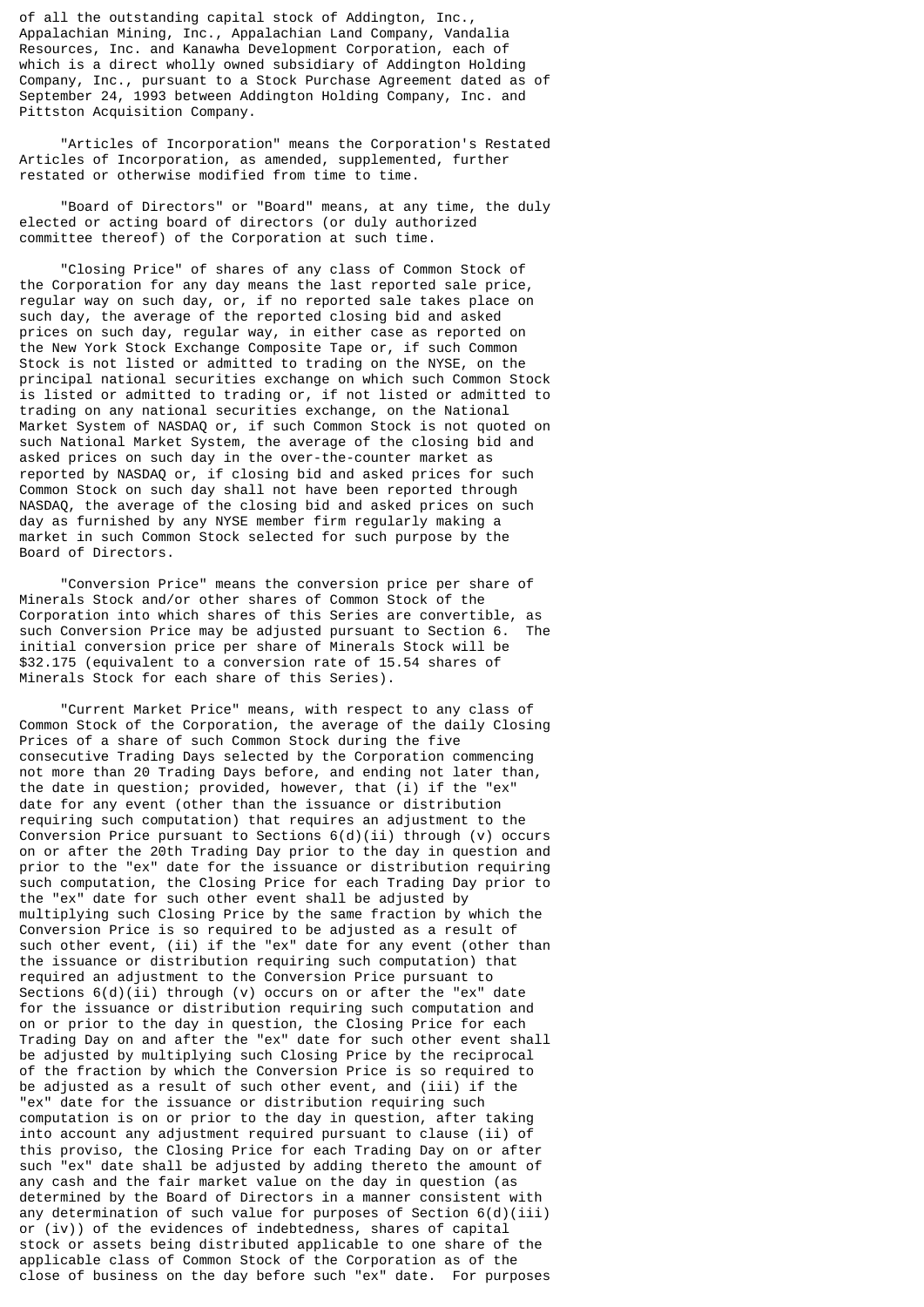of this definition, the term "ex" date, with respect to any class of Common Stock of the Corporation, (a) when used with respect to any issuance or distribution, means the first date on which such Common Stock trades regular way on such exchange or in the relevant market from which the Closing Price was obtained without the right to receive such issuance or distribution, (b)\_when used with respect to any subdivision or combination of shares of such Common Stock, means the first date on which such Common Stock trades regular way on such exchange or in such market after the time at which such subdivision or combination becomes effective, and (c) when used with respect to any tender offer or exchange offer means the first date on which such Common Stock trades regular way on such exchange or in such market after the expiration time of such tender offer or exchange offer. "Disposition" means the sale, transfer, assignment or other disposition (whether by merger, consolidation, sale or contribution of assets or stock or otherwise) of properties or assets.

 "Excess Purchase Payment" means the excess, if any, of (i) the aggregate of the cash and the value (as determined by the Board of Directors) of all other consideration paid by the Corporation or any of its Subsidiaries with respect to the shares of the applicable class of Common Stock of the Corporation acquired in a tender offer or exchange offer or other negotiated purchase over (ii) the product of the Current Market Price per share of such Common Stock times the number of shares of such Common Stock acquired in such tender offer or exchange offer or negotiated purchase.

 "Minerals Rights" means the Pittston Minerals Group Rights of the Corporation which are issuable under the Corporation's shareholder rights plan adopted by the Board of Directors, the terms and conditions of which are set forth in the Restated Rights Agreement.

 "NASDAQ" means the National Association of Securities Dealers, Inc. Automated Quotations System or any successor thereto.

 "NYSE" means the New York Stock Exchange, Inc. or any successor thereto.

 "Redemption Date" means any date on which the Corporation redeems any shares of this Series.

 "Redemption Price" means (i) with respect to any optional redemption of any share of this Series pursuant to Section 3, the applicable amount set forth in such Section and (ii) with respect to any mandatory redemption of any share of this Series pursuant to Section 4, \$500.00.

 "Restated Rights Agreement" shall have the meaning given thereto in the second paragraph of Section  $6(d)(iii)$ .

 "Subsidiary" means a corporation more than 50 percent of the outstanding voting stock of which is owned, directly or indirectly, by the Corporation or by one or more other Subsidiaries. For the purpose of this definition, "voting stock" means stock which ordinarily has voting power for the election of directors, whether at all times or only so long as no senior class of stock has such voting power by reason of any contingency.

 "Trading Day" means, with respect to any class of Common Stock of the Corporation, any day on which such Common Stock is traded on the NYSE, or if such Common Stock is not listed or admitted to trading on the NYSE, on the principal national securities exchange on which such Common Stock is listed or admitted, or if not listed or admitted to trading on any national securities exchange, on the National Market System of the NASDAQ, or if such Common Stock is not quoted on such National Market System, in the applicable securities market in which such Common Stock is traded.

 "Transfer Agent" means the Corporation or such other agent or agents of the Corporation as may be designated by the Board of Directors as the Transfer Agent for shares of this Series.

D. Series D Participating Cumulative Preferred Stock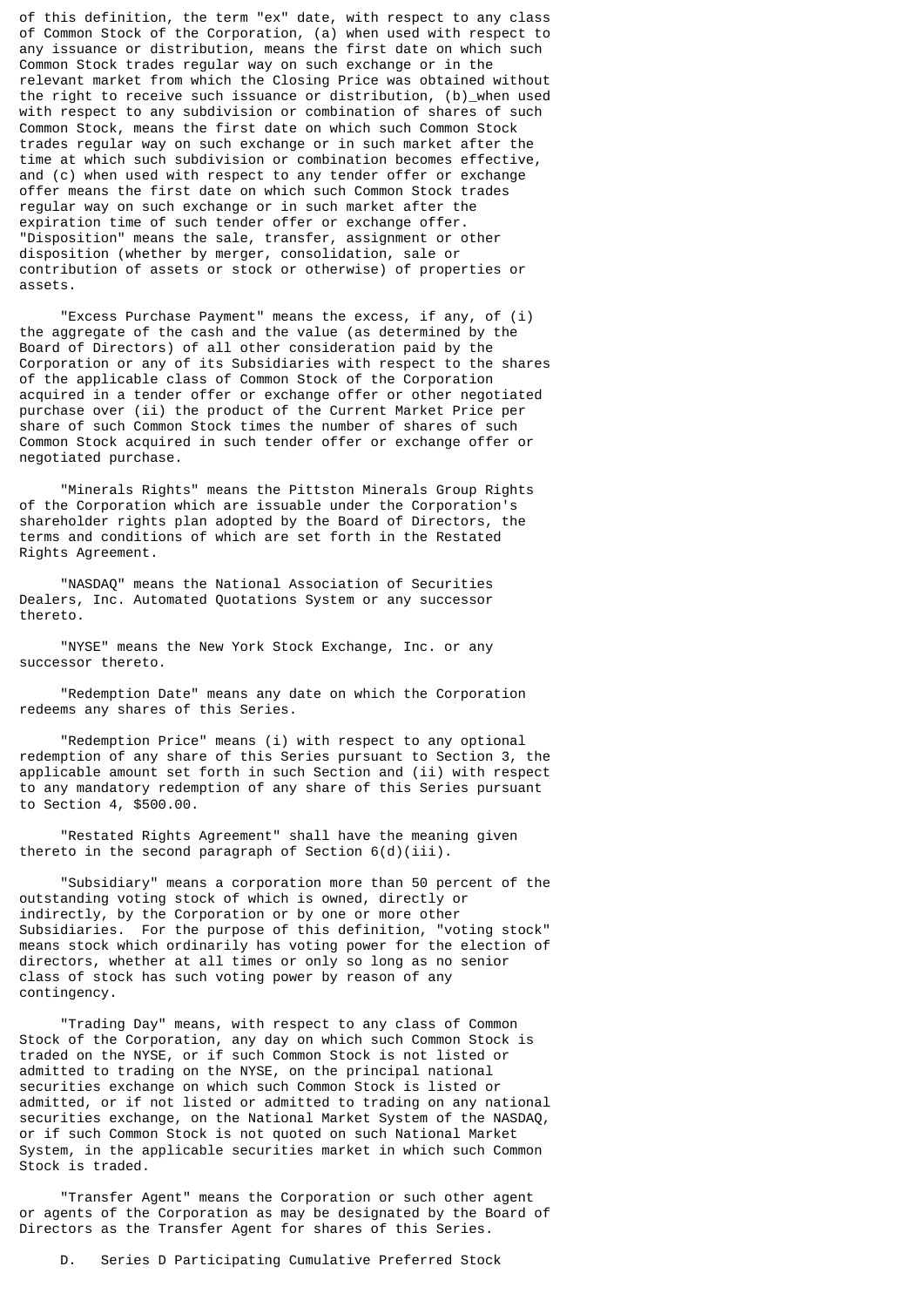1. Designation and Number of Shares. The shares of such series shall be designated as "Series D Participating Cumulative Preferred Stock" (the "Series D Preferred Stock"). The number of shares initially constituting the Series D Preferred Stock shall be 50,000; provided, however, that if more than a total of 50,000 shares of Series D Preferred Stock shall be issuable upon the exercise of Pittston BAX Group Rights issued pursuant to the Amended and Restated Rights Agreement dated as of January 10, 1996, between the Corporation and Chemical Bank, as Rights Agent (the "Rights Agreement"), the Board of Directors of the Corporation, pursuant to Section 13.1-639 of the Virginia Stock Corporation Act, shall direct by resolution or resolutions that articles of amendment to these Articles of Incorporation be properly executed, acknowledged, filed and recorded, in accordance with the provisions of Section 13.1-604 thereof, providing for the total number of shares of Series D Preferred Stock authorized to be issued to be increased (to the extent that the Articles of Incorporation then permit) to the largest number of whole shares (rounded up to the nearest whole number) issuable upon exercise of such Rights.

# 2. Dividends or Distributions.

 (a) Subject to the prior and superior rights of the holders of shares of any other series of Preferred Stock or other class of capital stock not by its terms ranking on a parity with, or junior to, the shares of Series D Preferred Stock with respect to dividends, the holders of shares of the Series D Preferred Stock shall be entitled to receive, when and as declared by the Board of Directors, out of the assets of the Corporation legally available therefor, (1) quarterly dividends payable in cash on the first day of March, June, September and December in each year (each such date being referred to herein as a "Quarterly Dividend Payment Date"), commencing on the first Quarterly Dividend Payment Date after the first issuance of a share or a fraction of a share of Series D Preferred Stock, of \$10.00 per whole share (rounded to the nearest cent) less the amount of all cash dividends declared on the Series D Preferred Stock pursuant to the following clause (2) since the immediately preceding Quarterly Dividend Payment Date or, with respect to the first Quarterly Dividend Payment Date, since the first issuance of any share or fraction of a share of Series D Preferred Stock, and (2) dividends payable in cash on the payment date for each cash dividend declared on BAX Stock in an amount per whole share (rounded to the nearest cent) equal to the Burlington Formula Number (as defined below) then in effect times the cash dividends then to be paid on each share of BAX Stock. In addition, if the Corporation shall pay any dividend or make any distribution on BAX Stock payable in assets, securities or other forms of noncash consideration (other than dividends or distributions solely in shares of BAX Stock), then, in each such case, the Corporation shall simultaneously pay or make on each outstanding share of Series D Preferred Stock a dividend or distribution in like kind of the Burlington Formula Number then in effect times such dividend or distribution on each share of BAX Stock. As used herein, the "Burlington Formula Number" shall be 1,000; provided, however, that if at any time after January 19, 1996, the Corporation shall (x) declare or pay any dividend on BAX Stock payable in shares of BAX Stock or make any distribution on BAX Stock in shares of BAX Stock, (y) subdivide (by a stock split or otherwise) the outstanding shares of BAX Stock into a larger number of shares of BAX Stock or (z) combine (by a reverse stock split or otherwise) the outstanding shares of BAX Stock into a smaller number of shares of BAX Stock, then in each such event the Burlington Formula Number shall be adjusted to a number determined by multiplying the Burlington Formula Number in effect immediately prior to such event by a fraction, the numerator of which is the number of shares of BAX Stock that are outstanding immediately after such event and the denominator of which is the number of shares of BAX Stock that are outstanding immediately prior to such event (and rounding the result to the nearest whole number); and provided further that if at any time after January 19, 1996, the Corporation shall issue any shares of its capital stock in a reclassification or change of the outstanding shares of BAX Stock (including any such reclassification or change in connection with a merger in which the Corporation is the surviving corporation), then in each such event the Burlington Formula Number shall be appropriately adjusted to reflect such reclassification or change.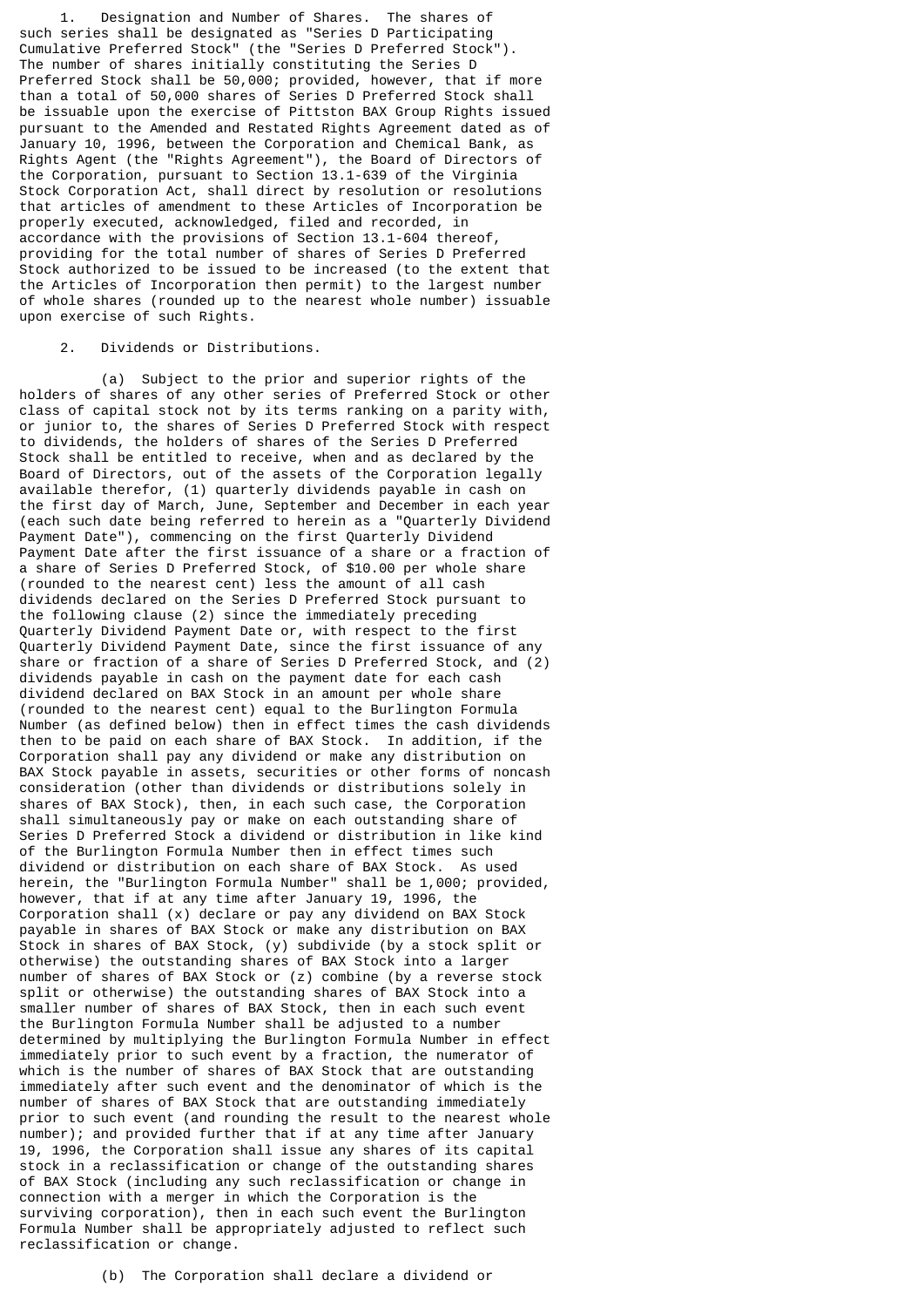distribution on the Series D Preferred Stock as provided in Section 2(a) above immediately prior to or at the same time it declares a dividend or distribution on BAX Stock (other than a dividend or distribution solely in shares of BAX Stock); provided, however, that, in the event no dividend or distribution (other than a dividend or distribution in shares of BAX Stock) shall have been declared on BAX Stock during the period between any Quarterly Dividend Payment Date and the next subsequent Quarterly Dividend Payment Date, a dividend of \$2.00 per share on the Series D Preferred Stock shall nevertheless be payable on such subsequent Quarterly Dividend Payment Date. The Board of Directors may fix a record date for the determination of holders of shares of Series D Preferred Stock entitled to receive a dividend or distribution declared thereon, which record date shall be the same as the record date for any corresponding dividend or distribution on BAX Stock.

 (c) Dividends shall begin to accrue and be cumulative on outstanding shares of Series D Preferred Stock from and after the Quarterly Dividend Payment Date next preceding the date of original issue of such shares of Series D Preferred Stock; provided, however, that dividends on such shares which are originally issued after the record date for the determination of holders of shares of Series D Preferred Stock entitled to receive a quarterly dividend and on or prior to the next succeeding Quarterly Dividend Payment Date shall begin to accrue and be cumulative from and after such Quarterly Dividend Payment Date. Accrued but unpaid dividends shall not bear interest. Dividends paid on the shares of Series D in an amount less than the total amount of such dividends at the time accrued and payable on such shares shall be allocated pro rata on a share-by-share basis among all such shares at the time outstanding.

 (d) So long as any shares of the Series D Preferred Stock are outstanding, no dividends or other distributions shall be declared, paid or distributed, or set aside for payment or distribution, on BAX Stock unless, in each case, the dividend required by this Section 2 to be declared on the Series D Preferred Stock shall have been declared.

 (e) The holders of the shares of Series D Preferred Stock shall not be entitled to receive any dividends or other distributions except as provided herein.

 3. Voting Rights. The holders of shares of Series D Preferred Stock shall have the following voting rights:

 (a) Each holder of Series D Preferred Stock shall be entitled to a number of votes equal to the product of (1) the Burlington Formula Number then in effect for each share of Series D Preferred Stock held of record on each matter on which holders of BAX Stock are entitled to vote times (2) the maximum number of votes per share which the holders of BAX Stock then have with respect to such matter.

 (b) Except as otherwise provided herein or by applicable law, the holders of shares of Series D Preferred Stock, the holders of shares of BAX Stock and the holders of any other class of capital stock entitled to vote in the election of directors shall vote together as one class for the election of directors of the Corporation. In addition, the holders of Series D Preferred Stock and the holders of BAX Stock shall vote together as one class on all other matters submitted to a vote of holders of BAX Stock.

 (c) If at the time of any annual meeting of shareholders for the election of directors, the equivalent of six quarterly dividends (whether or not consecutive) payable on any share or shares of Series D Preferred Stock are in default, the number of directors constituting the Board of Directors of the Corporation shall be increased by two. In addition to voting together with other holders of capital stock as set forth in Section 3(a) for the election of other directors of the Corporation, the holders of record of the Series D Preferred Stock, voting separately as a class to the exclusion of such other holders, shall be entitled at said meeting of shareholders (and at each subsequent annual meeting of shareholders), unless all dividends in arrears have been paid or declared and set apart for payment prior thereto, to vote for the election of two directors of the Corporation, the holders of any Series D Preferred Stock being entitled to cast a number of votes per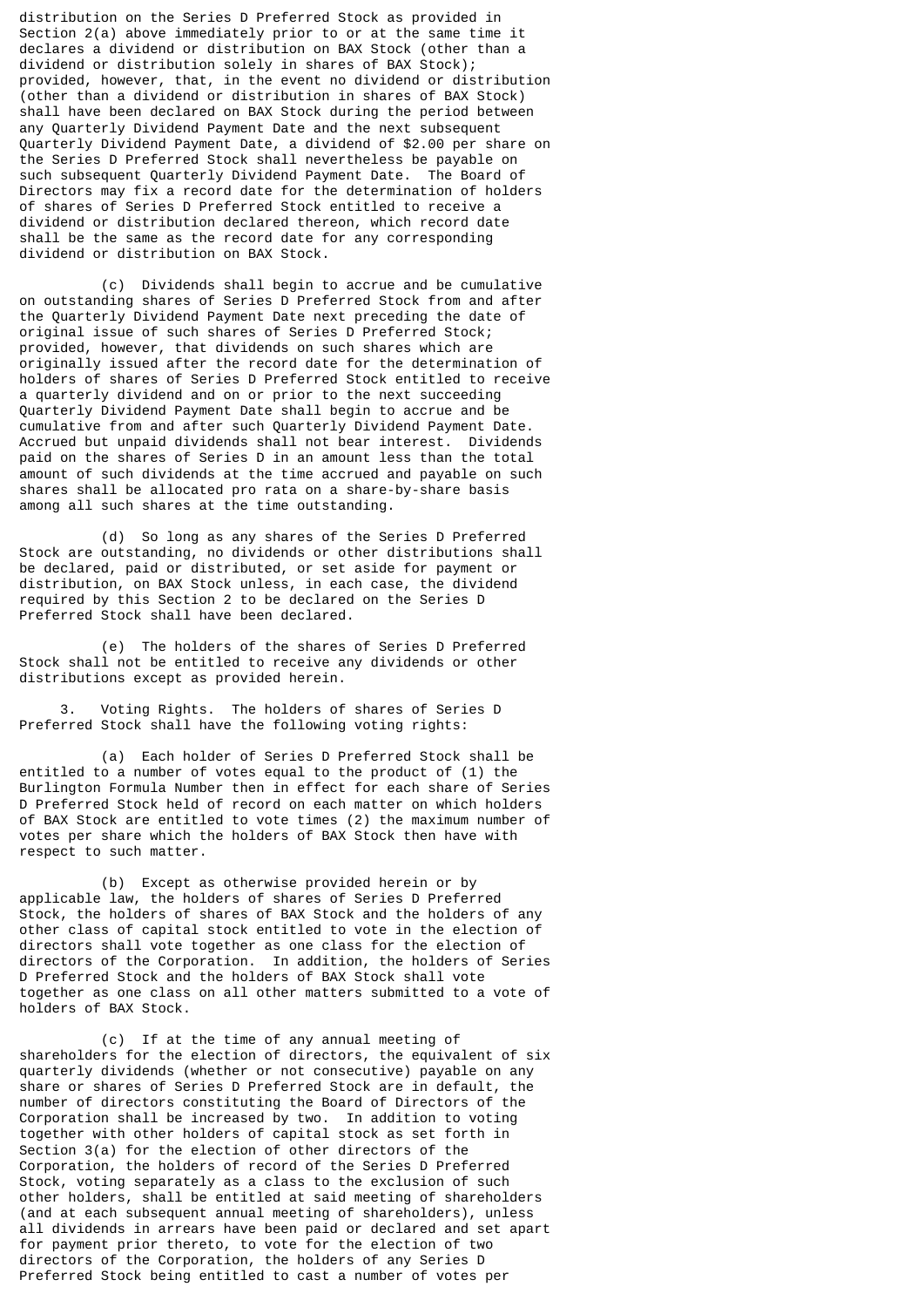share of Series D Preferred Stock equal to the Burlington Formula Number. Until the default in payments of all dividends which permitted the election of said directors shall cease to exist any director who shall have been so elected pursuant to the next preceding sentence may be removed at any time, either with or without cause, only by the affirmative vote of the holders of the shares at the time entitled to cast a majority of the votes entitled to be cast for the election of any such director at a special meeting of such holders called for that purpose, and any vacancy thereby created may be filled by the vote of such holders. If and when such default shall cease to exist, the holders of the Series D Preferred Stock shall be divested of the foregoing special voting rights, subject to revesting in the event of each and every subsequent like default in payments of dividends. Upon the termination of the foregoing special voting rights, the terms of office of all persons who may have been elected directors pursuant to said special voting rights shall forthwith terminate, and the number of directors constituting the Board of Directors shall be reduced by two. The voting rights granted by this Section 3(c) shall be in addition to any other voting rights granted to the holders of the Series D Preferred Stock in this Section 3.

 (d) Except as provided herein, in Section 11 or by applicable law, holders of Series D Preferred Stock shall have no special voting rights and their consent shall not be required (except to the extent they are entitled to vote with holders of BAX Stock as set forth herein) for authorizing or taking any corporate action.

## 4. Certain Restrictions.

 (a) Whenever quarterly dividends or other dividends or distributions payable on the Series D Preferred Stock as provided in Section 2 are in arrears, thereafter and until all accrued and unpaid dividends and distributions, whether or not declared, on shares of Series D Preferred Stock outstanding shall have been paid in full, the Corporation shall not:

 (i) declare or pay dividends on, make any other distributions on, or redeem or purchase or otherwise acquire for consideration any shares of stock ranking junior (either as to dividends or upon liquidation, dissolution or winding up) to the Series D Preferred Stock:

 (ii) declare or pay dividends on or make any other distributions on any shares of stock ranking on a parity (either as to dividends or upon liquidation, dissolution or winding up) with the Series D Preferred Stock, except dividends paid ratably on the Series D Preferred Stock and all such parity stock on which dividends are payable or in arrears in proportion to the total amounts to which the holders of all such shares are then entitled;

 (iii) redeem or purchase or otherwise acquire for consideration shares of any stock ranking on a parity (either as to dividends or upon liquidation, dissolution or winding up) with the Series D Preferred Stock; provided that the Corporation may at any time redeem, purchase or otherwise acquire shares of any such parity stock in exchange for shares of any stock of the Corporation ranking junior (either as to dividends or upon dissolution, liquidation or winding up) to the Series D Preferred Stock; or

 (iv) purchase or otherwise acquire for consideration any shares of Series D Preferred Stock, or any shares of stock ranking on a parity with the Series D Preferred Stock, except in accordance with a purchase offer made in writing or by publication (as determined by the Board of Directors) to all holders of such shares upon such terms as the Board of Directors, after consideration of the respective annual dividend rates and other relative rights and preferences of the respective series and classes, shall determine in good faith will result in fair and equitable treatment among the respective series or classes.

 (b) The Corporation shall not permit any subsidiary of the Corporation to purchase or otherwise acquire for consideration any shares of stock of the Corporation unless the Corporation could, under subparagraph (a) of this Section 4, purchase or otherwise acquire such shares at such time and in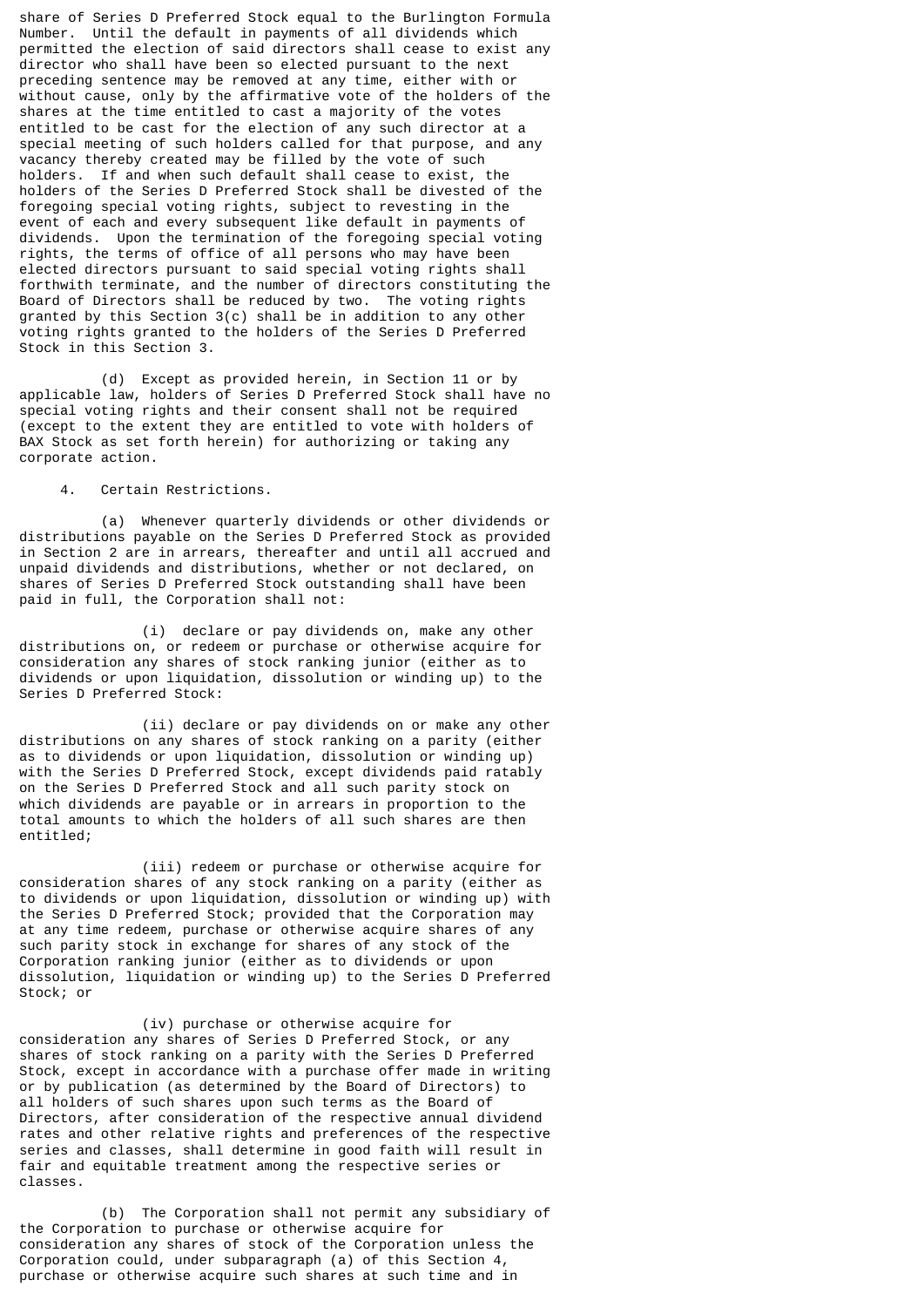such manner.

 5. Liquidation Rights. Upon the liquidation, dissolution or winding up of the Corporation, whether voluntary or involuntary, no distribution shall be made (a) to the holders of shares of stock ranking junior (either as to dividends or upon liquidation, dissolution, or winding up) to the Series D Preferred Stock unless, prior thereto, the holders of shares of Series D Preferred Stock shall have received an amount equal to the accrued and unpaid dividends and distributions thereon, whether or not declared, to the date of such payment, plus an amount equal to the greater of (i) \$26.67 per share of (ii) an aggregate amount per share equal to the Burlington Formula Number then in effect times the aggregate amount to be distributed per share to holders of BAX Stock, or (b) to the holders of stock ranking on a parity (either as to dividends or upon liquidation, dissolution or winding up) with the Series D Preferred Stock, except distributions made ratably on the Series D Preferred Stock and all other such parity stock in proportion to the total amounts to which the holders of all such shares are entitled upon such liquidation, dissolution or winding up.

 6. Consolidation, Merger, etc. In case the Corporation shall enter into any consolidation, merger, combination, statutory share exchange or other transaction in which the shares of BAX Stock are exchanged for or changed into other stock or securities, cash or any other property, then in any such case the then outstanding shares of Series D Preferred Stock shall at the same time be similarly exchanged or changed in an amount per share equal to the Burlington Formula Number then in effect times the aggregate amount of stock, securities, cash or any other property (payable in kind), as the case may be, into which or for which each share of BAX Stock is exchanged or changed. 7. Redemption; No Sinking Fund.

 (a) The outstanding shares of Series D Preferred Stock may be redeemed at the option of the Board of Directors as a whole, but not in part, at any time at which, in the good faith determination of the Board of Directors, no person beneficially owns more than 10 percent of the aggregate voting power represented by all the outstanding shares of capital stock of the Corporation generally entitled to vote in the election of Directors of the Corporation, at a cash price per share equal to (i) 125 percent of the product of the Burlington Formula Number times the BAX Stock Market Value (as such term is hereinafter defined), plus (ii) all dividends which on the redemption date have accrued on the shares to be redeemed and have not been paid or declared and a sum sufficient for the payment thereof set apart, without interest. The "BAX Stock Market Value" on any date shall be deemed to be the average of the daily closing prices, per share, of BAX Stock for the 30 consecutive Trading Days immediately prior to the date in question. The closing price for each Trading Day shall be the last sale price, regular way, or, in case no such sale takes place on such Trading Day, the average of the closing bid and asked prices, regular way, in either case as reported in the principal consolidated transaction reporting system if BAX Stock is listed or admitted to trading on a national securities exchange or, if BAX Stock is not listed or admitted to trading on any national securities exchange, the last quoted price or, if not so quoted, the average of the high bid and low asked prices in the over-the-counter market, as reported by the National Association of Securities Dealers, Inc. Automated Quotations System or such other system then in use, or, if on any such Trading Day BAX Stock is not quoted by any such organization, the average of the closing bid and asked prices as furnished by a professional market maker making a market in BAX Stock selected by the Board of Directors of the Corporation. If on any such Trading Day no market maker is making a market in BAX Stock, the fair value of BAX Stock on such Trading Day shall mean the fair value of BAX Stock as determined in good faith by the Board of Directors of the Corporation. "Trading Day" shall mean a day on which the principal national securities exchange on which BAX Stock is listed or admitted to trading is open for the transaction of business or, if BAX Stock is not listed or admitted to trading on any national securities exchange, a Monday, Tuesday, Wednesday, Thursday or Friday which is not a day on which banking institutions in the Borough of Manhattan, the City of New York, are authorized or obligated by law or executive order to close.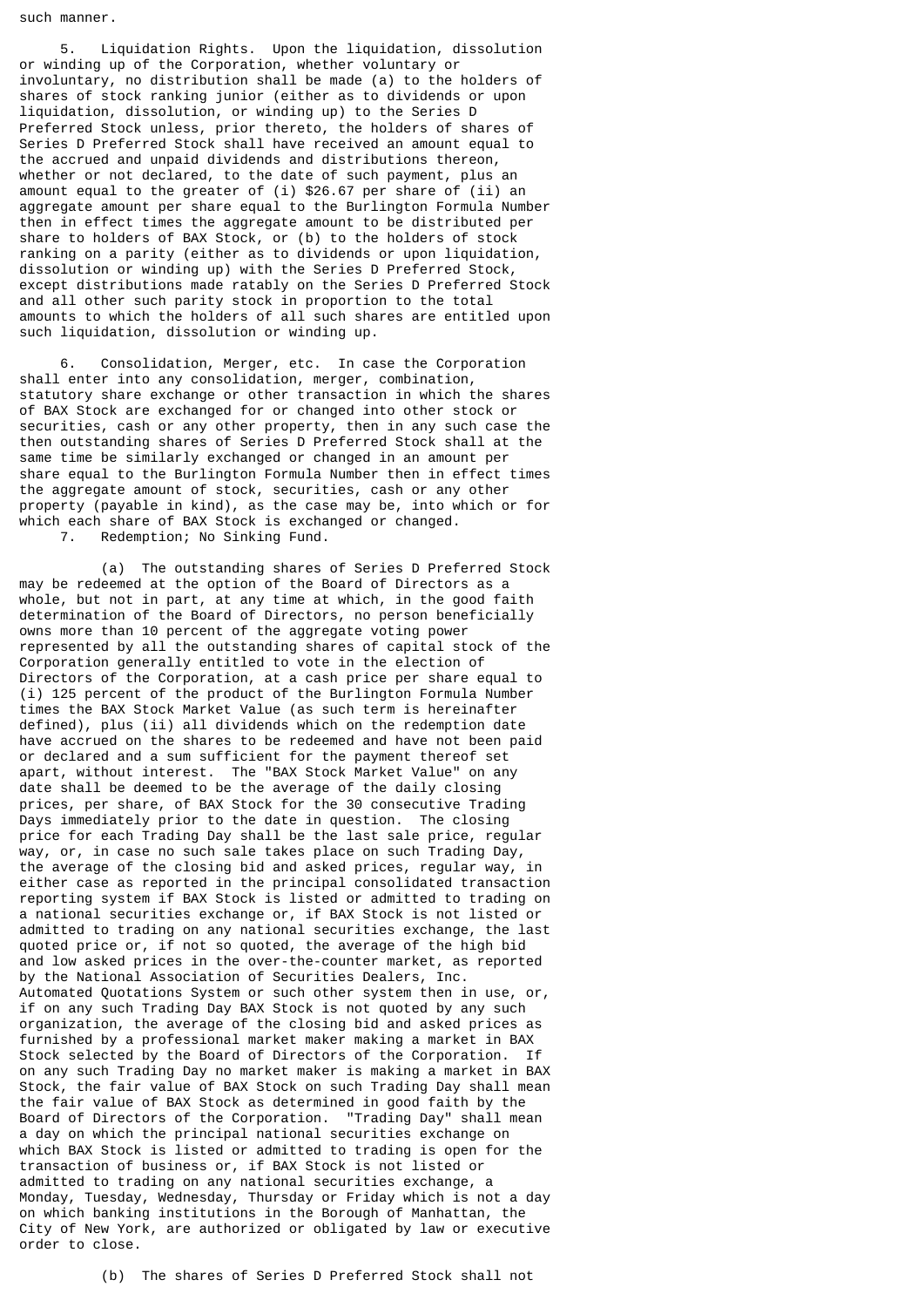be subject to or entitled to the operation of a retirement or sinking fund.

Ranking. The Series D Preferred Stock shall rank senior to Brink's Stock, Minerals Stock and BAX Stock, on a parity with the Corporation's Series A Participating Cumulative Preferred Stock, par value \$10 per share, and the Corporation's Series B Participating Cumulative Preferred Stock, par value \$10 per share, and junior to all other series of Preferred Stock of the Corporation, unless the Board of Directors shall specifically determine otherwise in fixing the powers, preferences and relative, participating, optional and other special rights of the shares of such series and the qualifications, limitations and restrictions thereof.

 9. Fractional Shares. The Series D Preferred Stock shall be issuable upon exercise of Pittston BAX Group Rights issued pursuant to the Rights Agreement in whole shares or in any fraction of a share that is not smaller than one one-thousandth (1/1000th) of a share or any integral multiple of such fraction. At the election of the Corporation, prior to the first issuance of a share or a fraction of a share of Series D Preferred Stock, either (1) certificates may be issued to evidence such authorized fraction of a share of Series D Preferred Stock, or (2) any such authorized fraction of a share of Series D Preferred Stock may be evidenced by depositary receipts pursuant to an appropriate agreement between the Corporation and a depositary selected by the Corporation; provided that such agreement shall provide that the holders of such depositary receipts shall have all the rights, privileges and preferences to which they are entitled as beneficial owners of the Series D Preferred Stock.

 10. Reacquired Shares. Any shares of Series D Preferred Stock purchased or otherwise acquired by the Corporation in any manner whatsoever shall be retired and canceled promptly after the acquisition thereof. All such shares shall upon their cancellation become authorized but unissued shares of Preferred Stock, without designation as to series until such shares are once more designated as part of a particular series by the Board of Directors pursuant to the provisions of the first paragraph of Division II of Article III.

 11. Amendment. None of the powers, preferences and relative, participating, optional and other special rights of the Series D Preferred Stock as provided herein shall be amended in any manner which would alter or change the powers, preferences, rights or privileges of the holders of Series D Preferred Stock so as to affect them adversely without the affirmative vote of the holders of more than 66-2/3 percent of the outstanding shares of Series D Preferred Stock, voting as a separate class.

#### ARTICLE IV

 1. No holder of any class of capital stock of the Corporation shall have any preemptive right to subscribe for, purchase or acquire (i) any shares of capital stock of the Corporation, (ii) any securities convertible into or exchangeable for any such shares or (iii) any options, warrants or rights to subscribe for, purchase or acquire any of such shares or securities.

 2. Rights, options or warrants for the purchase of shares of any class of capital stock of the Corporation may be issued upon such terms and conditions and for such consideration as may be approved by the Board of Directors. Approval of the shareholders of the Corporation shall not be required for any such issue, whether or not issued to directors, officers or employees of the Corporation or any of its subsidiaries rather than generally to holders of shares of any such class.

#### ARTICLE V

 1. The Board of Directors shall consist of such number of individuals, not less than nine or more than fifteen, as shall be specified in or fixed in accordance with the bylaws of the Corporation. Directors may be removed only with cause.

 2. Directors shall be divided into three classes, each class to be as nearly equal in number as possible, the number to be assigned each class to be determined by, or in the manner provided in, the bylaws of the Corporation, or in the absence of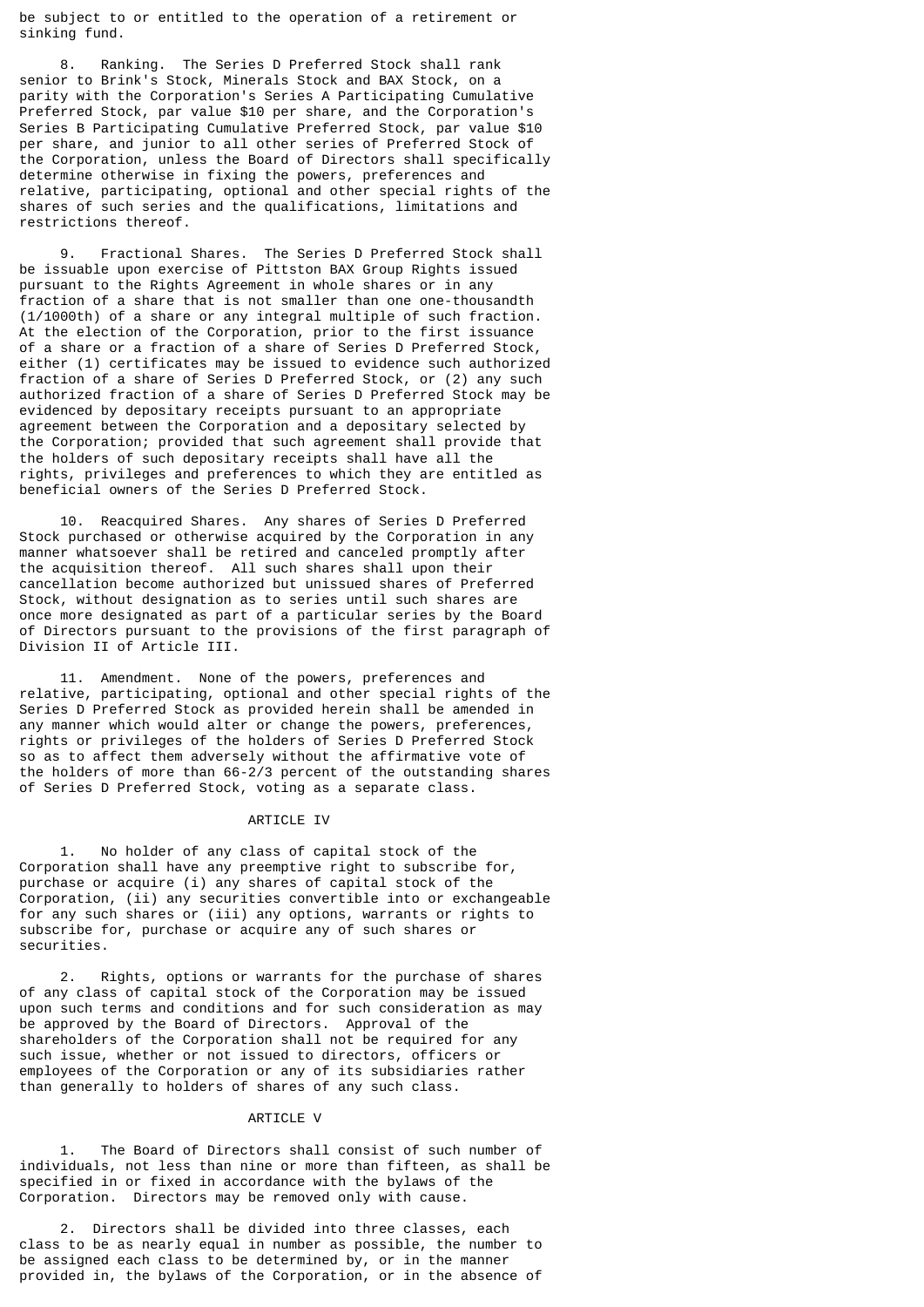any such provision, then by the Directors prior to the election of a particular class. At each annual meeting the successors to directors whose terms shall expire that year shall be elected to a term of three years; provided, however, that at least three directors shall be elected in each year.

 3. In addition to any other vote that may be required by statute, stock exchange regulations, these Articles of Incorporation or any amendment thereto, or the bylaws of the Corporation, the vote of the holders of four-fifths of all classes of stock of the Corporation entitled to vote in elections of directors (considered for this purpose as one class) shall be required to amend, alter, change or repeal Section 1 or Section 2 of this Article V or this Section 3.

#### ARTICLE VI

 The private property of the shareholders of the Corporation shall not be subject to payment of corporate debts to any extent whatever.

#### ARTICLE VII

 The Board of Directors shall have the power to make, amend or repeal bylaws of the Corporation.

## ARTICLE VIII

 1. In any proceeding brought by a shareholder of the Corporation in the right of the Corporation or brought by or on behalf of shareholders of the Corporation, an officer or a director of the Corporation shall not be liable to the Corporation or its shareholders for any monetary damages arising out of any transaction, occurrence or course of conduct, unless in such proceeding a judgment shall have been entered against the director or officer because of a finding that the act or omission for which the officer or director was adjudged liable had been proved to be due to his or her willful misconduct or a knowing violation of the criminal law or any federal or state securities law.

 2. Without limiting any of the provisions of this Article VIII, each officer, director or employee of the Corporation shall be entitled to indemnity, including indemnity with respect to a proceeding by or in the right of the Corporation, to the fullest extent required or permitted under the provisions of the Stock Corporation Act of the Commonwealth of Virginia as in effect from time to time, except only an indemnity against willful misconduct or a knowing violation of the criminal law. No amendment or repeal of this Article VIII shall apply to or have any effect on the rights provided under this Article VIII with respect to any act or omission occurring prior to such amendment or repeal. The Corporation shall promptly take all such actions, and make all such determinations, as shall be necessary or appropriate to comply with its obligation to make such indemnity and shall promptly pay or reimburse all reasonable expenses, including attorneys' fees, incurred by any such officer, director or employee in connection with such actions and determinations or proceedings of any kind arising therefrom.

 3. The Corporation shall promptly pay for or reimburse the reasonable expenses, including attorneys' fees, incurred by an officer, director or employee of the Corporation in connection with any proceeding (whether or not made a party) arising from his or her status as such officer, director or employee, in advance of final disposition of any such proceeding upon receipt by the Corporation from such officer, director or employee of (a) a written statement of good faith belief that he or she is entitled to indemnity by the Corporation, and (b) a written undertaking, executed personally or on his or her behalf, to repay the amount so paid or reimbursed if after final disposition of such proceeding it is determined that he or she did not meet the applicable standard of conduct.

The rights of each officer, director or employee of the Corporation under this Article VIII or as otherwise provided by law shall continue regardless of cessation of their status as such and shall inure to the benefit of their respective heirs, executors, administrators and legal representatives. Such rights shall not prevent or restrict the power of the Corporation to make or provide for any further indemnity, or provisions for